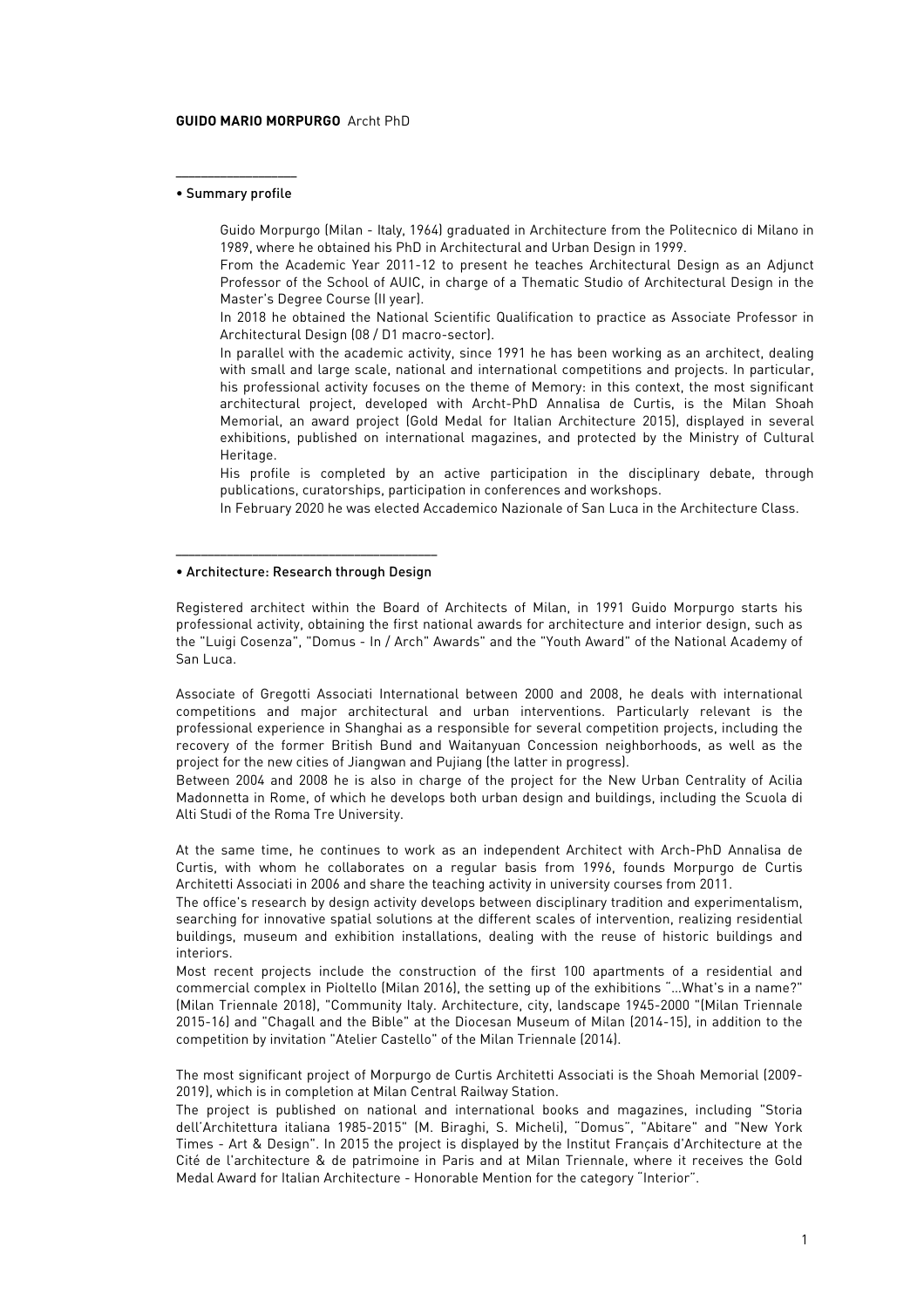From January 2017 the Shoah Memorial of Milan is protected by the Ministry of Cultural Heritage with a specific decree.

From December 2019 the Ministry of Cultural Heritage initiated the procedure for the «Recognition of the important artistic character» of the work.

The projects of Guido Morpurgo and Morpurgo de Curtis Architetti Associati are published in specialized books and journals, reviewed by critics and historians of architecture, including Marco Biraghi, Graeme Brooker, Beppe Finessi, Vittorio Gregotti, Jacques Gubler, Fulvio Irace, Umberto Riva and Joseph Rykwert.

Guido Morpurgo takes part in study and research activities, conferences, debates and book presentations, with a particular focus to the architectural interpretation of the Shoah. In 2016 he has been appointed to represent the Union of Italian Jewish Communities as a member of the Scientific Board for the relocation to Florence of the Italian Auschwitz Memorial designed by BBPR architects during the 70s.

––––––––––––––––––––––– • Academic experience

Guido Morpurgo begins his academic career as a ateaching Assistant Fellow -"Cultore della materia"- within the courses of Architectural Composition held by Prof. Sergio Crotti at Politecnico di Milano from 1991 to 1995, when he wins the scholarship for the PhD in Architectural and Urban Design. He obtains the title in 1999. In the academic year 1998-1999 he is Adjunct Professor Urban Design in the Final Synthesis Laboratory of Prof. Crotti.

The didactic activity, carried out continuously through teaching contracts from the Academic Year 2011-12 in the ICAR14 sector at the AUIC School of the Politecnico di Milano, focuses especially on the search for a correspondence between structure and architectural form in museum design, initially in the context of the former British Concession in Shanghai (from 2010-11 to 2012-14), then taking part in the Ri-Formare Milano initiative, with design experiments in the area of transformation of the San Cristoforo railway station (AY 2014- 15 and 2015-16).

On the basis of the Ministry of Education guidelines about the teaching of the Holocaust in Italian Universities (March 2016), during the 2016-2017 Academic Year Guido Morpurgo, together with Annalisa de Curtis, promotes a collaboration agreement between the School of AUIC, the Politecnico di Milano and the Fondazione Memoriale della Shoah di Milano NPO for the development of research projects and specific teaching activities on the subject.

In the Academic Years 2016-17, 2017-18, 2018-19 and again in 2019-2020, Guido Morpurgo is in charge for the Thematic Laboratory - international workshop "Waliców Project" for the salvage and the design interpretation of some fragments of the Warsaw Ghetto to be recovered in memorial and museum activities.

The workshop is organized on the basis of a collaboration agreement with the Faculty of Architecture of the Warsaw University of Technology, the Polin Museum of History of Polish Jews in Warsaw and the Fondazione Memoriale della Shoah di Milano, with the patronage of the Consulate of the Republic of Poland in Milan, of the Istituto Italiano di Cultura of Warsaw and of the ICOM-International Council of Museum Europe-Poland.

The workshop's results were displayed at the Faculty of Architecture of the Warsaw University of Technology (2016 and 2017), at the Shoah Memorial of Milan (2017 and 2018), at the Polin Museum in Warsaw (2017 and 2019), which organized public debates around the project and promoted its participation in the Singer Festival in Warsaw (2018).

The projects of the students were published together with other interventions in newspapers and specialized volumes, as well as on the websites of the School of AUIC of the Politecnico di Milano and on the workshop-dedicated website www.walicowproject.polimi.it.

Following the public seminar held together with the Polin Museum in December 2018, the buildings analyzed by the workshop are placed under the protection of the Superintendency of Monuments of the Mazovia Voivodeship.

Guido Morpurgo is documenting the ongoing research work on fragments of the Warsaw Ghetto through scientific publications, participating in international conferences and developing the theme through several Master's Degree Thesis (2018-2019).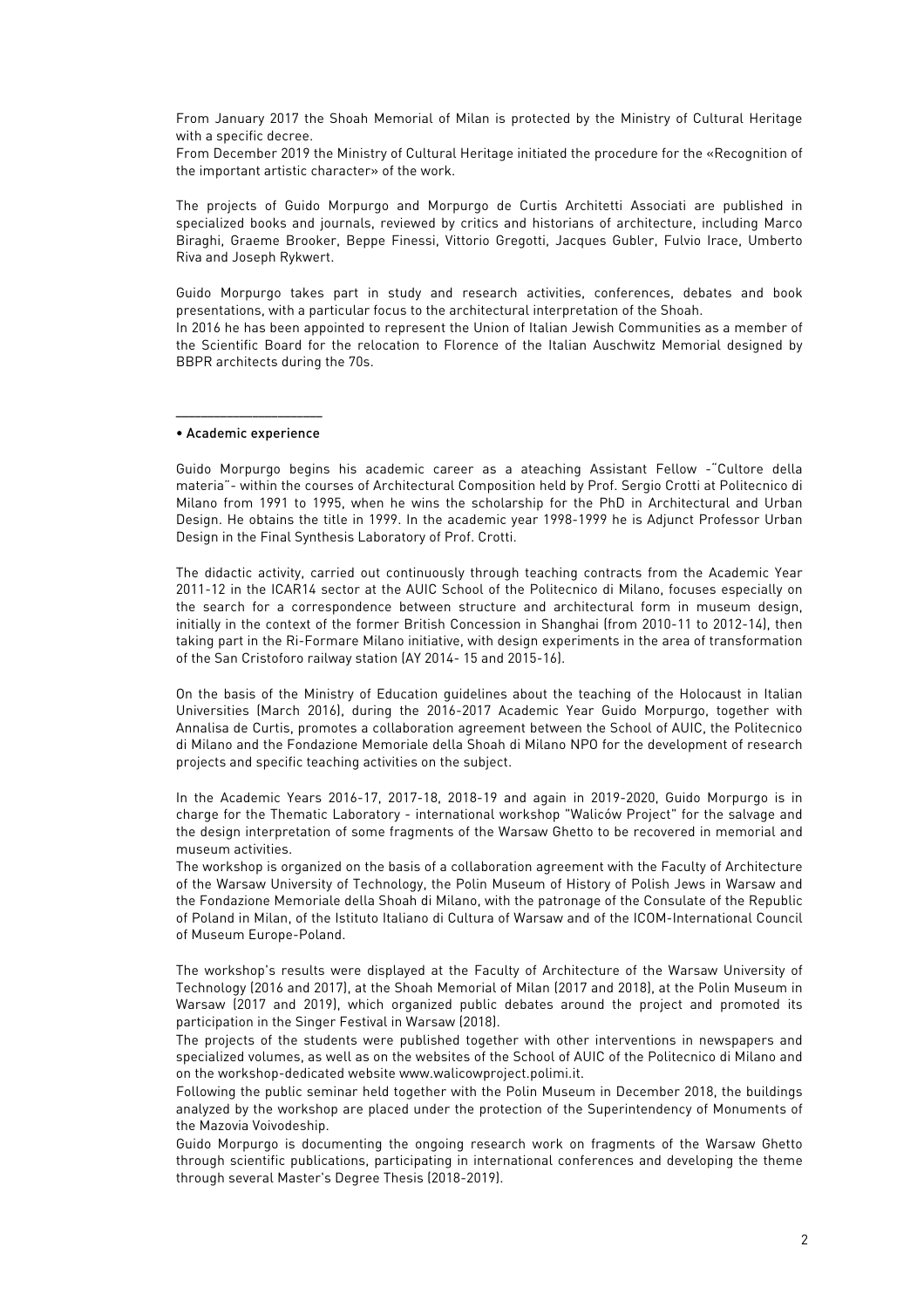As Adjunct Professor at the AUIC School of the Politecnico di Milano Guido Morpurgo participates in the editions 15 (2013-2014), 16 (2014-15), 17 (2015-16), 18 (2016-17), 19 (2017-18) of the international design seminar "Villard de Honnecourt".

The projects developed by the AUIC School win 3 consecutive editions, get a second prize in the edition 2017-18 and are exhibited for the twentieth anniversary of Villard (2018-2019).

Guido Morpurgo is invited professor by IUAV University of Venice for the international summer design workshop "W.A.VE" for undergraduate students in the 2014 - won inter pares - and 2015 editions. During the two editions he is a speaker in the "Cloister Talks" associated with the workshop.

IUAV of Venice also invites Guido Morpurgo to participate in the "Sketch for Syria" consultation (IUAV and UN-ESCWA, 2016) to propose project ideas for the reconstruction of Aleppo, Homs and for the recovery of the urbanized area around the archaeological site of Palmyra.

Guido Morpurgo's drawings are displayed at the IUAV and in the exhibition organized by Prof. Alberto Ferlenga "Reconstructions. Architecture, city, landscape in the era of destruction", Milan Triennale, 2018-2019.

Guido Morpurgo is appointed member of the scientific commitee of the first Polimi Design Summer School (2018), and holder of the workshop "Dissecting Palac Kultury" organized together with the Faculty of Architecture in Warsaw. The interpretative model of the Fifties' Landmark Palac Kultury i Nauki and of the urban context along the axis of the Marszałkowska Street with the project elaborated by the students is donated with a formal act of the Rector of Politecnico di Milano to the Consulate of the Republic of Poland in Milan.

In addition to the didactic activity developed in the courses and in the international workshops, Guido Morpurgo has supervised Master's Degree Theses, both on national contexts and on international case studies at the AUIC School of the Politecnico di Milano.

Several theses win awards and prizes, including mentions at the 14th and 16th Venice Architecture Biennale, Red PHI Italy Award - Patrimonio Historico + Cultural Ibero-Americano 2017, Young Talent Architecture Award - Fundació Mies van der Rohe 2018, Michele Silvers Award 2019, Winning Project of the Archiprix-World's Best Graduation Projects 2019.

#### ––––––––––––––– • Publications

Guido Morpurgo publishes essays, articles and monographs on architectural research since 1998. Initially editor of the magazine "ARC. Architecture Research Composition" of the Italian PhDs in Composition and Architectural Design, then becomes a member of the Editorial Committee of the international journal "Mégalopole. Art, Architecture, Urbanisme" (Ministère de la Culture - Institut Art et Ville de Givors, France) and a collaborator of the interdisciplinary magazine "Eutopia. Ideas for Europe Magazine" (London School of Economics, European Institute, WBZ Social Science Research Center Berlin, Sciences PO-Center de Études Européennes).

Among the national and international publications by Guido Morpurgo, have a particular importance the recent contributions on the themes of design research within monographic volumes and specialized magazines, in particular on the architectural and urban interpretation of the Shoah memorial sites (2014-2019).

Guido Morpurgo realized a series of publications on the work of Vittorio Gregotti and Gregotti Associati International studio, including three monographs (Milan 2003, Milan and New York 2008, Milan and New York 2014) and the overall catalog of works by Gregotti and Associates (Milan 2017), related to the exhibitions curated by the author himself at the PAC-Padiglione d'Arte Contemporanea in Milan (2017-2018) and at the CCB-Cultural Center of Belém (Garagem Sul-Lisbon, 2018-2019).

#### –––––––––––– • Education

- PhD in Architecture and Urban Design, 1995-1998 (in collaboration with Escuela Técnica Superior de Arquitectura de Madrid, Ayuntamiento de Madrid, Comunidad de Madrid, Spain)
- Master of Science in Architecture, 1989 (100/100) Politecnico di Milano – Faculty of Architecture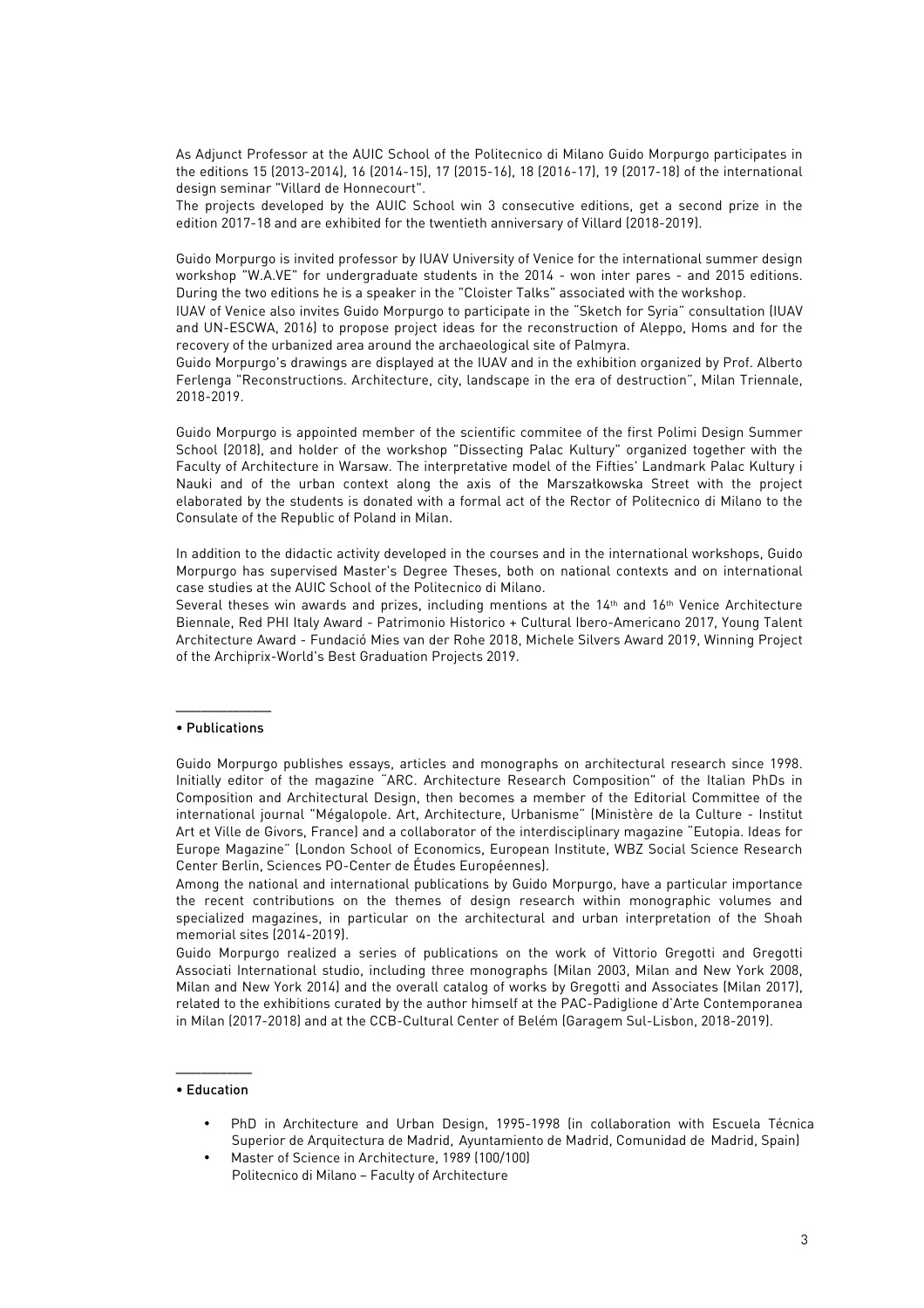#### ––––––––––––– Registration

• Ordine degli Architetti P.P.C. della Provincia di Milano, n. 6993 (Board of Architects of Milan from 1991)

#### –––––––––––––––––––––––––––––––– Research by Design Experience

Morpurgo de Curtis Architetti Associati, Milan, Partner, 2006-present Gregotti Associati International, Milan-Shanghai, Associate, 2000-2008 Guido Morpurgo Architect, Milan, 1991-2005

#### –––––––––––––––––––––– Scientific publications

#### Authored Books

Morpurgo Guido (2014), *Gregotti & Associates. The Architecture of Urban Landscape*, Rizzoli New York, New York

Morpurgo Guido (2008), *Gregotti & Associates. The Architecture of Urban Design*, Rizzoli New York, New York

Morpurgo Guido (2008), *Gregotti & Associati. L'architettura del disegno urbano*, Rizzoli, Milan

Morpurgo Guido (2004), *Gregotti Associati 1953-2003*, Skira, Milan

#### Edited Books

Morpurgo Guido (ed. 2017), *Il territorio dell'architettura / The territory of architecture. Gregotti e Associati 1953\_2017*, Skira Editore, Milan

Morpurgo Guido (ed. 2007), *Festschrift per gli ottant'anni di Vittorio Gregotti*, Skira, Milan

Morpurgo Guido (ed. 2007), *Un ordine comprensibile. La nuova sede della banca Lombarda / An Intellegible Order. Gregotti Associati Banca Lombarda New Headquarters*, Skira, Milan

Morpurgo Guido (ed. 2005), *Progetto Bicocca. Headquarters Pirelli Real Estate*, Skira, Milan

Morpurgo Guido, Ceribelli Emilia, (eds. 2001), *Gregotti Associati. Frammenti di costruzioni / Gregotti Associati. Fragments of Contructions*, Skira, Milan

#### Book Chapters and Forewords

Morpurgo Guido (2020), *Il Muro Di Varsavia: Anatomia di Un'infrastruttura Della Coercizione. Progettare Con Le Spoglie Del Ghetto Nella Cittá Della Distruzione Totale*, in Longo O., Dalzero S., Iorio A., Orsini F., Pirina C., Sigurtà D. (edited by) "Boundary Landscapes", Tab Edizioni, Roma, p. 271-280

Morpurgo Guido (2019), *A Tale of Two Cities. Designing an Extended Museum of the Present with the Former Warsaw Ghetto Fragments: the Waliców Project / Opowiesc o\_dwóch miastach. Zaprojektowanie "Rozszerzonego Muzeum Terazniejszosci" Z\_Dawnymi fragmentami Getta Warszawskiego: Projekt Waliców*, in Folga-Januszewska D., Lehmannova M., Gaburova J., Kellner E., Jaskanis P. (edited by), "Museum and Identities. Planning an Extended Museum", The Museum of King Jan III's Palace at Wilanów, in cooperation with National Museum in Kielce, MOCAK Museum of Contemporary Art in Krakow and Krakow Saltworks Museum Wieliczka, Warszawa, p. 159-173, p. 291

Morpurgo Guido (2019), *Warszawa / Pompei: metamorfosi architettonico-archeologiche / Warszawa / Pompeje: przemiany architektoniczno-archeologiczne*, in Miziołek J., Cincotta R., Rejmak B. (edited by) "Italia e Polonia 1919-2019. Un meraviglioso viaggio insieme lungo 100 anni / Włochy i Polska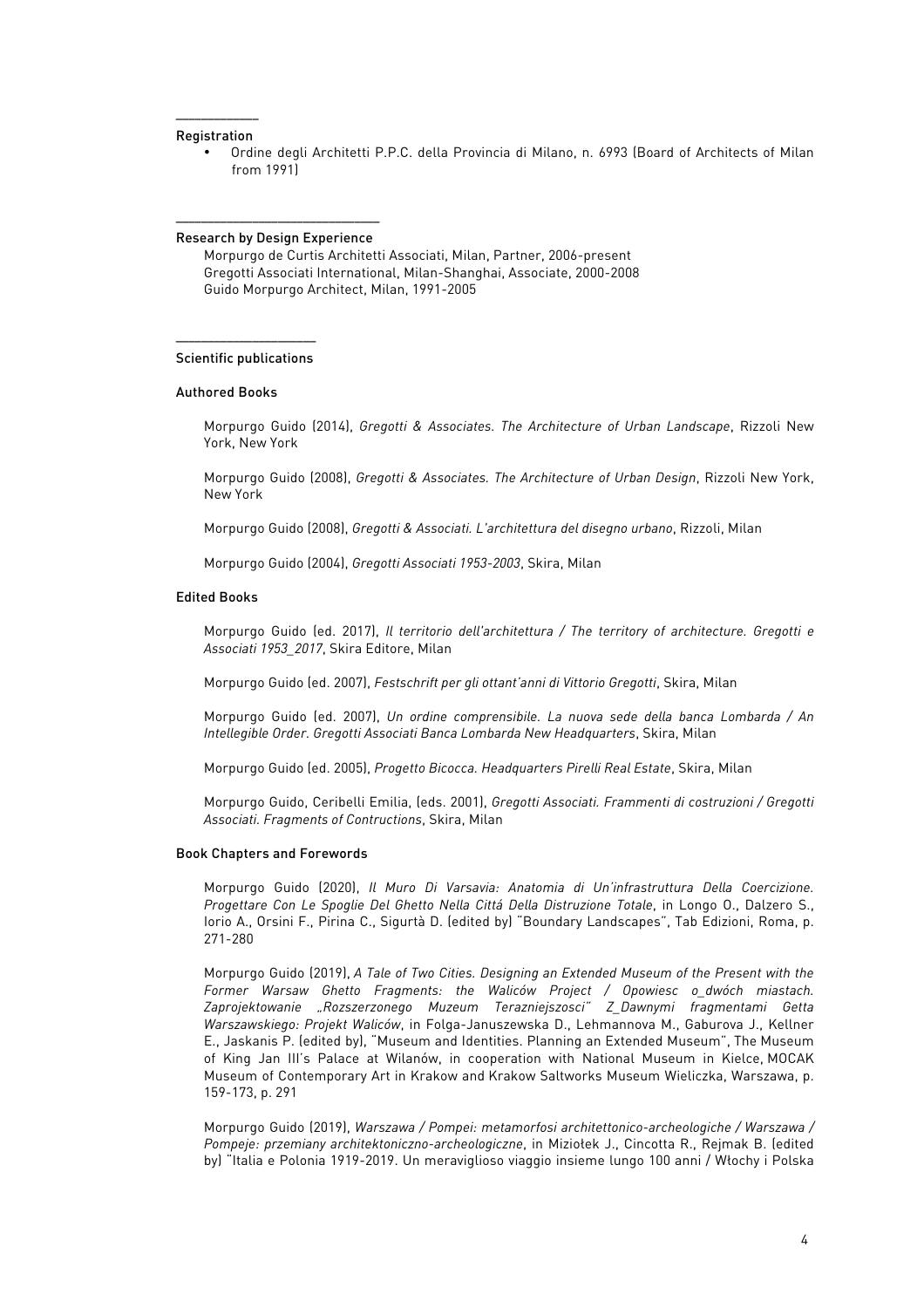(1919-2019). Sto lat wspólnej fascynującej podróży", Wydawnictwa Uniwersytetu Warszawskiego", p. 329-339

Morpurgo Guido (2019), *Educazione europea. Appunti per una didattica dell'architettura dei fondamenti*, in Leveratto J. (edited by), "Learning architecture: design laboratories and teaching practices. VII Forum ProArch proceedings, National Scientific Society of Architectural Design teachers", ProArch, Rome, p. 623-626

Morpurgo Guido (2018), *Per un'archeologia della narrazione in architettura*, in, Gregotti V., "I racconti del progetto", Skira, Milan, p. 143-152

Morpurgo Guido (2018), *Architettura come interpretazione critica del costruito*, in Coppa A. (edited by), series "Le sfide dell'architettura" n.29. "Ristrutturazioni e interventi sul costruito", RCS MediaGroup SpA, Milan, p. 5

Morpurgo Guido (2017), *(Il catalogo impossibile). Il territorio dell'architettura, o dell'unità significante del progetto / (The impossible catalogue). The territory of architecture, or the unit of meaning in the project*, in Morpurgo G. (edited by), "Il territorio dell'architettura / The territory of architecture. Gregotti e Associati 1953\_2017", Skira Editore, Milan, p. 42-119

Morpurgo Guido (2017), *Prefazione / Foreword*, in Morpurgo G. (edited by), "Il territorio dell'architettura / The territory of architecture. Gregotti e Associati 1953 2017", Skira, Milan, p. 12-15

Morpurgo Guido (2017), *Emplèkton Bagnoli. Fondazioni architettoniche con materiali urbani incoerenti*, in Galante P., Di Costanzo M.L. (edited by), "Villard:17. Inversione di Sguardi/Sbarchi. Migrazioni, accoglienza, intercultura. L'architettura delle nuove centralità urbane", Ermes Servizi Editoriali Integrati, Ariccia, p. 208-214

Morpurgo Guido, de Curtis Annalisa (2017), *Morpurgo de Curtis Architetti Associati*, in Degli Esposti L. (edited by), "Milan Capital of the Modern", Actar Publishers, New York, p.600

Morpurgo Guido (2016), *Vittorio Gregotti e il futuro del progetto moderno*, In Coppa A. (edited by), "Vittorio Gregotti. Il pensiero della forma", series "I Progetti del Corriere della Sera", vol. 12, p. 7- 9, RCS Media Group

Morpurgo Guido (2016), *Una questione di identità. Rapporto sulla trasformazione degli studi di architettura italiani negli ultimi vent'anni*, In Andreola F., Sullam M., Villa R. M., foreword by Biraghi M., "Backstage. L'architettura come lavoro concreto", Franco Angeli, Milan, p. 29-39

Morpurgo Guido, de Curtis Annalisa (2015), *Memoriale della Shoah / Shoah Memorial*, in Biraghi M., Collina L., Colombo A., De Albertis C., Fassio A., Ferlenga A., Franceschini D., Irace F., Negri A., Pourtois C., Zucchi C., "Medaglia d'Oro all'Architettura Italiana / Gold Medal for Italian Architecture", Mandragora, Florence, p. 126-129

Morpurgo Guido, de Curtis Annalisa (2014), *Il Memoriale della Shoah nella Stazione Centrale di Milano: struttura-forma-architettura*, Cozza C., Valente I. (edited by), "La freccia del tempo. Ricerche e progetti di architettura delle infrastrutture", Pearson Education Italia S.r.l., Milan, p. 68-74

Morpurgo Guido (2012), *Prefazione*, in Calame J., Charlesworth E., "Città divise. Belfast, Beirut, Gerusalemme, Mostar e Nicosia", Edizioni Medusa, Milano, p. 5-12

Morpurgo Guido, de Curtis Annalisa (2008), *Il Memoriale della Shoah /The Shoah Memorial*, in Molinari L. (edited by), "Maciachini. Un inedito laboratorio per Milano", Skira, Milan, p. 142-143

Morpurgo Guido (2008), *Dalla parte della giuria /From the Jury*, in Casolo M.C. (edited by), "Edilizia sociale in Europa. Premio Ugo Rivolta 2007", Ordine degli Architetti, Pianificatori, Paesaggisti e Conservatori della Provincia di Milano, Abitare Segesta, Milan, p. 166-167

Morpurgo Guido, (2007), *La ricerca della trasparenza: il progetto degli interni / The Quest for Transparency: The Interior Design Project*, in Morpurgo G. (edited by), "Un ordine comprensibile. La nuova sede della banca Lombarda / An Intellegible Order. Gregotti Associati Banca Lombarda New Headquarters", Skira, Milan, p. 81-92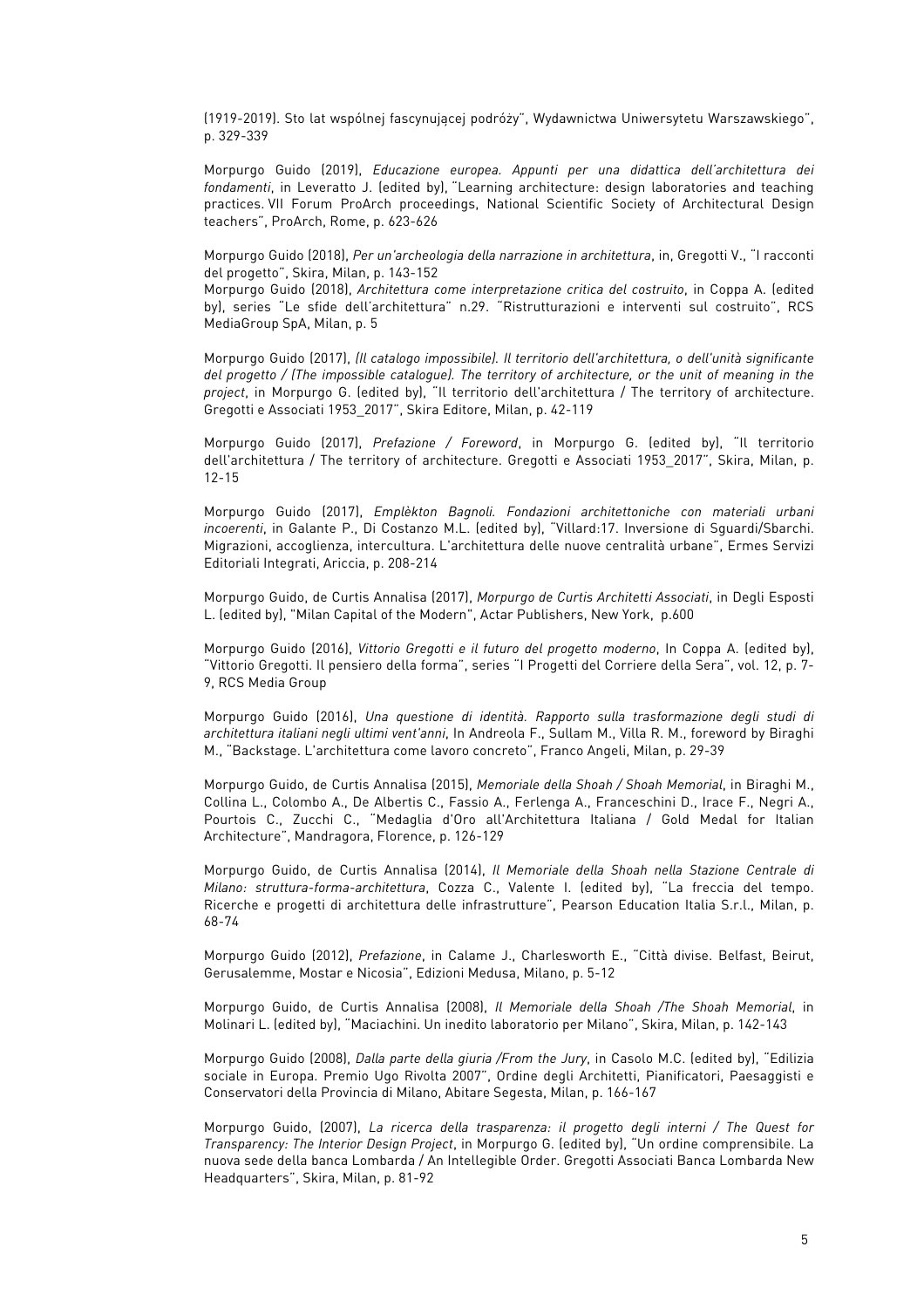Morpurgo Guido (2007), *Prefazione*, in Morpurgo G. (edited by), "Festschrift per gli ottant'anni di Vittorio Gregotti", Skira, Milan, p. 9-14

Morpurgo Guido (2005), *Gregotti Associados: planejamiento urbano como modificaçao critica da cidade /Gregotti Associati: Urban Design as Critical Modification of the City*, in Gonçalves Magalhães A. (edited by), 6° Bienal Internacional de Arquitetura de São Paulo – Viver na Cidade, São Paulo, Fundaçao Bienal de São Paulo, p. 132-135

Morpurgo Guido (2005), *Headquarters Pirelli RE, architettura urbana / Pirelli RE Headquarters, Urban Architecture*, in Morpurgo G. (edited by), "Progetto Bicocca. Headquarters Pirelli Real Estate", Skira, Milan, p. 68-75

Morpurgo Guido, de Curtis Annalisa, Alinovi Michele, Catellani Gianluca (2003), *Museo Ebraico Didattico di Milano*, in Cantatore L. (edited by), "Premio Giovani. Accademia Nazionale di San Luca 2003 Architettura", De Luca Editori d'arte, Rome, p. 36-37

Morpurgo Guido (2001), *La Bicocca-Milan: les villes visibles*, in Charre A. (edited by), "Les nouvelles conditions du projet urbain. Critiques et méthodes", Mardaga, Liege, p. 151-154

Morpurgo Guido, de Curtis Annalisa, (1999), *Memoriale della Resistenza, Arcevia*, in AA.VV, "1° Premio Nazionale di Architettura Trevi Flash Art Museum", Giancarlo Politi Editore, Milan, p. 206

Morpurgo Guido (1998), *Edilizia convenzionata a Nova Milanese, Milano*, in AA.VV, "Premio Nazionale Luigi Cosenza", Clean Edizioni, Naples, p. 70-73

Morpurgo Guido (1998), *Il negativo urbano come progetto dei luoghi comuni: sperimentazione progettuale sull'area del Gran Sur di Madrid / El negativo urbano como proyecto de los lugares comunes*, in Caputo P. (edited by), "Milano Madrid. Forma della città e progetto urbano /Milano Madrid", Electa, Milan, p. 171-180

Morpurgo Guido (1998), *Sogni di pietra: attraversamenti architettonici della deformazione*, in Egidi V., Morpurgo E. (edited by), "La forma segreta. Sogno, arte, psicoanalisi", Franco Angeli, Milan, p. 60- 81

## Journal Articles

(Class A Journal )

Morpurgo Guido (2018), *Varsavia-Waliców: sezione archeologica della città post-apocalittica / Warsaw-Waliców: archaeological section of the post-apocalyptic city*, in "Territorio", vol. 84, p. 9-20

Morpurgo Guido, de Curtis Annalisa (2018), Community: Italy. Architecture, City and Landscape 1945-2000, Milan Triennale, Italy, in "Domés. International Review of Architecture", n.02/18, p. 88- 95

#### (Class A Journal)

Morpurgo Guido (2017), *Continente Varsavia: da metropoli a necropoli. Alle origini della segregazione/periferia*, in "Ananke. Quadrimestrale di cultura, storia e tecniche della conservazione per il progetto", vol. 82, p. 62-66

Morpurgo Guido (2017), *Varsavia, rigenerare ciò che resta del Ghetto*, in "La Lettura" - "Corriere della Sera", 12/2/2017, p.30

#### (Class A Journal)

Morpurgo Guido (2016), *Architettura e narrazione nel progetto del Memoriale della Shoah: uno 'scavo archeologico' nella Stazione Centrale di Milano. An 'Archaeological excavation' in the Milan Central Station. Architecture and narration in the Memorial of the Shoah of Milan*, in "ArcHistor", vol. AHR III (2016) n.5, p. 138-167

Morpurgo Guido (2014), *The Ghetto 'tradition' in contemporary European cities: memory, narrative and reissues*, in "Eutopia. Ideas for Europe magazine", 20/10/2014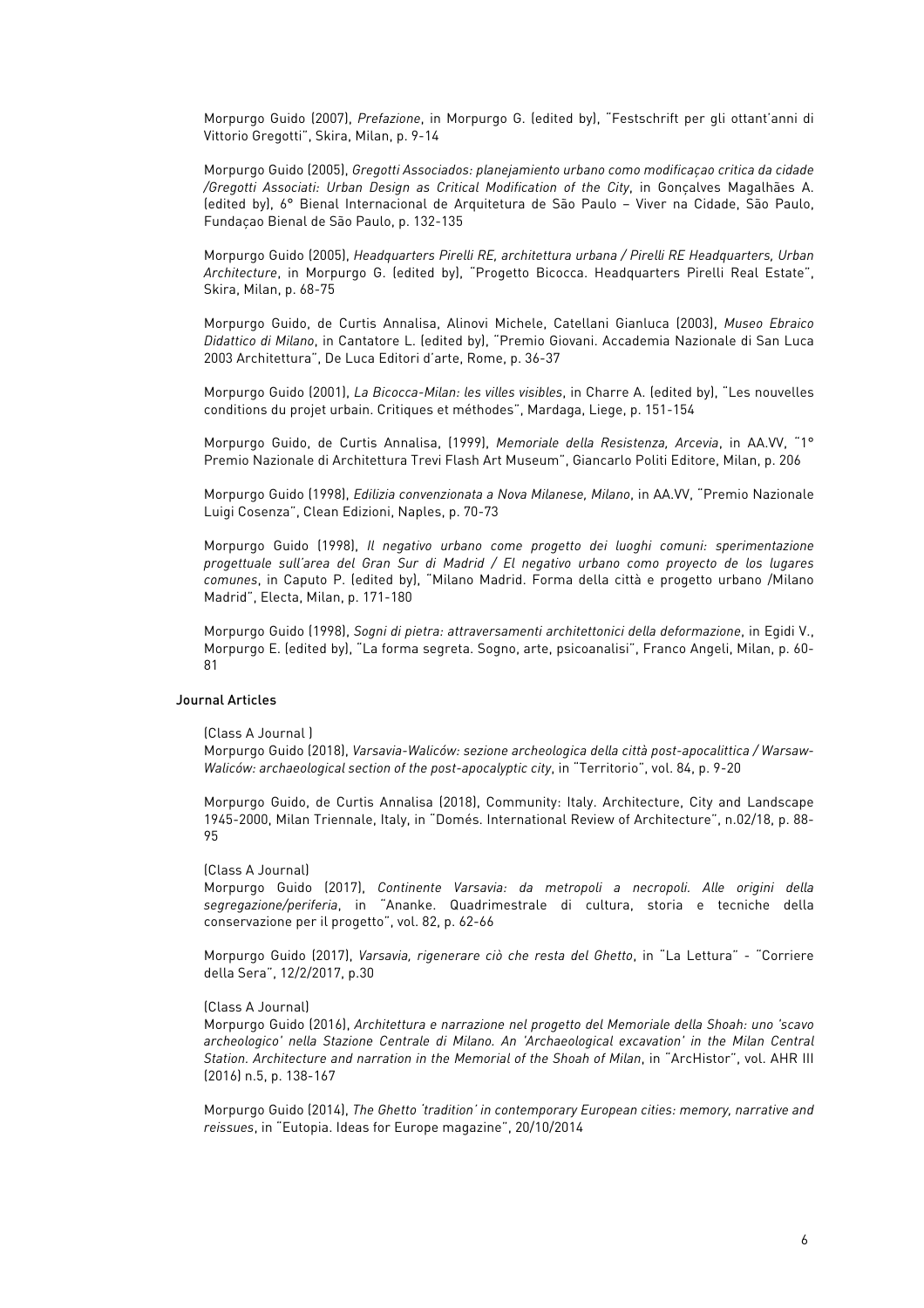(Class A Journal)

Morpurgo Guido (2012), *Centralità Acilia Madonnetta: antiche tracce per il futuro della periferia romana*, in "Anfione e Zeto", n.24, p. 27-63

Morpurgo Guido (2008), *Concorso per la valorizzazione della aree Pirelli, Bicocca, Milano, 1985-1988 / Plan for the transformation of the Pirelli District. Bicocca, Milan, 1985-1988*, in "I Beni Culturali. Tutela, valorizzazione, attività culturali, architettura contemporanea e bioarchitettura", N. 45, Year XVI, p. 11-18

Morpurgo Guido (2008), *Sede del Gruppo Siemens alla Bicocca, Milano, 1994-2003 / Headquarters of Gruppo Siemens Bicocca, Milan, 1994-2003*, in "I Beni Culturali. Tutela, valorizzazione, attività culturali, architettura contemporanea e bioarchitettura", N. 45, Year XVI, p. 19-26

Morpurgo Guido (2008), *Tre torri per il terziario alla Bicocca, Milano, 1994-1998: prima torre – 2000- 2002: seconda e terza torre / Three towers for the high-tech service industries at Bicocca, Milan, 1994- 1998: first tower – 2000-2002: second and third tower*, in "I Beni Culturali. Tutela, valorizzazione, attività culturali, architettura contemporanea e bioarchitettura", N. 45, Year XVI, p. 27-32

(Class A Journal)

Morpurgo Guido, (2005), *Orizzonti dell'intenzionalità: il disegno a pura linea nel progetto di Gregotti e Associati*, in "Il disegno di architettura", n.31, p. 56-63

Morpurgo Guido (2004), *Il disegno architettonico: mezzo di comunicazione o strumento di riflessione?*, in "AL Mensile di informazione degli Architetti Lombardi", n.10, p. 22

Morpurgo Guido (2003), *Sinagoghe in Lombardia: qui e altrove*, in "AL Mensile di informazione degli Architetti Lombardi", n.11, p. 9-11

Morpurgo Guido (2003), *L'esperienza della Gregotti Associati International*, in "AL Mensile di informazione degli Architetti Lombardi", n.4, p. 19

Morpurgo Guido (2000), Dissimili scribendi genere. European Architecture, in "Mégalopole. Art, Architecture, Urbanisme", n.21, p. 70-79

Morpurgo Guido (2000), *Ignazio Gardella: Arquitecturas ejemplares entre memoria y racionalidad*, in "COAM Arquitectura. Revista del Collegio Oficial de Arquitectos de Madrid", n. 321, p. 126

Morpurgo Guido (2000), *CIAM a Bergamo*, in "Il Progetto", n. 6, p. 74-75

Morpurgo Guido (2000), *Smontare le regole del gioco?*, in "ARC-Architettura Ricerca Composizione. Rassegna dei dottorati italiani in progettazione architettonica e urbani", n.6, p. 19

Morpurgo Guido (1999), *Sottsass/Riva: visage et âme*, in "Mégalopole. Art, Architecture, Urbanisme", n.20, p. 67-83

Morpurgo Guido (1998), *L'architetto*, in "Case da Abitare", n. 18, p. 70-77

Morpurgo Guido, Maggiore Carlo Alberto (1998), *Il luogo delle ragioni concorrenti*, in "ARC-Architettura Ricerca Composizione. Rassegna dei dottorati italiani in progettazione architettonica e urbana", n. 3, p. 7

Morpurgo Guido (1997), *Il negativo urbano come progetto dei luoghi comuni. Sperimentazione progettuale sull'area Gran Sur di Madrid*, in "ARC-Architettura Ricerca Composizione. Rassegna dei dottorati italiani in progettazione architettonica e urbana", n. 2, p. 6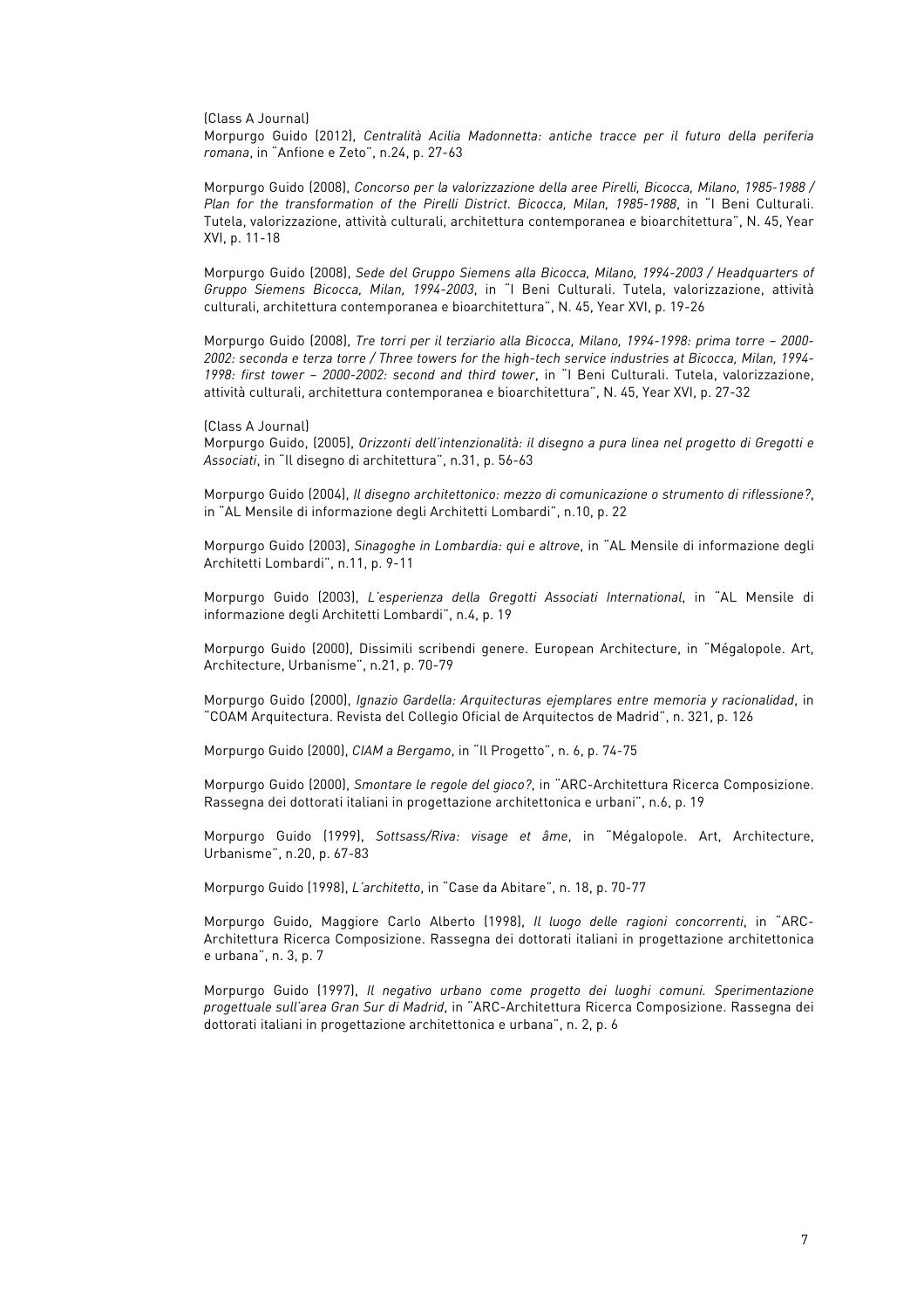#### $\_$ Academic appointments

A.Y. 2019-2020

• Adjunct professor, Politecnico di Milano Architectural Design Laboratory II (Master of Science in Architecture) International workshop "Waliców Project • Spolia - Form and Transformation. A Memorial of the Present between formers Warsaw Ghetto's Ruins" From 18.03.2020 to 03.06.2020 CFU: 6

# A.Y. 2018-2019

• Adjunct professor, Politecnico di Milano Architectural Design Laboratory II (Master of Science in Architecture) International workshop "Waliców Project • Spolia - Form and Transformation. A Memorial of the Present between formers Warsaw Ghetto's Ruins" In collaboration with Polin Museum Warsaw, Istituto Italiano di Cultura of Warsaw, International Council of Museum Poland, Consulate General of the Republic of Poland in Milan www.walicowproject.polimi.it From 27.02.2019 to 14.06.2019 CFU: 6

# A.Y. 2017-2018

• Adjunct professor, Politecnico di Milano

Architectural Design Laboratory II (Master of Science in Architecture)

International workshop "Waliców Project • Spolia - Form and Transformation. A Memorial of the Present between formers Warsaw Ghetto's Ruins"

In collaboration with Faculty of Architecture of the Warsaw University of Technology, Fondazione Memoriale della Shoah di Milano, Istituto Italiano di Cultura of Warsaw, International Council of Museum International+Poland, Consulate General of the Republic of Poland in Milan

www.walicowproject.polimi.it From 21.09.2017 to 18.01.2018 CFU: 6

A.Y. 2016-2017

• Adjunct professor, Politecnico di Milano

Architectural Design Laboratory II (Master of Science in Architecture)

International workshop "Waliców Project - Form and Transformation. A Memorial of the Present between formers Warsaw Ghetto's Ruins"

In collaboration with Faculty of Architecture of the Warsaw University of Technology, Fondazione Memoriale della Shoah di Milano, Istituto Italiano di Cultura of Warsaw, Consulate General of the Republic of Poland in Milan

www.walicowproject.polimi.it From 11.10.2016 to 31.01.2017 CFU: 6

#### A.Y. 2015-2016

• Adjunct professor Politecnico di Milano Architectural Design Laboratory II (Master of Science in Architecture) Theme: "Contemporary Art Gallery in the former S. Cristoforo railway station in Milan" Initiative: "Ri-Formare Milano" From 06.10.2015 to 28.01.2016 CFU: 6

#### A.Y. 2014-2015

• Adjunct professor, Politecnico di Milano Architectural Design Laboratory II (Master of Science in Architecture) Theme: "Contemporary Art Gallery in the former S. Cristoforo railway station in Milan" Initiative: "Ri-Formare Milano" From 07.10.2014 to 29.01.2015 CFU: 6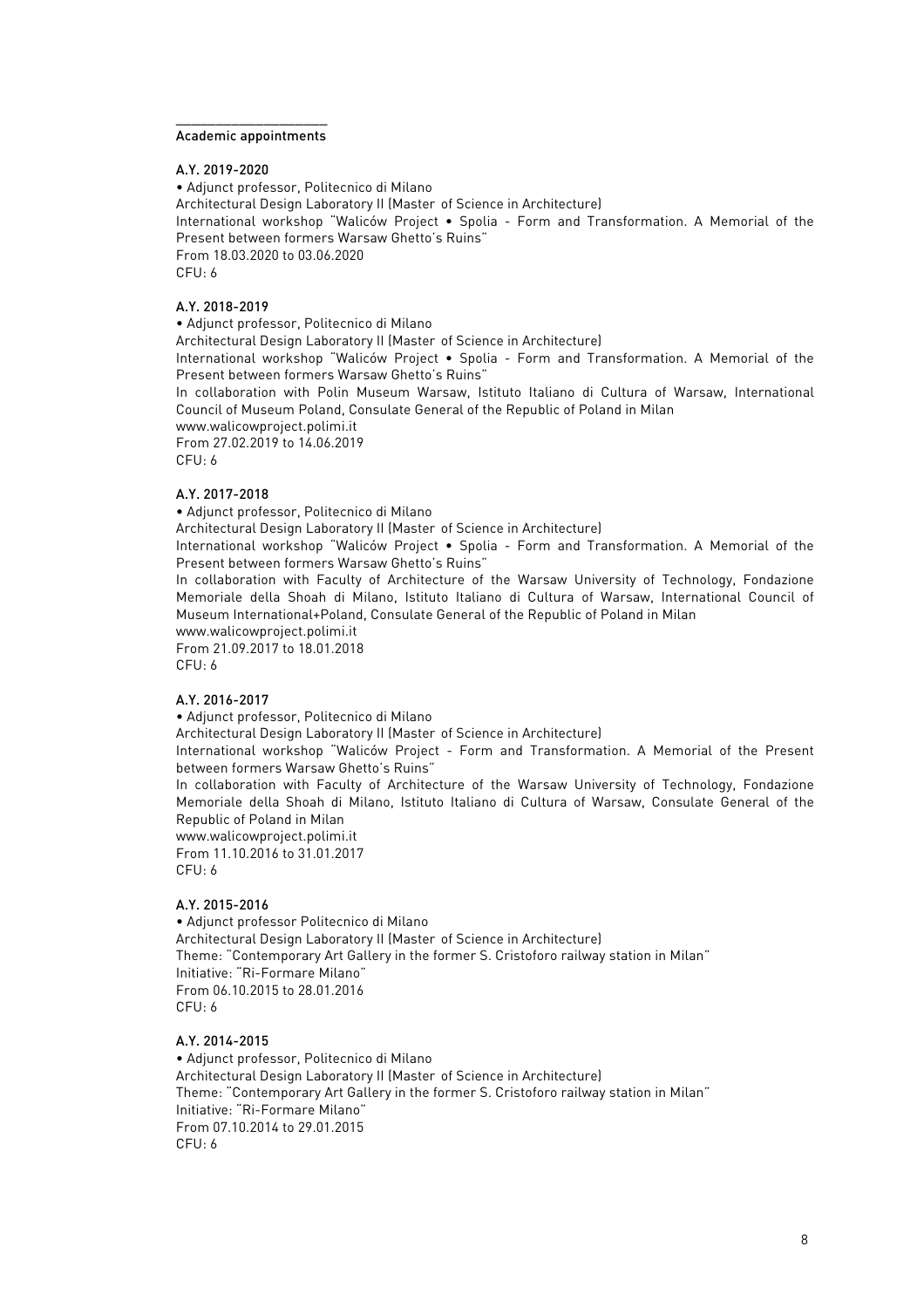# A.Y. 2013-2014

• Adjunct professor, Politecnico di Milano Architectural Design Laboratory II (Master of Science in Architecture) Theme: "A critical refoundation project of Waitanyuan area in Shanghai" From 08.10.2013 to 30.01.2014 CFU: 6

# A.Y. 2012-2013

• Adjunct professor, Politecnico di Milano Architectural Design Laboratory II (Master of Science in Architecture) Theme: "A critical refoundation project of Waitanyuan area in Shanghai" From 11.10.2012 to 31.01.2013 CFU: 6

## A.Y. 2011-2012

• Adjunct professor, Politecnico di Milano Architectural Design Laboratory II (Master of Science in Architecture) Theme: "A critical refoundation project of Waitanyuan area in Shanghai"". From 11.10.2011 to 02.02.2012 CFU: 8

#### –––––––––––––––––––––––––––––––––––––––––––––––––––– Academic appointments for international workshops

#### A.Y. 2017-2018

• Invited professor to "Polimi Summer School // 2018" Holder of the Workshop "Dissecting Palac Kultury. An Architectural Anatomy of post-apocalyctic Warsaw" with Archt. PhD Annalisa de Curtis, Prof. Krysztof Koszewski, Prof. Jan Mazur (Faculty of Architecture of Warsaw University of Technology) Faculty of Architecture of Warsaw University of Technology-Politecnico di Milano Campus Leonardo From 27.08.2018 to 08.09.2018 CFU: 4

# A.Y. 2017-2018

• Professor at "Villard: 19. International yearlong architectural travelling seminar" Theme: "Alcamo Marina: Reconstructing The Coastal Landscape" Stages: Alcamo, Naples, Ascoli Piceno, Paris, Venice, Alcamo https://villard.blog/villard-1-18/villard-19/ From 09.11.2017 to 12.05.2018

### A.Y. 2016-2017

• Professor at "Villard: 18. International yearlong architectural travelling seminar" Theme: "Sustainable Urban Regeneration in Piacenza" Stages: Piacenza, Paris, Milan, Venice, Piacenza Mentioned project https://villard.blog/villard-1-18/villard-18/ From 03.11.2016 to 07.07.2017

### A.Y. 2015-2016

• Professor at "Villard: 17. International yearlong architectural travelling seminar" Theme: "Inversioni di sguardi e sbarchi. Migrazioni | Accoglienza | Intercultura. L'architettura delle nuove centralità urbane" Stages: Naples, Paris, Milan, Reggio Calabria, Naples Winning project https://villard.blog/villard-1-18/villard-17/ From 12.11.2015 to 08.07.2016

# A.Y. 2014-2015

• Invited professor to "W.A.VE. 2015 - International Workshop of Architecture Venice, IUAV" Theme: "Heritage"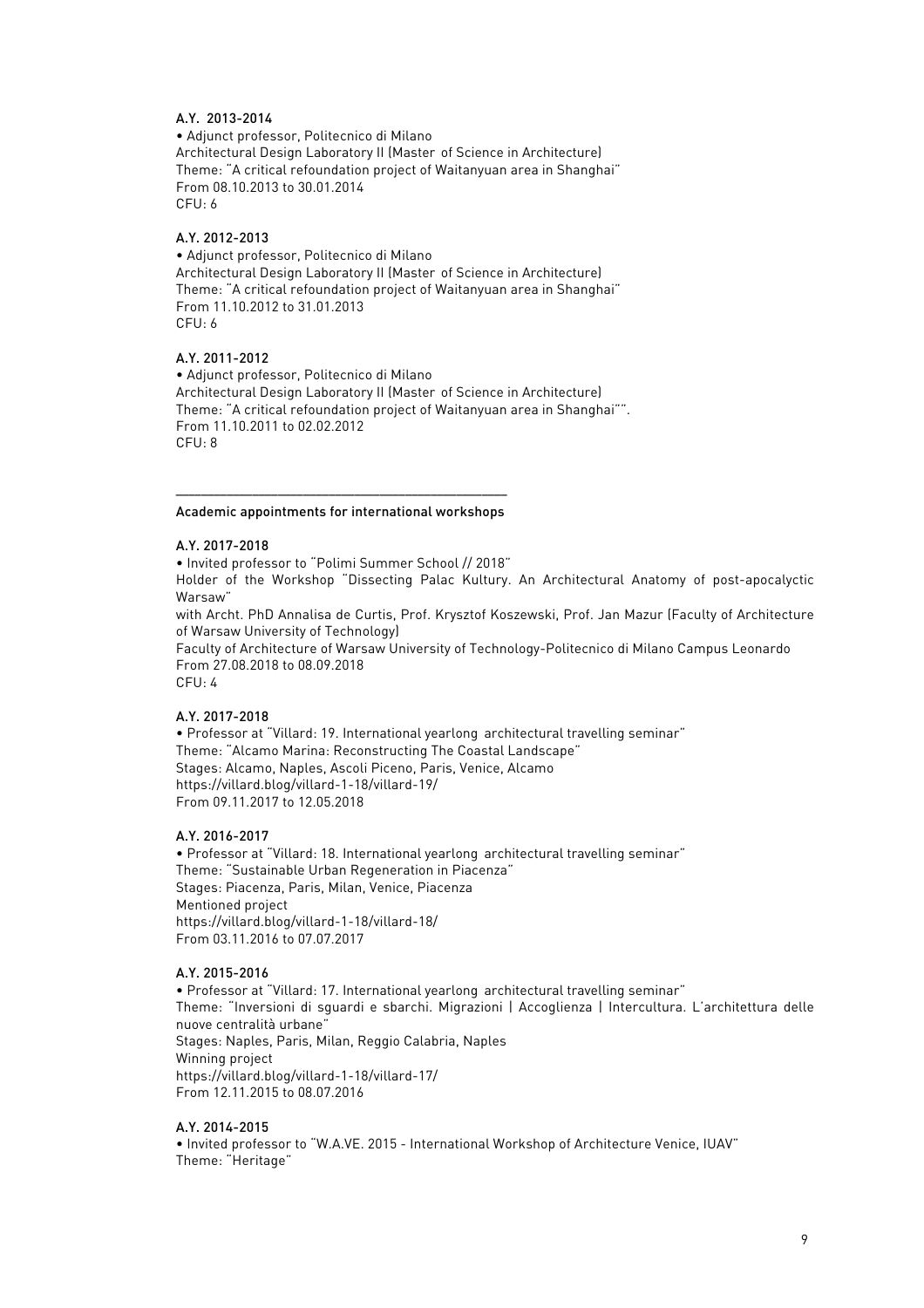Holder of the Workshop: "The memory of the present. New uses and relationships for Poveglia island, underexposed archeology" Workshop developed with Archt. PhD Annalisa de Curtis From 29.06.2015 to 17.07.2015 CFU: 6

# A.Y. 2014-2015

• Professor at "Villard: 16. International yearlong architectural travelling seminar" Theme: "Territori strategici: antichi sbarchi e nuove mete di libertà" Stages: Pozzallo, Naples, Reggio Calabria, Pozzallo Winning project https://villard.blog/villard-1-18/villard-16/ From 04.11.2014 to 11.07.2015

# A.Y. 2013-2014

• Invited professor to "W.A.VE. 2014 - International Workshop of Architecture Venice, IUAV" Theme: "Urban Archeology" Holder of the Workshop: "The over-exposed Archeology: Architectural interactions, memory and new uses for the post-industrial spaces of the lagoon city - first industrial settlement of Marghera" Winning project inter pares Workshop developed with Archt. PhD Annalisa de Curtis From 30.06.2014 to 19.07.2014 CFU: 6

# A.Y. 2013-2014

• Professor at "Villard: 15. International yearlong architectural travelling seminar" Theme: "Paesaggi strategici: la città nuova del Montefeltro" Stages: Ancona, Urbino, Venice, Paris, Milan Winning project https://villard.blog/villard-1-18/villard-15/ From 20.11.2013 to 14.06.2014

# A.Y. 2012-2013

• Invited for a lecture and projects review (with Archt. PhD Annalisa de Curtis) to "Villard: 14. International yearlong architectural travelling seminar".

#### –––––––––––––––––––––––––––––––––––––––––––––– Master's Degree Thesis Supervision (selection)

### • A.Y. 2019-2020

AUIC School of Politecnico di Milano Title: Open Form Memory. Architectural representation of memory of the Holocaust. Author: Maciej Tomaszewski Co-Supervisor: Enrico Miglietta (PhD Candidate) Evaluation: +8 points

# • A.Y. 2018-2019

AUIC School of Politecnico di Milano

Title: "Infrastrutture per la Memoria. Progetto di rigenerazione museografica del sito memorialistico di ul. Waliców, Varsavia-Mirów"

Authors: Maria Maffei, Monica Picca

Evaluation: 110/110 L

- − Published in:
	- Morpurgo Guido (2020), *Il Muro Di Varsavia: Anatomia di Un'infrastruttura Della Coercizione. Progettare Con Le Spoglie Del Ghetto Nella Cittá Della Distruzione Totale*, in Longo O., Dalzero S., Iorio A., Orsini F., Pirina C., Sigurtà D. (edited by) "Boundary Landscapes", Tab Edizioni, Roma, p. 278-279

# • A.Y. 2018-2019

AUIC School of Politecnico di Milano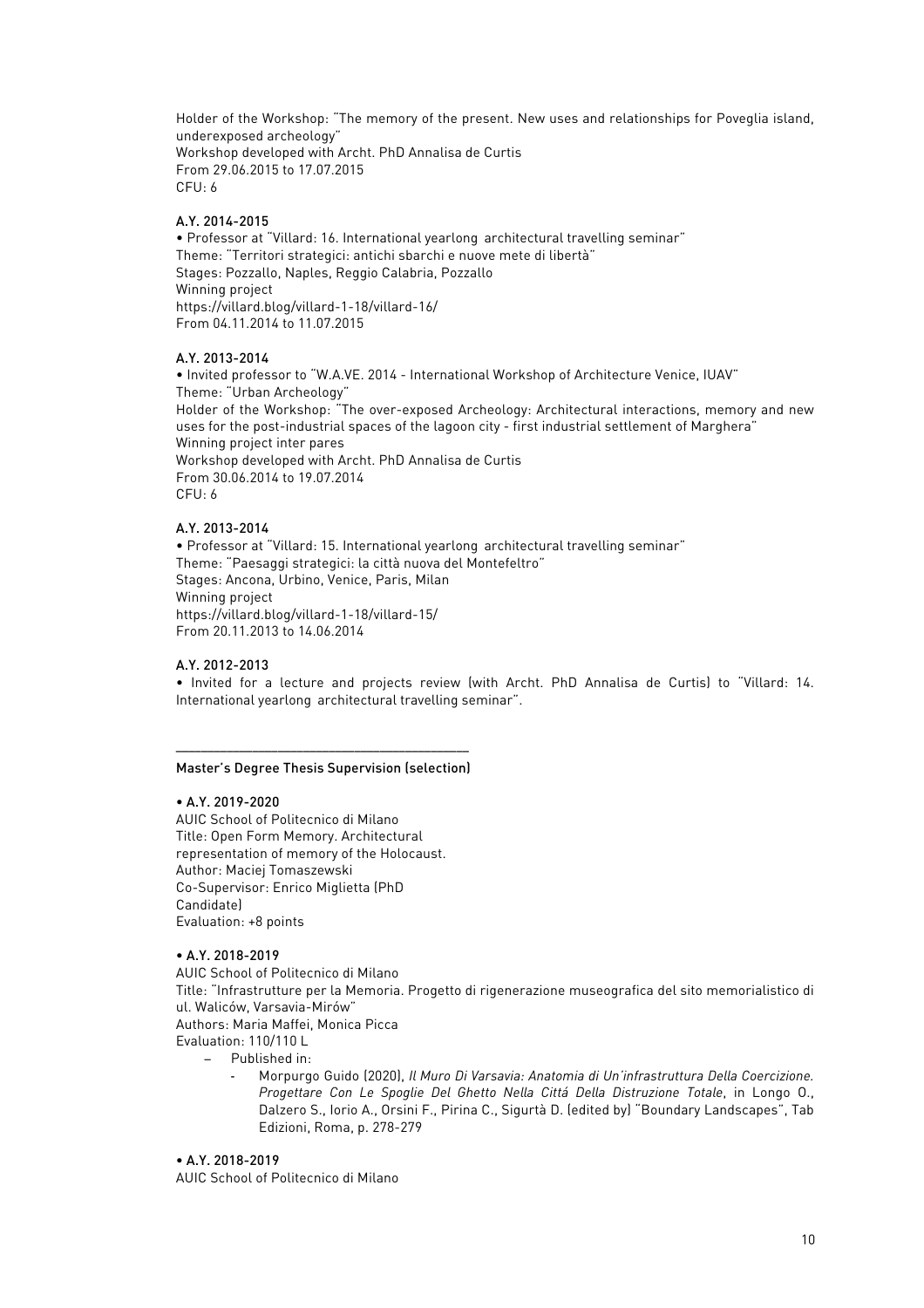Title: "Il bradisismo della Memoria. Progetto per il Memoriale del Ghetto di Varsavia tra i frammenti urbani di via Waliców" Authors: Antonello Calabrese, Umberto Elia Clerici Evaluation: 110/110 L

# • A.Y.2018-2019

AUIC School of Politecnico di Milano Title: "Moderata Durant. Connessione tra frammento e città nel progetto d'inserimento del Conservatorio G. Briccialdi nell'ex Mercato coperto di Terni" Authors: Alessandro Bellieni, Livia Giani Evaluation: 110/110 L

# • A.Y 2018-2019

AUIC School of Politecnico di Milano Title: "Was War Saw. Il Memoriale della Varsavia rimossa" Author: Cristiano Gerardi Evaluation: 110/110 L

### • A.Y. 2018-19

University IUAV Venice Title: "Anatomia di un vuoto urbano nella città post-apocalittica. Progetto per il Museo del Ghetto di Varsavia tra le rovine dell'ex area Haberbusch i Schiele" Author: Matteo Isacco Supervisor: Prof. Alberto Ferlenga Co-supervisor: Adj. Prof. Guido Morpurgo Evaluation: 110/110 L − Published in:

- Isacco Matteo (2020), *Anatomia di un vuoto urbano nella città post-apocalittica. Progetto per il Museo del Ghetto di Varsavia tra le rovine dell'ex area Haberbusch i Schiele*, in "Officina", n. 29, p. 62-65

## • A.Y. 2017-2018

AUIC School of Politecnico di Milano

Title: "Waliców, fortezza della memoria. Progetto per un Museo del presente tra le rovine dell'ex Ghetto di Varsavia"

Authors: Sara Pellegrini, Domenico Spagnolo

Co-supervisor: Adj. Prof. Annalisa de Curtis

Evaluation: 110/110 L

- − Winner of "Archiprix -The World's Best Graduation Project", 2019
- − "Michele Silvers" award Politecnico di Milano, Academic Year 2018-2019
- − Thesis displayed at:
- − About Future: Architecture, Cities, Environment. Models and Visions, Milan, Armani Silos 2019
- − Milan Triennale for Archiweek 2018
- − Published in:
	- Morpurgo Guido (2020), *Il Muro Di Varsavia: Anatomia di Un'infrastruttura Della Coercizione. Progettare Con Le Spoglie Del Ghetto Nella Cittá Della Distruzione Totale*, in Longo O., Dalzero S., Iorio A., Orsini F., Pirina C., Sigurtà D. (edited by) "Boundary Landscapes", Tab Edizioni, Roma, p. 278-279
	- Morpurgo G. (2019), *A Tale of Two Cities. Designing an Extended Museum of the Present with the Former Warsaw Ghetto Fragments: the Waliców Project / Opowiesc o\_dwóch miastach. Zaprojektowanie "Rozszerzonego Muzeum Terazniejszosci" Z\_Dawnymi fragmentami Getta Warszawskiego: Projekt Waliców*, in Folga-Januszewska D., Lehmannova M., Gaburova J., Kellner E., Jaskanis P. (edited by), "Museum and Identities. Planning an Extended Museum", The Museum of King Jan III's Palace at Wilanów, in cooperation with National Museum in Kielce, MOCAK Museum of Contemporary Art in Krakow and Krakow Saltworks Museum Wieliczka, Warszawa, p. 163,166, 167, 169, 170, 172, 173
	- Morpurgo G. (2019), *Warszawa / Pompei: metamorfosi architettonico-archeologiche / Warszawa / Pompeje: przemiany architektoniczno-archeologiczne*, in Miziołek J., Cincotta R., Rejmak B. (edited by) "Italia e Polonia 1919-2019. Un meraviglioso viaggio insieme lungo 100 anni / Włochy i Polska (1919-2019). Sto lat wspólnej fascynującej podróży", Wydawnictwa Uniwersytetu Warszawskiego", p. 337, 339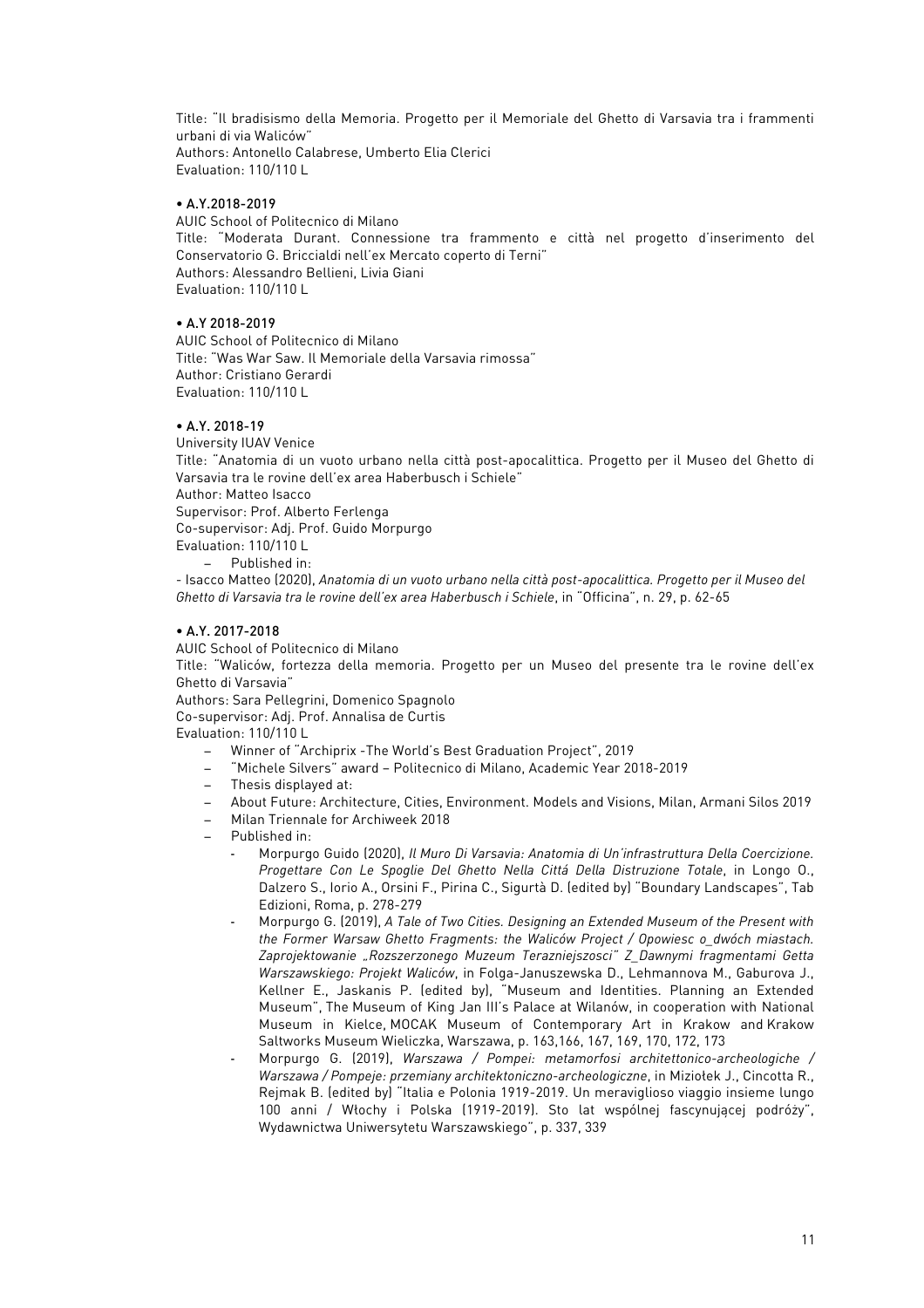# • A.Y. 2016-2017

AUIC School of Politecnico di Milano Title: "B.U.M.: Project of the Bund Urban Museum for one new form of Metropolis-Shanghai" Authors: Li Ganglin, Liu Jingyao, Yu Qian. Co-supervisor: Adj. Prof. Andrea Vercellotti.

# • A.Y. 2015-2016

AUIC School of Politecnico di Milano

Title: "Rimontaggio radicato. La fondazione di un centro integrato per le arti contemporanee nell'ex scalo ferroviario di San Cristoforo a Milano

Author: Alberto Germani

Evaluation: 110/110

− Thesis displayed at Venice Biennale 2014

- − Published in:
	- Coppetti B., Cozza C. (edited by), "Ri-formare Milano. I progetti per aree ed edifici in stato di degrado e abbandono", Pearson, Milan-Turin 2017

## • A.Y. 2015-2016

AUIC School of Politecnico di Milano

Title: "Forme della difesa. Riemersioni dell'antico e attualità della memoria nel progetto di una istituzione per le arti nella Laguna Sud di Venezia"

Author: Enrico Miglietta

Evaluation: 110/110 L

Winner of the Award "Red PHI Italia - Patrimonio Historico + Cultural Iberoamericano 2017"

- − Shortlisted project "Young Talent Architecture Award YTAA 2018".
- − Thesis displayed at Biennale Venezia 2018
- − Published in:
	- "RED Phi": https://phi.aq.upm.es/static/visor.html?id=598
	- Blasi I., Sala Giralt A. (edited by), "Young Talent Architecture Award, ed. 2", Fundació Mies van der Rohe, Barcelona 2018, p. 40-41
	- Morpurgo G. (2019), *Educazione europea. Appunti per una didattica dell'architettura dei fondamenti*, in Leveratto J. (edited by), "Learning architecture: design laboratories and teaching practices. VII Forum ProArch proceedings, National Scientific Society of Architectural Design teachers", ProArch, Rome, p. 626

# • A.Y. 2015-2016

AUIC School of Politecnico di Milano

Title: "Fondamenti e fondazioni: il Centro d'accoglienza come nuovo caposaldo per la rigenerazione urbana di Bagnoli"

Author: Federica Lentati

Co-supervisor: Adj. Prof. Annalisa de Curtis

Evaluation: 110/110 L

− Published in:

- Morpurgo G. (2017), *Emplèkton Bagnoli. Fondazioni architettoniche con materiali urbani incoerenti*, in Galante P., Di Costanzo M.L. (edited by), "Villard:17. Inversione di Sguardi/Sbarchi. Migrazioni, accoglienza, intercultura. L'architettura delle nuove centralità urbane", Ermes Servizi Editoriali Integrati, Ariccia, p. 208-214

# • A.Y. 2012-2013

AUIC School of Politecnico di Milano

Title: "La misura del fondamento a Waintanyuan. Progetto per una biblioteca nell'ambito della riconversione del nucleo centrale dell'ex Concessione britannica di Shanghai"

Authors: Martina Callegari, Federica Perinetti Casoni, Ilaria Pisoni Co-supervisor: Archt. Giovanni Mensi Evaluation: 110/110 L

# • A.Y. 2012-2013

AUIC School of Politecnico di Milano Title: Completamento di un isolato parigino. Edificio d'angolo di housing sociale al Bassin de la Villette Author: Gabriele Tomassini Co-supervisor: Archt. PhD Stefano Sabatino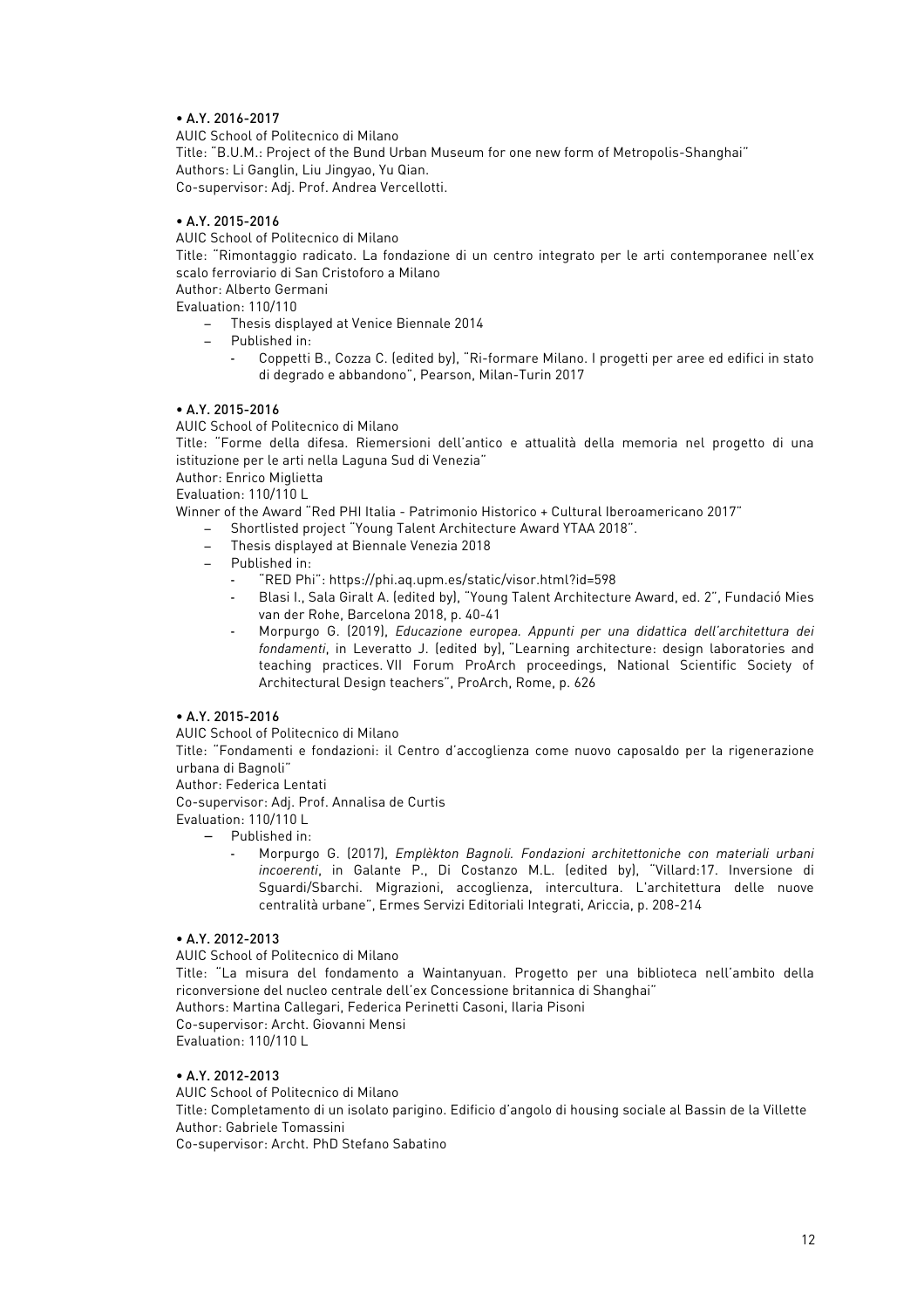# • A.Y. 2011/2012

AUIC School of Politecnico di Milano

Title: "Progetto di rifondazione critica nel nucleo di Waitanyuan a Shanghai. Per una nuova forma della molteplicità"

Author: Leonardo Chironi

Co-supervisor: Archt. Giovanni Mensi

Evaluation: 110/110 L

− Thesis displayed at Venice Biennale 2014

#### ––––––––––––––––––––––––––––––––––––––––––––––––––––––––––– Participation to national and international research projects

### • Research project

"Preliminary Architectural Guidelines for the Preservation and the Regeneration of the Memorialistic site of Waliców Street - Warsaw"

– Researchers: Guido Morpurgo, Annalisa de Curtis - Morpurgo de Curtis Architetti Associati

– Institution: Museum of the History of Polish Jews – POLIN, Warsaw (Pl)

Research presented in the context of the international seminary:

"Waliców: DNA of Warsaw – Heritage of Europe", part of the research project "Critical Heritages: performing and representing identities in Europe – CoHERE" (program of the European Commission "Horizon 2020") - grant agreement no. 693289

From 04.03.2019 to 30.09. 2019

#### • Promoter of programme agreement

Agreement between the AUIC School, Politecnico di Milano and the Fondazione Memoriale della Shoah di Milano for the development of project research and specific teaching activities about Shoah, on the basis of the Ministry of Education guidelines about the teaching of the Holocaust in Italian Universities. The programme focuses on the architectures specifically realized for remembrance, documentation,

witnessing of the Shoah, in Italy and Europe, and on a projectual research on real contexts

Role: creator and promoter with Prof. Ilaria Valente and Archt. PhD Annalisa de Curtis; creator of the projectual research "Waliców Project", from 2018 part of the research groups and instrumental laboratories of the DAStU Department of the AUIC School of Politecnico di Milano, within the framework of the "Territorial Fragilities" research programme.

www.walicowproject.polimi.it

From 01.06.2016 to 06.2020

#### • Member of the cultural programme of academic research "Le citta' di Villard"

Agreement promoted by the Italian Universities promoters of the Travelling International Seminary 2015-8

National coordinator: Prof. Marco D'Annuntiis

Scientific board Proff.: Carmen Andriani, Aldo Aymonino, Francesco Cellini, Pippo Ciorra, Alberto Ferlenga, Luca Merlini, Gianfranco Neri, Georgios Panetsos, Sergio Polano, Mosè Ricci, Andrea Sciascia, Roberto Serino, Ilaria Valente

Partners: Alghero department of Università di Sassari; Ancona department of Università politecnica delle Marche; Ascoli Piceno department of Camerino University; Genoa University; Politecnico di Milano; Naples University "Federico II"; Palermo University; Paris University Malaquais | ENSA Paris-Malaquais; Patras University | Πανεπιστημίο Πατρών; Pescara department of Chieti University; Reggio Calabria University; Roma Tre University; Turin Polytechnic; Ordine Architetti PPC di Trapani; Iuav University of Venice

Role: adjunct professor of Politecnico di Milano– teaching contract for the programme "Le Città di Villard"

https://villard.blog/rete-villard/ From 01.11.2015 to 23.06.2018

### • Research project

"Architectural Guidelines for Reuse of Historical Architecture and new interventions in Waitanyuan Area, Shanghai" (China)

The programme focuses on the elaboration of architectural and graphic rules for the intervention on the former "British Concession" historical district in Shanghai (1842-1937). Every block and building from 1842 to 1937 has been analized on the basis of the historical database collected in collaboration with Tongji University

Role: Associate Architect, in charge for the project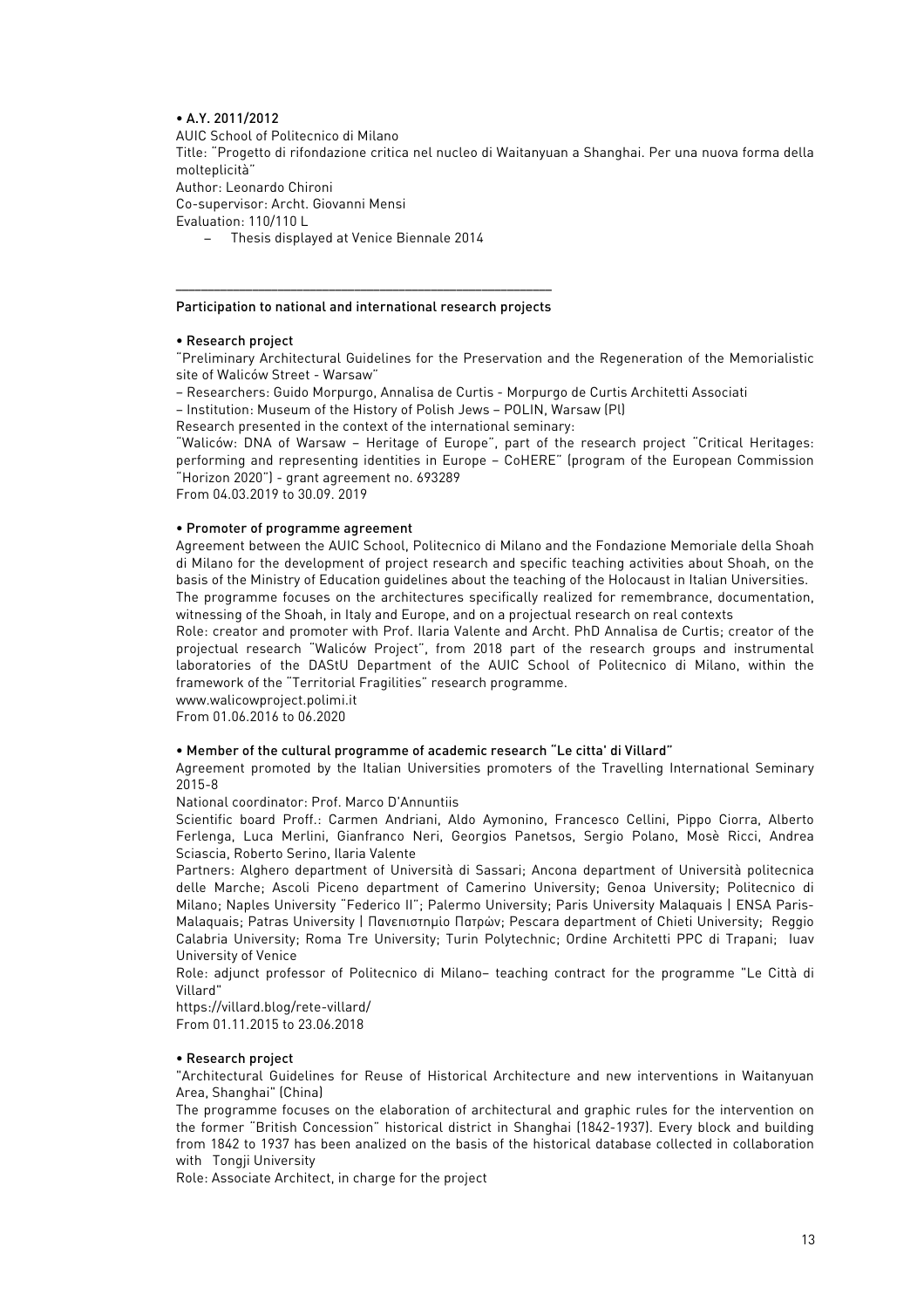Partner: Prof. Z. Xiling, Prof. Wang. Institute of Architecture and Urban Space, Tongji University, Shanghai; Institute of Urban Planning & Design, Tongji University, Shanghai From 01.09.2003 to 30.05.2004

### • PhD

PhD in Architectural and Urban Design received from Architecture School at Politecnico di Milano (04.03.1999)

Thesis: "Attraversamenti architettonici: progetto e generatività formale delle matrici urbane storiche". Supervisor: Prof. Sergio Crotti

From 01.01.1995 to 31.12.1998

### • Research project

" Bovisa Project". Project for a new Politecnico di Milano settlement in Bovisa district – South-east sector

Research project coordinated by Proff. Cesare Macchi Cassia, Pietro Maggi, Antonio Monestiroli Role: collaborator of Proff. Sergio Crotti, Mario Mocchi, Roberto Spagnolo

Published in: "Quaderni del Dipartimento di progettazione dell'Architettura", n. 11, december 1990, p. 151-159

From 01.01.1990 to 31.01.1990

#### Awards and exhibitions of architectural projects

––––––––––––––––––––––––––––––––––––––

#### • Exhibition

"Ricostruzioni. Architettura, città e paesaggio nell'epoca delle distruzioni" Curatorship: Alberto Ferlenga, Nina Bassoli Displayed project by Guido Morpurgo - Morpurgo de Curtis Architetti Associati P.H.A. Oh the Natural History of Reconstruction. Proposal for Aleppo - Sketch for Syria 2016 Venue: Milan Triennale (Italy) From 30.11.2018 to 10.02.2019

### • Exhibition

"O Território da arquitetura / The territory of architecture. Gregotti e Associati 1953\_2017" Curatorship: Guido Morpurgo

Promoters: Garagem Sul Exposições de arquitetura; Camara Municipal de Lisboa; Istituto Italiano di Cultura of Lisbon

Setting up of the exhibition: Studio Girão-Lima, Lisbon

Projects developed by Guido Morpurgo – Associate at Gregotti Associati International:

- − Competition for the New City Hall and City Center, Nice (France, 2000-2001)
- − Competition for Pujiang new town for 100,000 inhabitants, Minhang-Shanghai (China, 2001)
- − Competition for Jiangwan new town for 100,000 inhabitants, Shanghai (China, 2001-2002)
- − Promotion Center for Pujiang new town, Minhang-Shanghai (China, 2003-2005)
- − Competition for Pujiang Village Residential and Leisure District, Minhang-Shanghai (China, 2002)
- − Competition for the recover and renovation of the Waitanyuan Area, Shanghai (China, 2002- 2004)
- − Competition for "Campidoglio 2. La casa dei cittadini", Rome (Italy, 2007)
- − New Urban Centrality of Acilia Madonnetta-Municipio XIII, Rome (Italy, 2004-2007) − Competition for the Research Tower, Padua (Italy, 2007)

Venue: Garagem Sul Exposições de arquitetura, Centro Cultural de Belém, Lisbon (Portugal) From 13.11.2018 to 27.01.2019

### • Exhibition

"Il territorio dell'architettura. Gregotti e Associati 1953\_2017"

Curatorship: Guido Morpurgo

Promoters: Municipality of Milan, PAC-Padiglione d'Arte Contemporanea

Projects developed by Guido Morpurgo – Associate at Gregotti Associati International:

- − Competition for the New City Hall and City Center, Nice (France, 2000-2001)
- − Competition for Pujiang new town for 100,000 inhabitants, Minhang-Shanghai (China, 2001)
- − Competition for Jiangwan new town for 100,000 inhabitants, Shanghai (China, 2001-2002)
- − Promotion Center for Pujiang new town, Minhang-Shanghai (China, 2003-2005)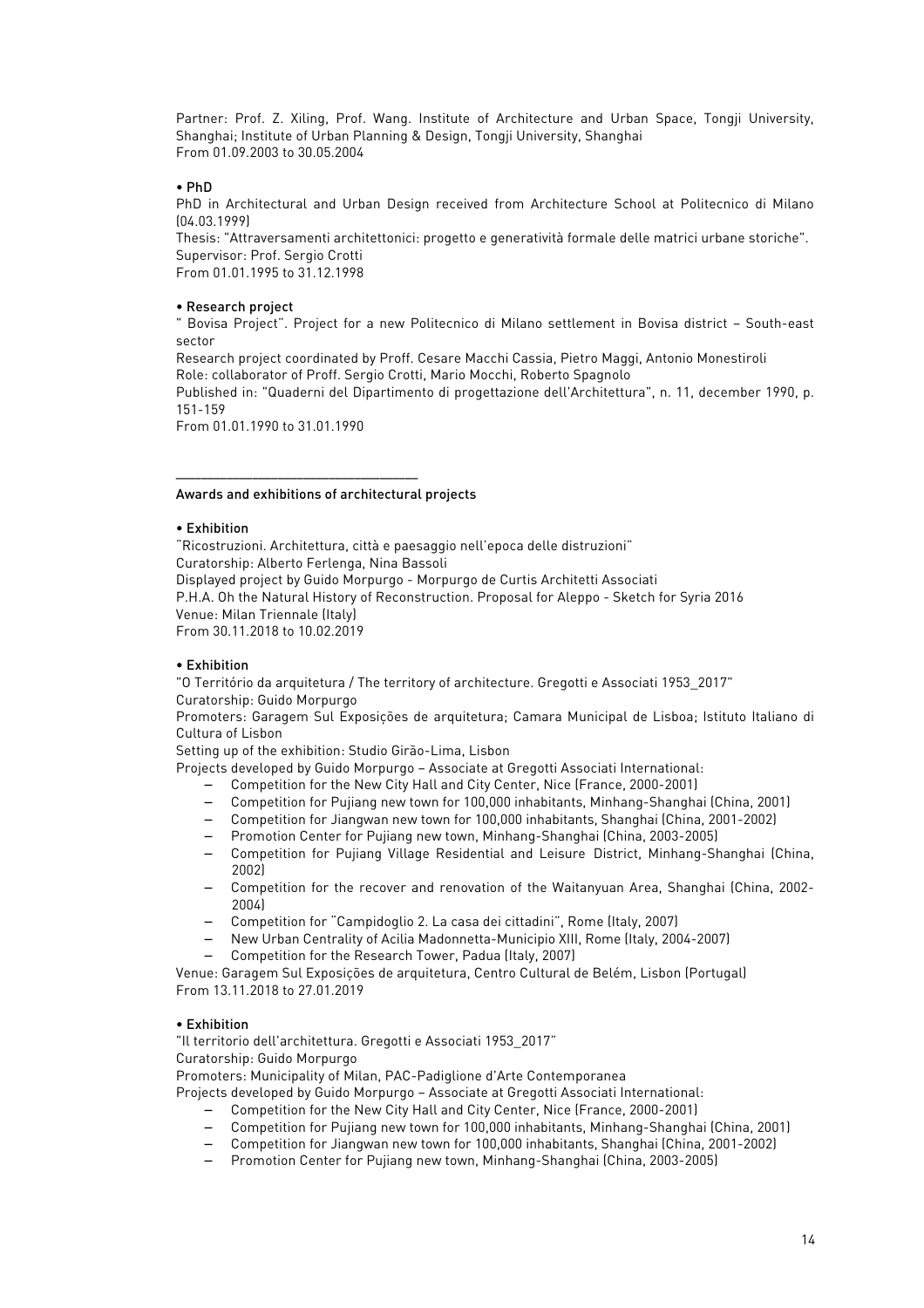- − Competition for Pujiang Village Residential and Leisure District, Minhang-Shanghai (China, 2002)
- − Competition for the recover and renovation of the Waitanyuan Area, Shanghai (China, 2002- 2004)
- − Competition for "Capidoglio 2. La casa dei cittadini", Rome (Italy, 2007)
- − New Urban Centrality of Acilia Madonnetta-Municipio XIII, Rome (Italy, 2004-2007)
- − Competition for the Research Tower, Padua (Italy, 2007)

Venue: PAC-Padiglione d'Arte Contemporanea, Milan 2017-2018 (Italy) From 19.12.2017 to 11.02.2018

### • Protection by the Ministry of Cultural Heritage

Project by Guido Morpurgo, Annalisa de Curtis - Morpurgo de Curtis Architetti Associati: Shoah Memorial of Milan

Protection act by MiBACT (Ministry of Cultural Heritage) - Lombardy division, Regional Commitee for the Cultural Heritage

Motivation: "project of particularly important historical and cultural interest, according to the artt. 10.3.d and 13 of the Code of Cultural and Landscape Heritage" From 19.01.2017

# • Exhibition

"Sketch for Syria"

Curatorship: Alberto Ferlenga, Benno Albrecht, Monica Centanni, Nohad Haj Salih, Mohamed Amin Al Ahdab

Displayed project by Guido Morpurgo, Annalisa de Curtis - Morpurgo de Curtis Architetti Associati "P.A.H. - On the Natural History of Reconstruction".

Venue: IUAV University of Venice and UN-ESCWA, Venice (Italy) From 17.01.2017 to 24.01.2017

### • Exhibition XXI Milan Triennale

"Stanze. Altre filosofie dell'abitare / Rooms. Novel living concepts" Section: "1916-2016: stanze italiane / 1916-2016: italian rooms" Curatorship: Beppe Finessi Displayed project by Guido Morpurgo, Annalisa de Curtis - Morpurgo de Curtis Architetti Associati: Casa a Milano / House in Milan, 2007 Venue: Milan Triennale (Italy) From 02.04.2016 to 12.09.2016

# • Gold Medal for the Italian Architecture Award and Exhibition- V Edition

Honorable mention for the "Interior" category Displayed project by Guido Morpurgo, Annalisa de Curtis - Morpurgo de Curtis Architetti Associati: Shoah Memorial in Milan Venue: Milan Triennale (Italy) From 12.12.2015 to 07.02.2016

### • Exhibition

"Recycle Italy. Nuovi cicli di vita per architetture e infrastrutture di città e paesaggio - Postcards from infrastructured territories. Topic Selections" Displayed project by Guido Morpurgo, Annalisa de Curtis - Morpurgo de Curtis Architetti Associati: Shoah Memorial of Milan Venue: AUIC School, Politecnico di Milano (Italy) From 21.02.2015 to 10.03.2015

### • Exhibition at Cité de l'Architecture & du Patrimoine, Paris

"Un bâtiment, combien de vies? La transformation comme acte de Création" Section: "L'infrastructure source d'architecture" Displayed project by Guido Morpurgo, Annalisa de Curtis - Morpurgo de Curtis Architetti Associati: Shoah Memorial in Milan Venue: Palais de Chaillot, Paris (France) From 17.12.2014 to 28.09.2015

### • Exhibition

"Marghera futura 2.0. Idee e progetti per Porto Marghera. Mostra dei workshop internazionali di architettura W.A.Ve. 2014 Università IUAV di Venezia".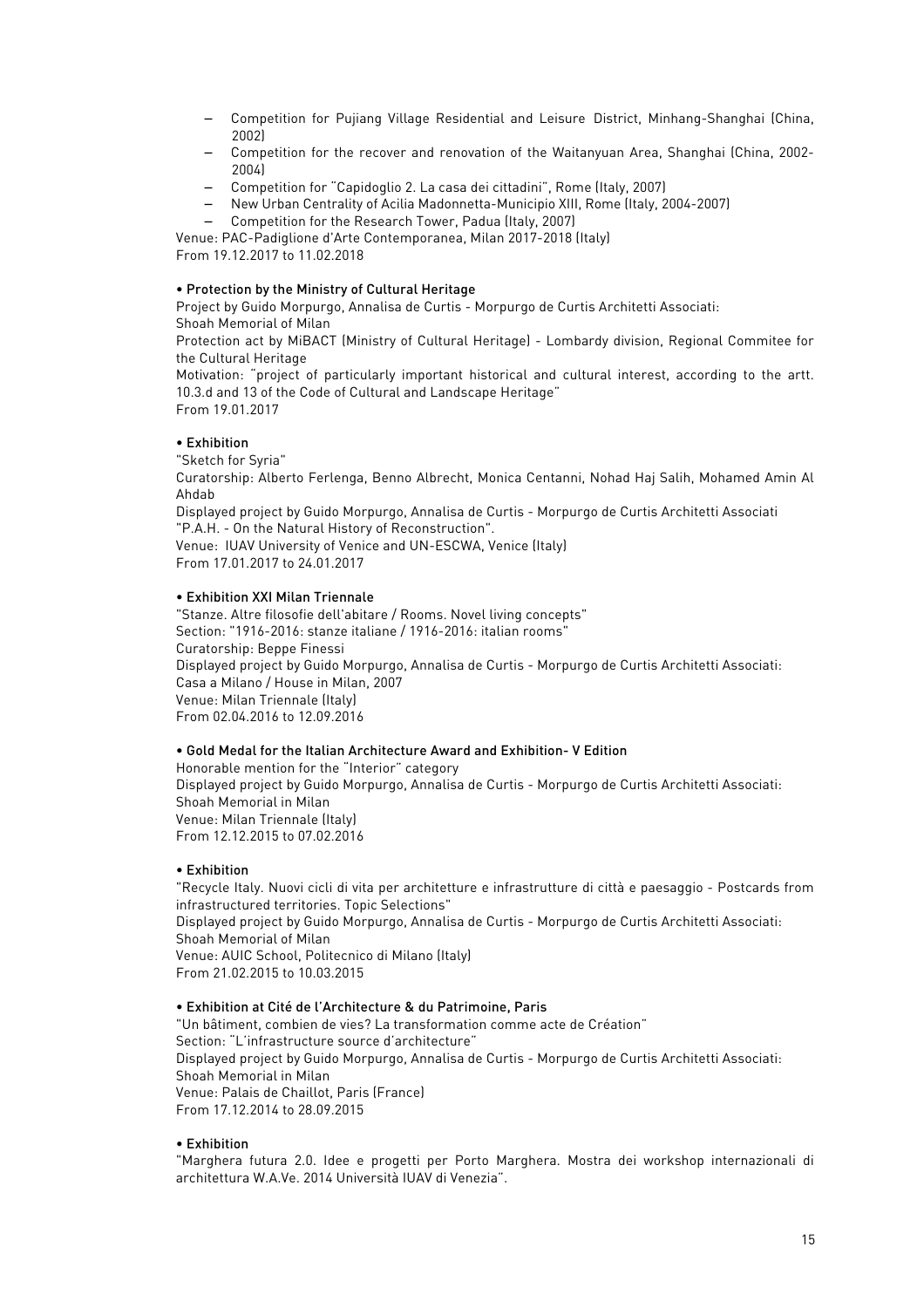Promoters: IUAV University of Venice, Municipality of Venice.

Displayed project by Guido Morpurgo, Annalisa de Curtis - Morpurgo de Curtis Architetti Associati: "L'archeologia sovraesposta: interazioni architettoniche e nuovi usi per gli spazi postindustriali della città lagunare-Primo insediamento industriale di Marghera". Venue: Sala Polymnia Venice, Museo M9 (Italy) http://www.comune.venezia.it/it/archivio/79262 From 12.12.2014 to 13.12.2014

## • Exhibition "Atelier Castello"

Exhibition of the projects developed for Piazza Castello and the areas around the Sforzesco Castle on the occasion of Expo 2015 in Milan (Italy) Displayed project by Guido Morpurgo, Annalisa de Curtis - Morpurgo de Curtis Architetti Associati: "Piazza del Castello e Foro Buonaparte per Ri/Conoscere Milano". Promoted by: Milan Triennale, Municipality of Milan Venue: Milan Triennale (Italy) From 07.11.2014 to 14.12.2014

### • Exhibition

"Shoah Memorial in Milan" Displayed project by Guido Morpurgo, Annalisa de Curtis - Morpurgo de Curtis Architetti Associati: Venue: Royal Hall, Central Railway Station, Milan (Italy) From 26.09.2008 to 26.09.2008

# • 1st Prize - 2 Stages International Competition by Invitation

Project developed by Guido Morpurgo – Associate Architect at Gregotti Associati International: Research Tower, Padua (Italy, 2007-2008) Role: project leader From 01.10.2007 to 30.04.2008

## • 3rd Prize - 2 Stages International Competition by Invitation

Project developed by Guido Morpurgo - Associate Architect at Gregotti Associati International: Campidoglio 2. La casa dei cittadini, Rome (Italy, 2007) Role: project leader From 01.01.2007 to 31.07.2007

# • Exhibition

6^ Bienal internacional de arquitetura de São Paulo - "Viver na Cidade".

Displayed projects developed by Guido Morpurgo - Associate Architect at Gregotti Associati International:

- − Competition for the recover and renovation of the Waitanyuan Area, Shanghai (China, 2002- 2004)
- − Competition for Pujiang new town for 100,000 inhabitants, Minhang-Shanghai (China, 2001)
- − Promotion Center for Pujiang new town, Minhang-Shanghai (China, 2003-2005)
- − New Urban Centrality of Acilia Madonnetta-Municipio XIII, Rome (Italy, 2004-2007)

Venue: Pavilhão da Bienal internacional de arquitetura de São Paulo (Brasil). From 22.10.2005 to 11.12.2005

# • 1st Prize - 2 Stages International Competition by Invitation

Project developed by Guido Morpurgo - Associate Architect at Gregotti Associati International: New Provincial Headquarters of Lazio Region, Acilia Madonnetta - Rome (Italy, 2005) Role: project leader Dal 01.03.2005 al 30.06.2005

### • Exhibition

"San Zeno Naviglio. Il Piano, il progetto, la città costruita". Displayed project by Guido Morpurgo, Annalisa de Curtis Architetti: Two residential and commercial buildings (45 apartments), lots 10 and 12 Venue: San Zeno Naviglio city hall, Brescia (Italy) From 14.05.2004 to 14.05.2004

# • Young Architects Award of the Accademia Nazionale di San Luca 2003

### Section: Architecture

Selected project by Guido Morpurgo, Annalisa de Curtis, Michele Alinovi, Gianluca Catellani Architetti: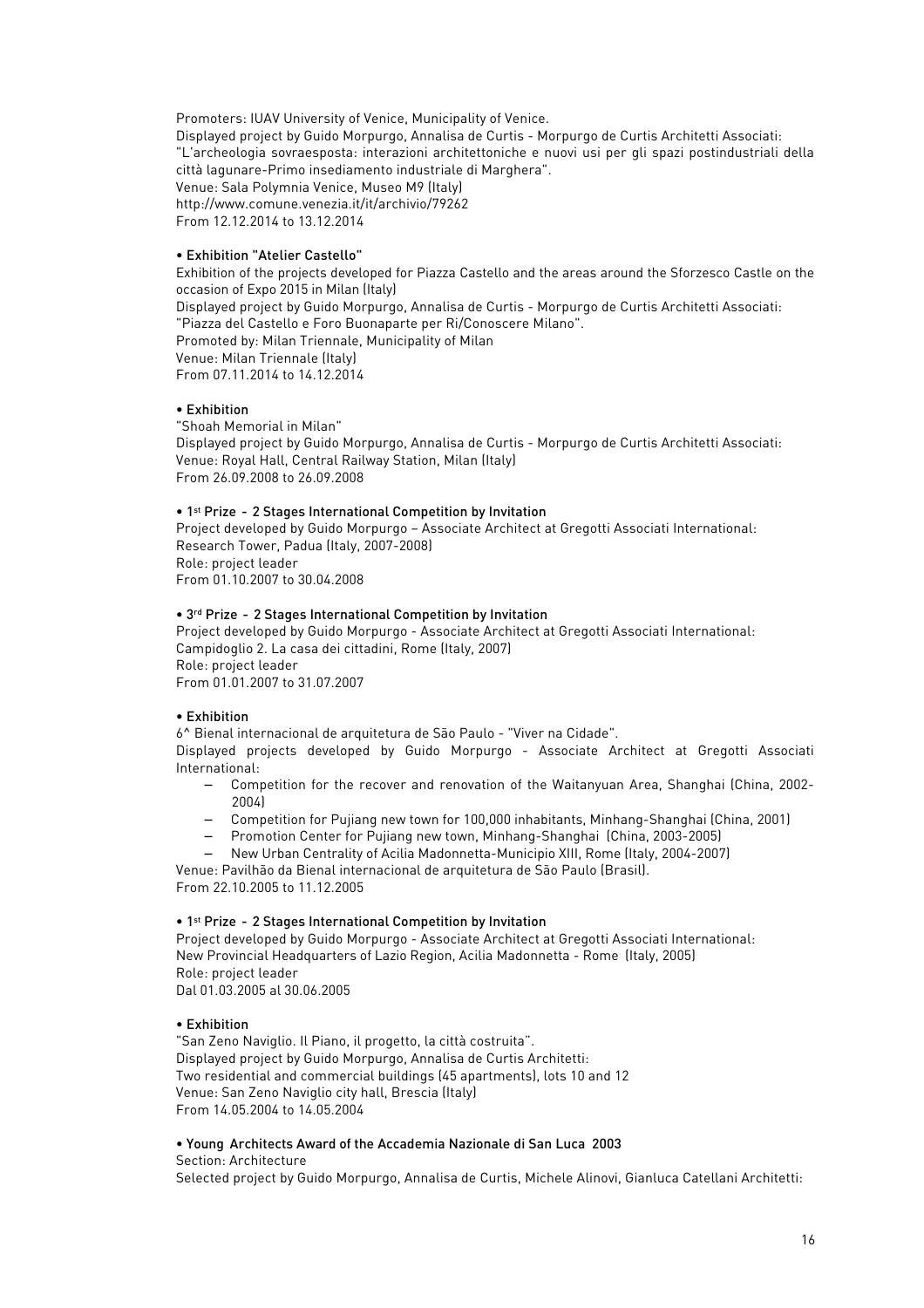Jewish Museum at the Central Synagogue of Milan, 1999-2000 Venue: Palazzo Carpegna, Rome (Italy) From 18.10.2003 to 08.11.2003

### • Exhibition

"Shanghai Pujiang Town Planning & Gregotti Associati International Design" Project developed by Guido Morpurgo - Associate Architect at Gregotti Associati International: Competition for Pujiang new town, Shanghai (China) Venue: Urban Planning Museum, Shanghai (China) From 18.04.2003 to 27.04.2003

## • 1st Prize - International Competition by Invitation

Project developed by Guido Morpurgo - Associate Architect at Gregotti Associati International: Bund Central Business District - Masterplan and preliminary development of the built urban fabrics and public open spaces in the area of the former International Concession of Bund - Shanghai (China) Role: project leader

From 01.02.2003 to 30.04.2004

#### • 1st Prize - International Competition by Invitation

Project developed by Guido Morpurgo - Associate Architect at Gregotti Associati International: Pujiang Village Residential and Leisure District, Minhang-Shanghai (China) Role: project leader From 01.11.2002 to 30.05.2003

#### • 1st Prize - International Competition by Invitation

Project developed by Guido Morpurgo - Associate Architect at Gregotti Associati International: Recover and renovation of the former British Concession of Waitanyuan Area, Shanghai (China) Role: project leader

From 01.10.2002 to 31.03.2003

#### • Exhibition

"Gregotti Associati. La costruzione dello spazio pubblico" Curatorship: Bruno Pedretti

Displayed projects developed by Guido Morpurgo - Associate Architect at Gregotti Associati International:

- − Competition for Jiangwan new town for 100,000 inhabitants, Shanghai (China, 2001-2002)
- − International competition for the New Railroad Station at Porta Susa, Turin (Italy, 2002) Venue: Esprit Nouveau Pavillion, Bologna (Italy)

From 01.01.2002 to 01.01.2002

### • Exhibition of the PhD Thesis

"Mostra e Conferenza nazionale dei Dottorati di ricerca in architettura" Displayed PhD thesis by Guido Morpurgo:

"Architectural crossings: project and formal generativity of historical urban matrices"

Promoted by: Prof. Ernesto D'Alfonso, ARC-Architettura, Ricerca, Composizione magazine, Ferrara University – School of Architecture

Venue: MusArch – National Museum of Architecture, Ferrara (Italy) From 14.12.2001 to 16.12.2001

### • Exhibition

"Gregotti Associati. Architetture 1974-2001"

Curatorship: Guido Morpurgo

Displayed projects developed by Guido Morpurgo - Associate Architect at Gregotti Associati International:

− Competition for Pujiang new town for 100,000 inhabitants, Minhang-Shanghai (China, 2001)

− Competition for the New City Hall and City Center, Nice (France, 2000-2001)

Venue: MusArch – National Museum of Architecture, Ferrara (Italy) From 21.09.2001 to 02.12.2001

## • 2nd Prize - International Competition by Invitation

Project developed by Guido Morpurgo - Associate Architect at Gregotti Associati International: Competition for Jiangwan new town for 100,000 inhabitants, Shanghai (China, 2001-2002) Masterplan and preliminary development of the built urban fabrics and public open spaces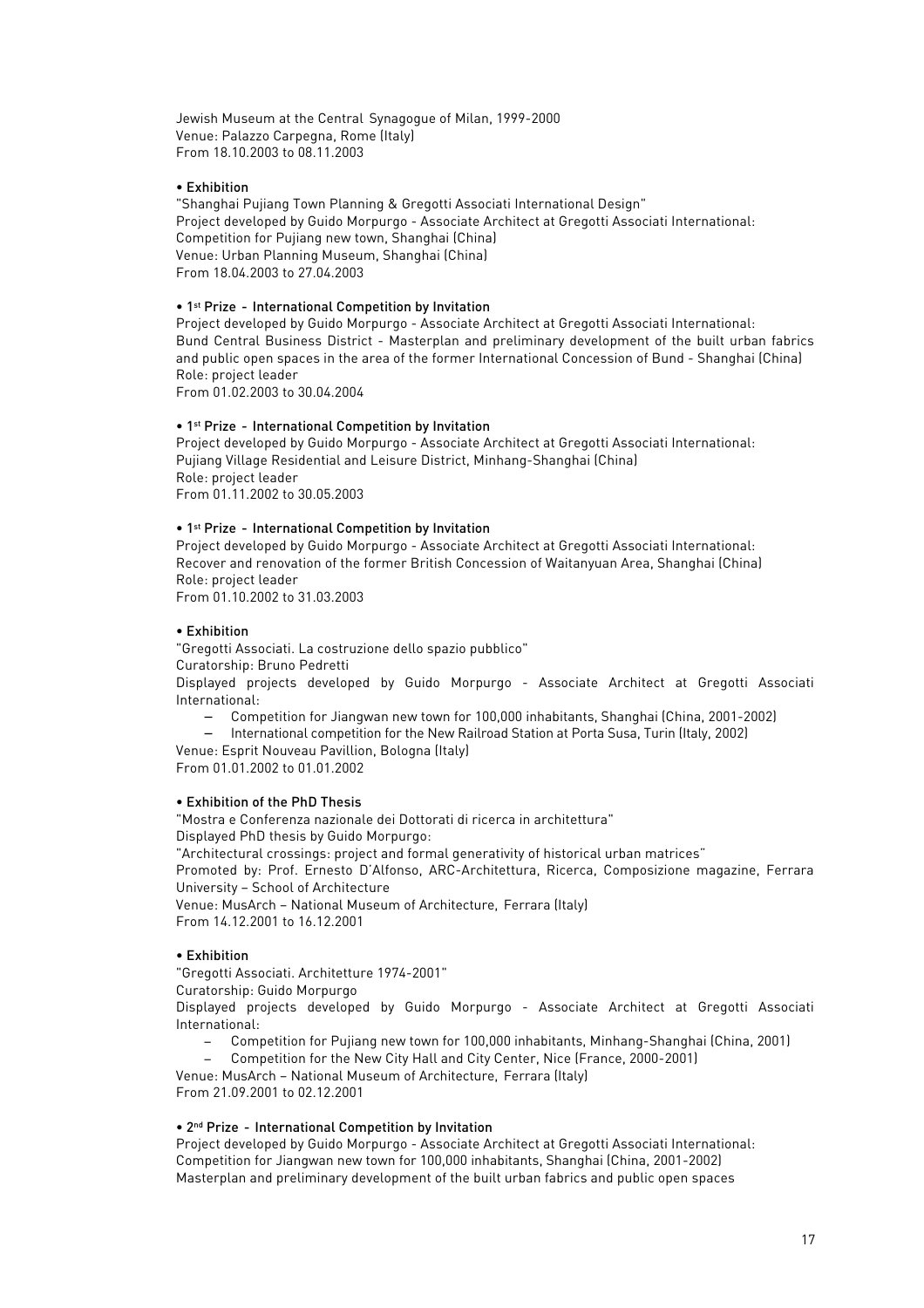Role: project leader From 01.09.2001 to 31.03.2002

#### • 1st Prize - International Competition by Invitation

Project developed by Guido Morpurgo - Associate Architect at Gregotti Associati International: Competition for Pujiang new town for 100,000 inhabitants, Minhang-Shanghai (China, 2001) 2 stages international competition by invitation Role: project leader From 01.01.2001 to 31.12.2001

#### • 3rd Prize - International Competition by Invitation

Project developed by Guido Morpurgo - Architect at Gregotti Associati International: Competition for the New City Hall and City Center, Nice (France, 2000-2001) Role: project leader From 01.05.2000 to 31.07.2000

#### • 1st Prize - International Competition by Invitation

Promoted by: Milan Jewish Community Project by Guido Morpurgo, Annalisa de Curtis, Michele Alinovi, Gianluca Catellani Architetti: Jewish Museum at the Central Synagogue of Milan (Italy) From 10.03.2000 to 10.03.2000

#### • Exhibition

"Trevi Flash Art Museum Italian Architecture Award, 1st edition" Displayed project by Guido Morpurgo, Annalisa de Curtis Architetti: Memorial of Resistance in Arcevia – Ancona (Italy) Venue: Palazzo Lucarini, Trevi – Perugia (Italy) From 05.06.1999 to 05.06.1999

#### • Luigi Cosenza National Architecture Award, 5th Edition

Mention for the best built architecture Project by Guido Morpurgo: Social house project (30 apartments), Nova Milanese – Milan (Italy, 1995-1996) Venue: italian Institute for Philosophical Studies, Palazzo Serra di Cassano, Naples (Italy) From 05.12.1998 to 05.12.1998

#### • Domus-In/Arch Architecture National Award

Mentioned project by Guido Morpurgo: Social house project (30 apartments), Nova Milanese – Milan (Italy, 1995-1996) Venue: Milan Triennale (Italy) From 10.09.1998 to 10.09.1998

#### • Domus-In/Arch Architecture National Award

Mentioned project by Guido Morpurgo: Home-office in Porta Venezia - Milan (Italy, 1998) Venue: Milan Triennale (Italy) From 10.09.1998 to 10.09.1998

### • Exhibition of the PhD Project in Architectural and Urban Design of Politecnico di Milano

"Madrid Milano. Forma della città e progetto urbano" Promoted by: PhD in Architectural and Urban Design - Dipartimento di Scienze del Territorio, Politecnico di Milano Sponsored by: Municipality of Milan; Istituto Cervantes Displayed PhD research project by Guido Morpurgo: "Il negativo urbano come progetto dei luoghi comuni: sperimentazione progettuale sull'area del Gran Sur di Madrid". Venue: Museum of Contemporary History, Milan (Italy) From 21.11.1996 to 01.12.1996

• Exhibition "4e Salon International de l'Architecture" Section: Master degree thesis

Displayed master degree thesis by Guido Morpurgo: "The internal border in urban transformation. Design experiment on the Porta Genova area in Milan".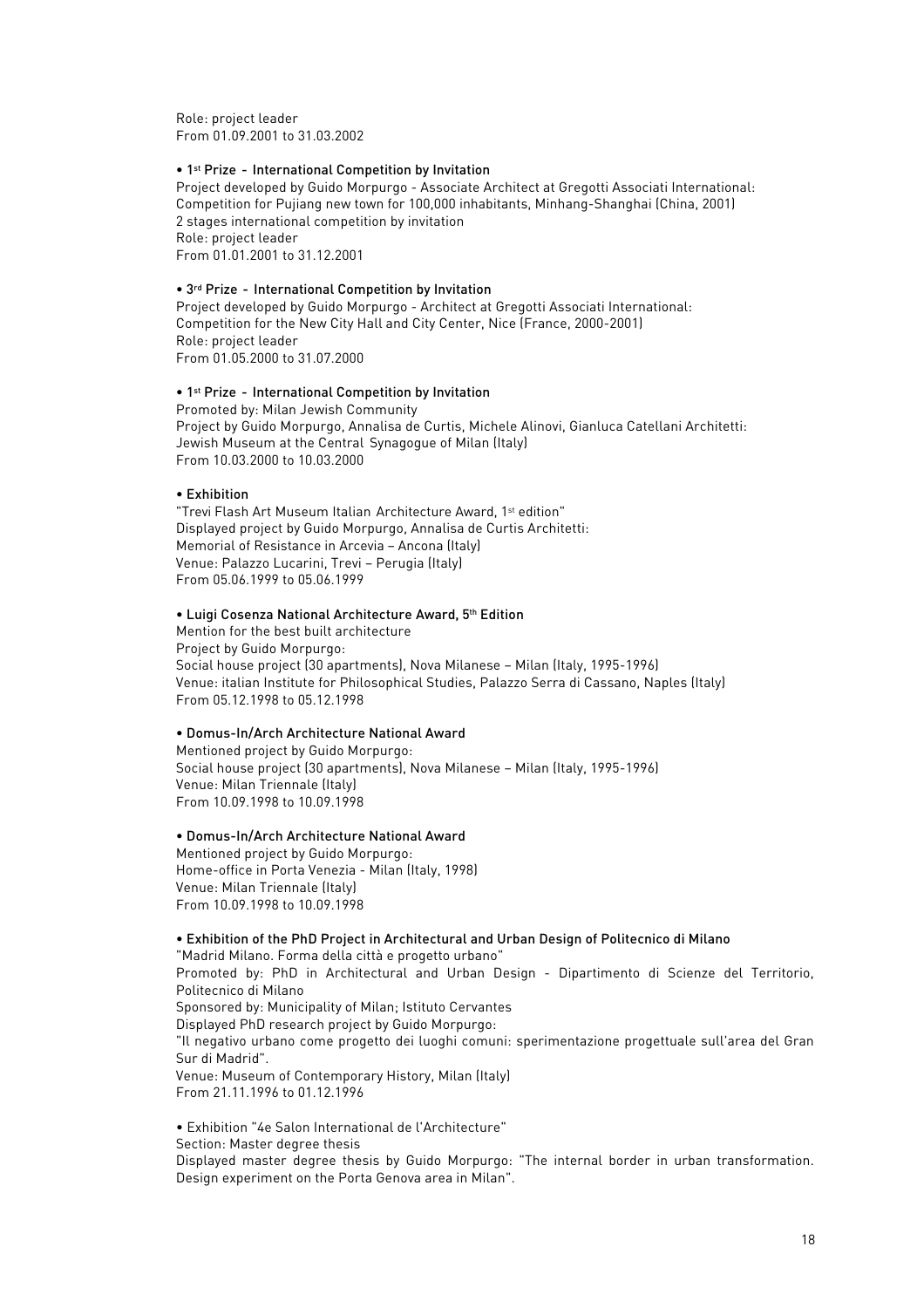Supervisor: Prof. Sergio Crotti Venue: Palazzo dell'Arte, Milan (Italy) From 28.09.1991 to 06.10.1991

–––––––––––––––––––––––––––––––––––––

#### Architectural Research by Design

#### • Project

"Preliminary Architectural Guidelines for the Preservation and the Regeneration of the Memorialistic site of Waliców Street - Warsaw"

Institutions: Museum of the History of Polish Jews – POLIN, Warsaw (Pl)

Guido Morpurgo, Annalisa de Curtis - Morpurgo de Curtis Architetti Associati

Preliminary Architectural Guidelines for the Preservation and the Regeneration of the Memorialistic site of Waliców Street - Warsaw".

From 04.03.2019 to 30.09.2019

### • Project

Setting up of the exhibition "Ma poi, che cos'è un nome? Una mostra sul censimento degli ebrei a Milano nel 1938 / What's in a name? An Exhibition on the Census of the Jews in Milan in 1938" Curatorship: Laura Brazzo, Emanuele Edallo, Daniela Scala

Promoted by: CDEC-Contemporary Jewish Documentation Center; Milan University-Historical Studies Department; Municipality of Milan-Cittadella degli Archivi; Archivio di Stato Milano Venue: Milan Triennale (Italy)

Completed

Guido Morpurgo, Annalisa de Curtis - Morpurgo de Curtis Architetti Associati http://www.morpurgodecurtisarchitetti.it/tri1938.html From 23.10.2018 to 18.11.2018

#### • Project

"New head office of Contemporary Jewish Documentation Center CDEC". Milan Central Railway Station, 2017-2018

Guido Morpurgo e Annalisa de Curtis - Morpurgo de Curtis Architetti Associati Authorized by the Superintendence of Archeology, Fine Arts and Landscape of Milan, according to MIBACT-SABAP-MI 0008102 of 28/08/2017

From 03.04.2017 – on going

#### • Project

"Museum - building site. Proposal for the arrangement of the external spaces of the Marble Craftsmen's Yard of the Veneranda Fabbrica del Duomo in Milan" Schematic design

Guido Morpurgo, Annalisa de Curtis - Morpurgo de Curtis Architetti Associati From 01.01.2017 – on going

#### • Published Project

Setting up of the exhibition "Community Italy. Architecture / City / Landscape 1945-2000" Section: original models and drawings Venue: Milan Triennale (Italy) Curatorship: Alberto Ferlenga, Marco Biraghi Guido Morpurgo, Annalisa de Curtis - Morpurgo de Curtis Architetti Associati Completed http://www.triennale.org/mostra/comunita-italia-architettura-citta-e-paesaggio-Dal-dopoguerra-al-duemila/

- − Published in "Domés. International Review of Architecture" 02/18, april 2018, p. 88-97
- − Candidated project for the Gold Medal of Italian Architecture 2018

From 01.06.2015 to 06.03.2016

### • Project

Setting up of the exhibition "Aldo Carpi: Arte, Vita, Resistenza", in collaboration with Brera Art Academy Venue: Shoah Memorial of Milan (Italy)

Curatorship: Maurizio Guerri (Brera Art Academy - I.S.M.L.I- Istituto Nazionale per la Storia del Movimento di Liberazione in Italia Ferruccio Parri).

Guido Morpurgo, Annalisa de Curtis - Morpurgo de Curtis Architetti Associati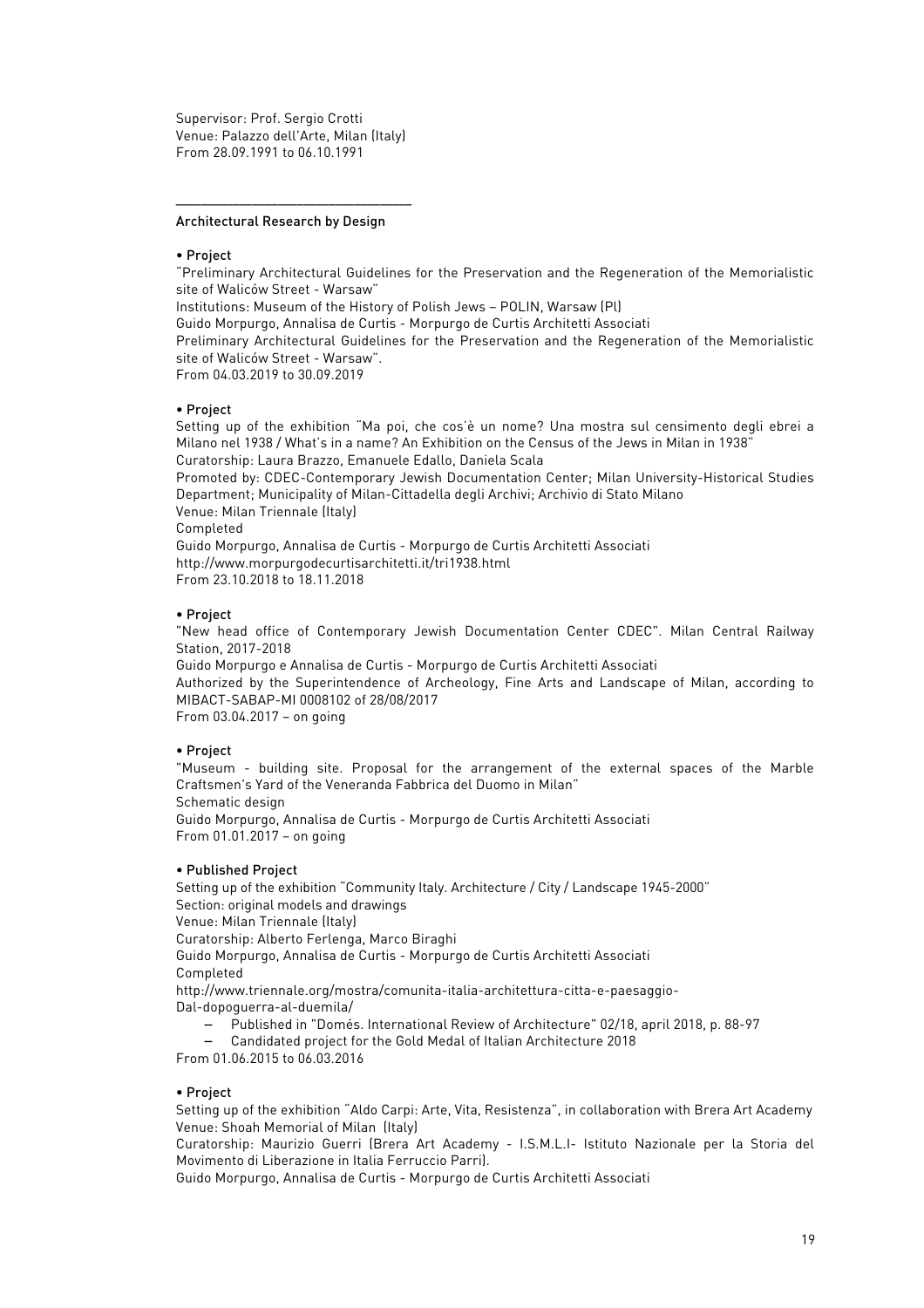Completed From 01.02.2015 to 29.05.2015

## • Competition Project

"Atelier Castello". Consultation by invitation for the developing of a project for Piazza Castello and the areas around the Sforzesco Castle on the occasion of Expo 2015 in Milan (Italy) Promoted by: Milan Triennale, Municipality of Milan

Guido Morpurgo, Annalisa de Curtis - Morpurgo de Curtis Architetti Associati

− Displayed project at Milan Triennale (7 november-14 december 2014) http://www.triennale.org/mostra/atelier-castello-11-progetti-in-mostra/ From 01.07.2014 to 14.12.2014

## • Reviewed Project

Setting up of the exhibition "Chagall and the Bible" Venue: Milan Diocesan Museum (Italy) Curatorship: Paolo Biscottini Guido Morpurgo, Annalisa de Curtis - Morpurgo de Curtis Architetti Associati Completed

- − Reviewed by prof. Fulvio Irace: "Chagall, che allestimento!", in "Il Sole 24oreDomenica24", 9 november 2014. http://www.ilsole24 ore.com/art/cultura/2014-11-09/chagall-cheallestimento 141820.shtml?uuid=ABpLi2 BC&fromSearch
- − Candidated project for the Gold Medal of Italian Architecture 2015
- http://www.morpurgodecurtisarchitetti.it/it-cha.html

From 01.04.2014 to 01.02.2015

## • Published Project

"Housing complex for 210 apartments in Pioltello", Milan (Italy) Guido Morpurgo, Annalisa de Curtis - Morpurgo de Curtis Architetti Associati First phase -107 apartments and commercial units - completed (31.12.2016)

- − Published in: Rizzo C., Complesso residenziale, in Andreola F., Biraghi M., Lo Ricco G. (edited
	- by), "Milano. L'architettura Dal 1945 a oggi", Hoepli, Milan 2018, p.259
- − Candidated project for the Gold Medal of Italian Architecture 2018

http://www.morpurgodecurtisarchitetti.it/piol.html

From 27.10.2010 to 31.12.2016

# • Project

"Morpurgo de Curtis Architetti Associati office in Porta Venezia district", Milan (Italy) Guido Morpurgo, Annalisa de Curtis - Morpurgo de Curtis Architetti Associati Completed

http://www.morpurgodecurtisarchitetti.it/studio\_pv.html From 01.09.2010 to 31.07.2011

### • Published, Awarded and Protected Project

"Shoah Memorial. Central Railway Station", Milan (Italy) Schematic Design, Final Design, Construction Design, Art Direction in construction stage 2004-2019 (on completion)

Guido Morpurgo, Annalisa de Curtis - Morpurgo de Curtis Architetti Associati

- − Gold Medal of Italian Architecture V edition 2015 Honorable Mention for "Interior" category
- − Protected by the Ministry of Cultural Heritage with a specific decree of 19.01.2017

Selected publications and reviews:

- − Irace F., *Memoriale della Shoah / The Shoah Memorial*, in "Domus", n.1041, "Milano.Italia", december 2019, p. 5-9
- − Cigarini T., *Hacia un destino desconocido: el Memorial de la Shoah en Milán*, Italia, in "Illapa Mana Tukukuq", n.15, Instituto de Investigaciones Mueológicas y Artisticas de la Universidad Ricardo Palma, Lima (Perù), december 2018, p.78-89
- − Ricci G., *Memoriale della Shoah*, in Andreola F., Biraghi M., Lo Ricco G. (edited by), "Milano. L'architettura Dal 1945 a oggi", Hoepli, Milan, 2018, p.127; mentioned in the introductory texts by Biraghi M. (p.12) and Lo Ricco G. (p.17)
- − Coppa A. (edited by), *Morpurgo de Curtis Architetti Associati. Memoriale della Shoah. Milano 2009-2018*, in id. "Le sfide dell'architettura 10. Chiese e luoghi di culto e della memoria", RCS MediaGroup Spa, Milan, 2018, p.33-37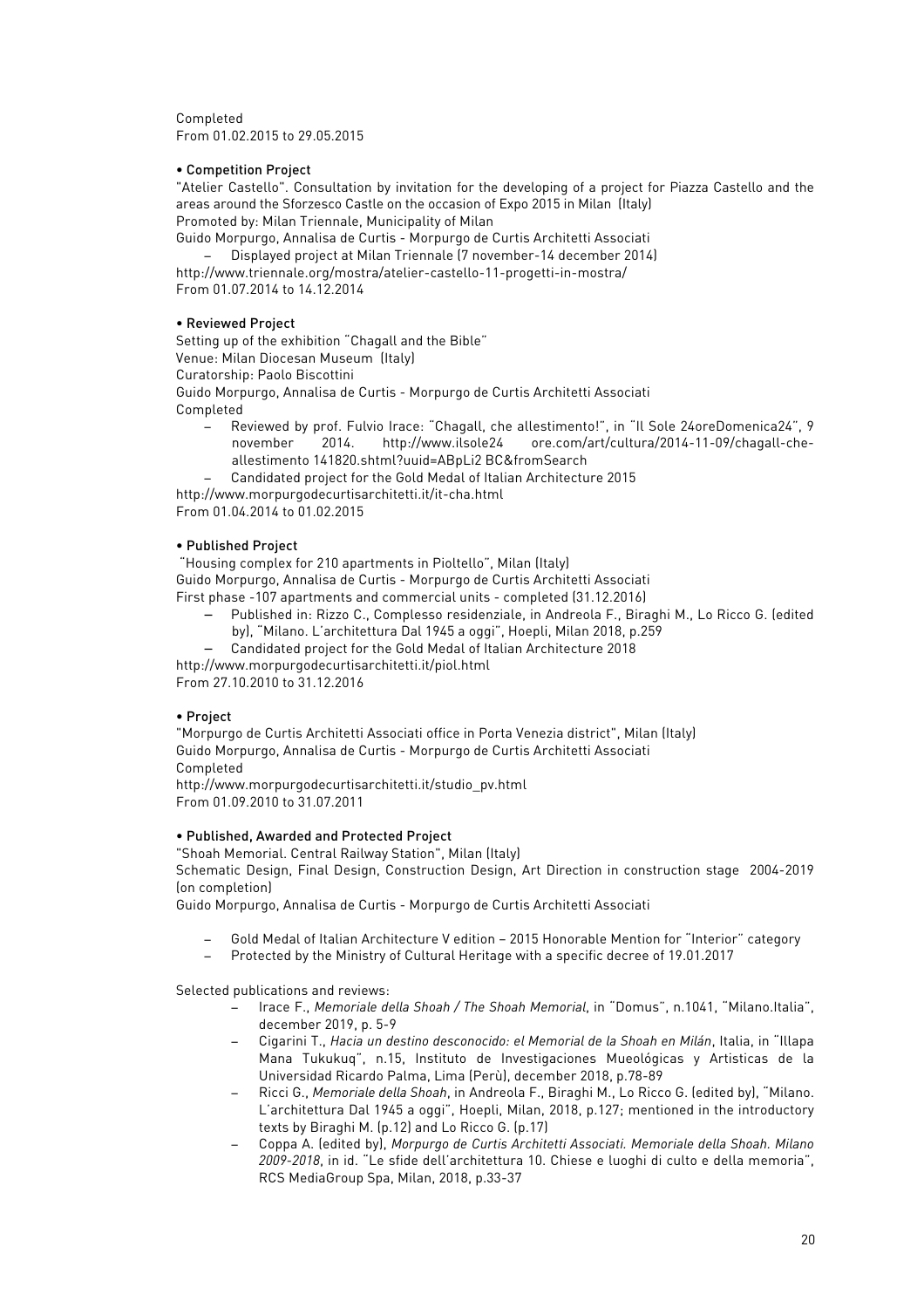- − Gubler J., *Dall'invisibile al visibile: la trappola sotto la Stazione Centrale di Milano*, in id. "Architettura dell'indelebile. Due Memoriali della Shoah. Milano e Drancy", Christian Marinotti edizioni, Milan, 2018, p. 31-63
- − de Curtis A., Morpurgo G., *Morpurgo de Curtis Architetti Associati*, in Degli Esposti L. (edited by),"Milan Capital of the Modern", Actar Publishers, New York, 2017, p.600.
- − Brooker G., *Shoah Memorial,* in id., "Adaptation Strategies for Interior Architecture and Design", Bloomsbury Publishing, London, 2017, p.142-147
- − Morpurgo G., *Architettura e narrazione nel progetto del Memoriale della Shoah: uno scavo archeologico nella Stazione Centrale di Milano*, in "ArcHistor. Architettura, Storia, restauro", n.5, 2016
- − Gregotti V., *Memoriale della Shoah: al Binario 21 l'architettura dialoga con la memoria*, in "Corriere della Sera", p.30, 19 march 2016
- − Irace F., *L'arte della memoria. Perché questa architettura merita la Medaglia d'Oro*, in "La Repubblica", p.1, Ed. Milan, 8 january 2016
- − Costantini F., *Memoriale della Shoah*, in id. "I luoghi della memoria ebraica a Milano", Mimesis, Milano, 2016, p. 103-118
- − Collina L., *Memoriale della Shoah di Milano*, in AA.VV, "Medaglia d'oro all'Architettura Italiana 2015 / Gold Medal of Italian Architecture 2015", Triennale di Milano, Mandragora, Milan, 2015, p. 126-129
- − Carboni C., Colombet M., Rambert F. (edited by), *Memorial de la Shoah, Gare centrale, Milan*, in id. "Un Bâtiment, combien de vies? La transformation comme acte de création", Cité de l'architecture & de patrimoine-Silvana Editoriale, Paris-Milan, 2015, p.268 e 278- 279
- − Andreola F., Biraghi M., Lo Ricco G. (edited by), *Memorial of the Shoah, Central Station*, in id. "Milan Architecture Guide 1945-2015", Hoepli, Milan, 2015, p.136.
- − de Curtis A., Morpurgo G., *Il Memoriale della Shoah di Milano: infrastruttura tra documento e progetto*, in Cozza C., Valente I. (edited by), "La freccia del tempo. Ricerche e progetti di architettura delle infrastrutture", Pearson, Turin, 2015, p. 68-74
- − Suriano S., *La testimonianza dell'invisibile. Il Memoriale della Shoah di Milano*, in "Engramma. La tradizione classica nella memoria occidentale", n.123, january 2015,
- − http://www.engramma.it/eOS/index.php?id\_articolo=2122
- − Consenti S. (edited by), *Memoriale della Shoah*, in id. "Luoghi della memoria a Milano", Guerini e Associati, Milan, 2015, p. 67-69 e 147-168
- − Bassanelli M., *Portare alla luce l'invisibile: il Memoriale della Shoah di Milano*, in "Op.cit. Selezione della critica d'arte contemporanea", n.149, january 2014, p. 69-72
- − Biraghi M., Micheli S., *Memoriale della Shoah di Milano*, in id. "Storia dell'architettura italiana 1985-2015", Einaudi, Turin, 2013, p. 350-351.
- − Colombo C., *Recupero: il Memoriale della Shoah, Milano*, in "Il nuovo cantiere", n.8, november 2013, p. 16-25
- − Riva U., *Né un abbandono, né un commento/ Neither an abandonment, nor a comment. Morpurgo de Curtis, Memoriale della Shoah, Milano*, in "Abitare", n.530, march 2013, p. 62- 73
- − Goldsmith J., *Memory in the Making. Slowly building a Memorial of the Shoah in Milan*, in "The New York Times - Art&Design" e "International Herald Tribune", 8 september 2011
- − http://www.nytimes.com/2011/09/11/arts/design/slowly-building-amemorial-of-theshoah-in-milan.html? r=0
- − Kevane B., *A Wall of Indifference Milan Shoah Memorial*, in "The Forward", 8 july 2011
- − https://forward.com/news/139293/a-wall-of-indifference-italy-s-shoah-memorial/

# Exhibitions:

- − Gold Medal of Italian Architecture V edition, Milan Triennale (Italy) From 12.12.2015 to 07.02.2016
- − "Un bâtiment, combien de vies? La transformation comme acte de Création", section: "L'infrastructure source d'architecture". Cité de l'Architecture & du Patrimoine, Paris (France)
	- From 17.12.2014 to 28.09.2015
- − "Memoriale della Shoah di Milano", Royal Hall pf the Central Railway Station, Milan (Italy) From 01.09.2008 to 26.09.2008

# • Published Competition Project

"Research tower", Padua (Italy)

International competition by invitation - 1st prize

With: Gregotti Associati International – Cagnardi A., Gregotti V., Reginaldi M.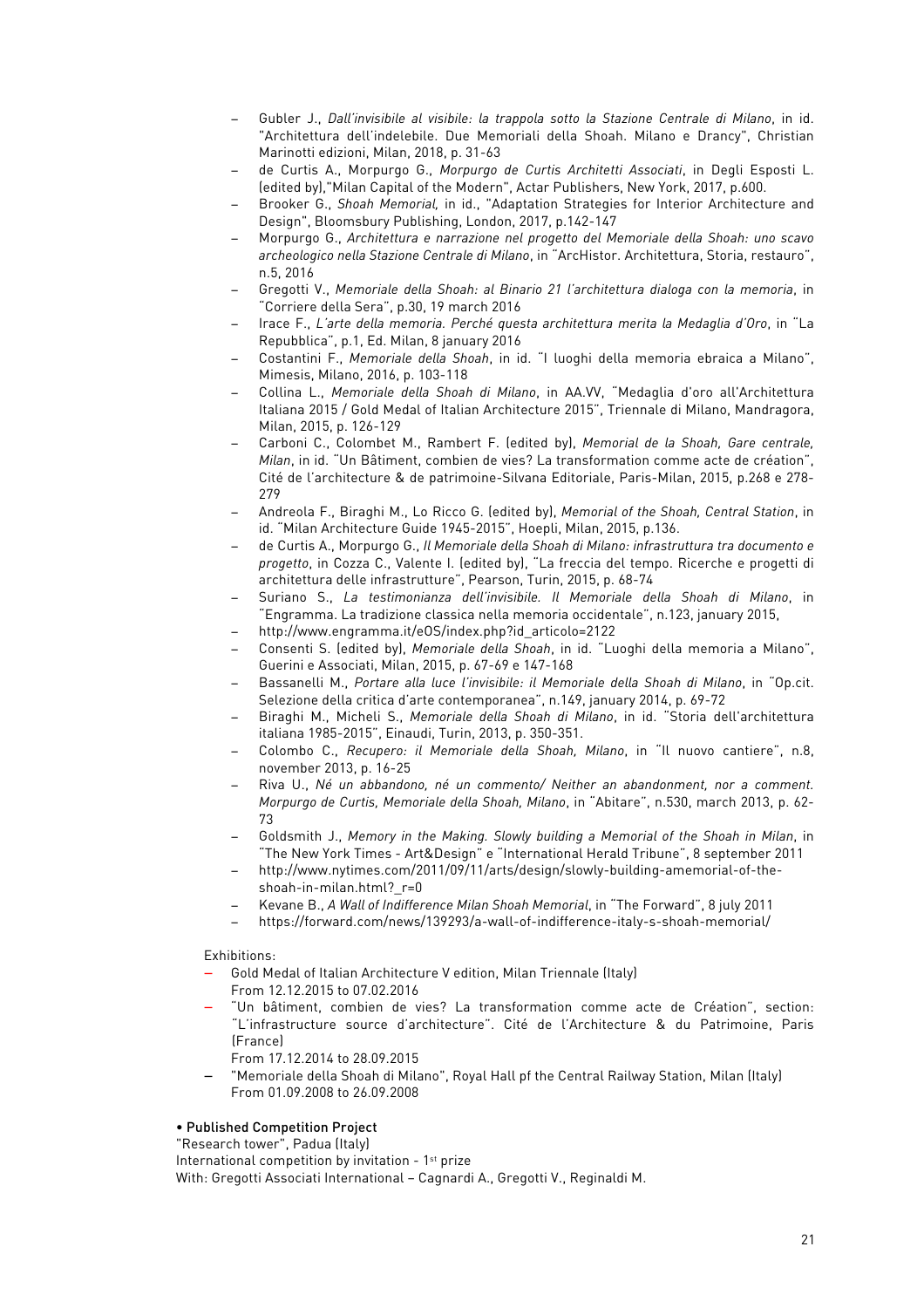Role: Associate architect, project leader Published in:

− Morpurgo G., *Gregotti & Associates. The Architecture of Urban Landscape*, Rizzoli New York, New York, 2014, p.134-139

From 10.07.2007 to 28.02.2008

## • Project

"Housing complex (180 apartments) and commercial units, with public park and square", Pioltello - Milan (Italy) Schematic design Guido Morpurgo, Annalisa de Curtis - Morpurgo de Curtis Architetti Associati From 01.01.2007 to 21.12.2007

### • Published Competition Project

"Campidoglio 2. La casa dei cittadini", Rome (Italy) 2 stages international competition by invitation  $-3$ <sup>rd</sup> prize With: Gregotti Associati International – Cagnardi A., Gregotti V., Reginaldi M. Role: Associate architect, project leader Published in:

− Morpurgo G., *Gregotti & Associates. The Architecture of Urban Landscape*, Rizzoli New York, New York 2014, p.122-127

From 01.01.2007 to 31.12.2007

# • Competition Project

"Zorlu Center", Istanbul (Turkey). 2 stages international competition by invitation With: Gregotti Associati International – Cagnardi A., Gregotti V., Reginaldi M. Role: Associate architect, project leader From 01.01.2007 to 31.12.2007

## • Published Project

"Roma Tre University Departments, School for Advanced Studies". University Campus in Acilia Madonnetta district, Rome (Italy)

With: Gregotti Associati International – Cagnardi A., Gregotti V., Reginaldi M.

Role: Associate architect, project leader

Published in:

− Morpurgo G., *Gregotti e Associati. L'architettura del disegno urbano*, Rizzoli, Milan 2008, p.282- 283 / *Gregotti & Associates. The Architecture of Urban Design*, Rizzoli New York, New York 2008, p.282-283

From 01.01.2006 to 31.12.2006

# • Project

Setting up of the exhibition "Gregotti Associati". 6^ Bienal internacional de arquitetura de São Paulo - "Viver na Cidade", São Paulo (Brasil)

With: Gregotti Associati International – Cagnardi A., Gregotti V., Reginaldi M.

Role: Associate architect, project leader; curator and author of a chapter of the catalogue From 22.10.2005 to 11.12.2005

# • Published Project

"Apartment in Città Studi district", Milan (Italy)

Guido Morpurgo, Annalisa de Curtis - Morpurgo de Curtis Architetti Associati Completed

Published in:

- − Brooker G., Stone S., *Rereadings 2: Interior Architecture and the Principles of Remodeling Existing Buildings*, RIBA Publishing, London, 2018, p.118
- − Finessi B. (edited by), *Casa a Milano*, in "Stanze. Altre filosofie dell'abitare / Rooms. Novel living concepts", XXI Triennale, Marsilio, Venice, 2016, p.267
- − Finessi B., *Morpurgo de Curtis a Milano*, in "Abitare" n. 473, june 2007, p.164-171
- http://www.morpurgodecurtisarchitetti.it/can.html

From 01.04.2005 to 01.04.2007

### • Competition Project

"New Headquartes of the Province", Acilia Madonnetta district, Rome (Italy)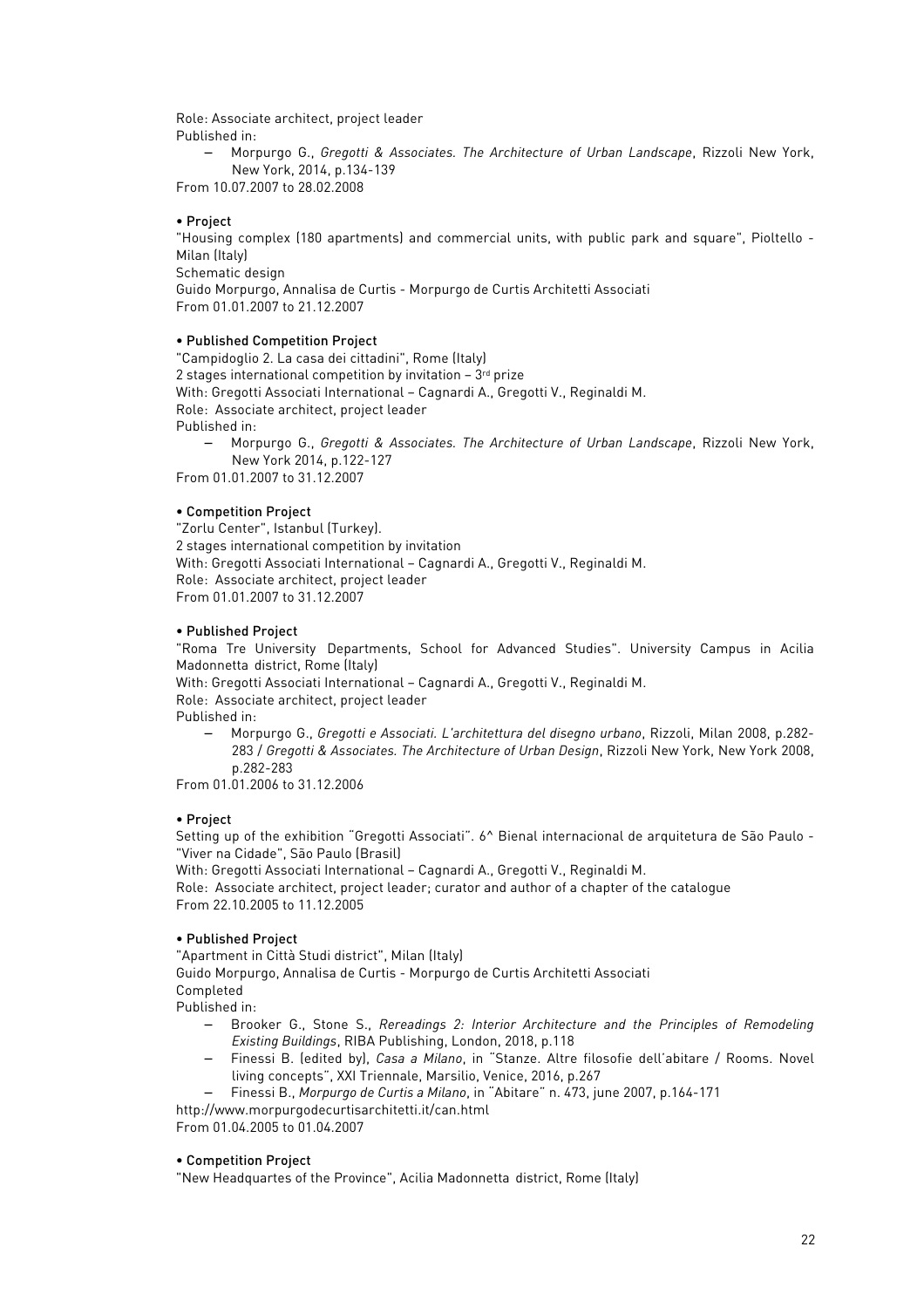International competition by invitation -1st prize With: Gregotti Associati International – Cagnardi A., Gregotti V., Reginaldi M. Role: Associate architect, project leader From 01.03.2005 to 11.12.2005

### • Project

Setting up of the exhibition "30 gennaio 1944. Convoglio RSHA Milano–Auschwitz". Palazzo della Ragione, Milan (Italy) Under the patronage of the Italian President Curatorship: Associazione Figli della Shoah Guido Morpurgo, Annalisa de Curtis Architetti

Completed

http://www.morpurgodecurtisarchitetti.it/it-rsha.html From 01.11.2004 to 28.02.2005

## • Published Project

New Urban Centrality of Acilia Madonnetta-Municipio XIII, Rome (Italy) Master Plan, schematic design of public buildings and urban landscape With: Gregotti Associati International – Cagnardi A., Gregotti V., Reginaldi M. Role: Associate architect, project leader Published in:

- − Morpurgo G., *Centralità Acilia Madonnetta: antiche tracce per il futuro della periferia romana*, "Anfione e Zeto. Rivista di architettura e arti", 24, 2012, p.27-64
- − Morpurgo G., *Gregotti e Associati. L'architettura del disegno urbano*, Rizzoli, Milan 2008, p.280- 283 / *Gregotti & Associates. The Architecture of Urban Design*, Rizzoli New York, New York 2008, p.280-283

From 01.04.2004 to 30.12.2008

## • Published Competition Project

"Bund Central Business District" - Shanghai (China)

2 stages international competition by invitation  $-1$ <sup>st</sup> prize

Masterplan and preliminary development of the built urban fabrics and public open spaces in the area of the former International Concession of Bund

With: Gregotti Associati International – A. Cagnardi, V. Gregotti, M. Reginaldi; THAPE Shanghai Role: Associate architect, project leader

Published in:

− Morpurgo G., *Gregotti e Associati. L'architettura del disegno urbano*, Rizzoli, Milan 2008,p.243 / *Gregotti & Associates. The Architecture of Urban Design*, Rizzoli New York, New York 2008, p.243 − Morpurgo G., *Gregotti Associati 1953-2003*, Skira, Milan 2004, p.338-339

From 01-02-2004 to 30-04-2004

# • Project

"Master Development Plan for the East Jian Guo Road", Shanghai (China) 2 stages international competition by invitation With: Gregotti Associati International – Cagnardi A., Gregotti V., Reginaldi M.; THAPE Shanghai Role: Associate architect, project leader From 01.01.2004 to 30.05.2004

### • Project

"Architectural Guidelines for Reuse of Historical Architecture and New Interventions in Waitanyuan Area", Shanghai (China)

With: Gregotti Associati International – Cagnardi A., Gregotti V., Reginaldi M.; Institute of Architecture and Urban Space, Tongji University, Shanghai – Prof. Z. Xiling, Prof. Wang. Role: Associate architect, project leader From 01.09.2003 to 30.05.2004

# • Project

Setting up of the exhibition "Gregotti Associati: New Pujiang Town at Shanghai" Venue: Urban Planning Exhibition Building, Shanghai (China) With: Gregotti Associati International – Cagnardi A., Gregotti V., Reginaldi M. Role: Associate architect, project leader and curator Completed From 01.03.2003 to 30.04.2003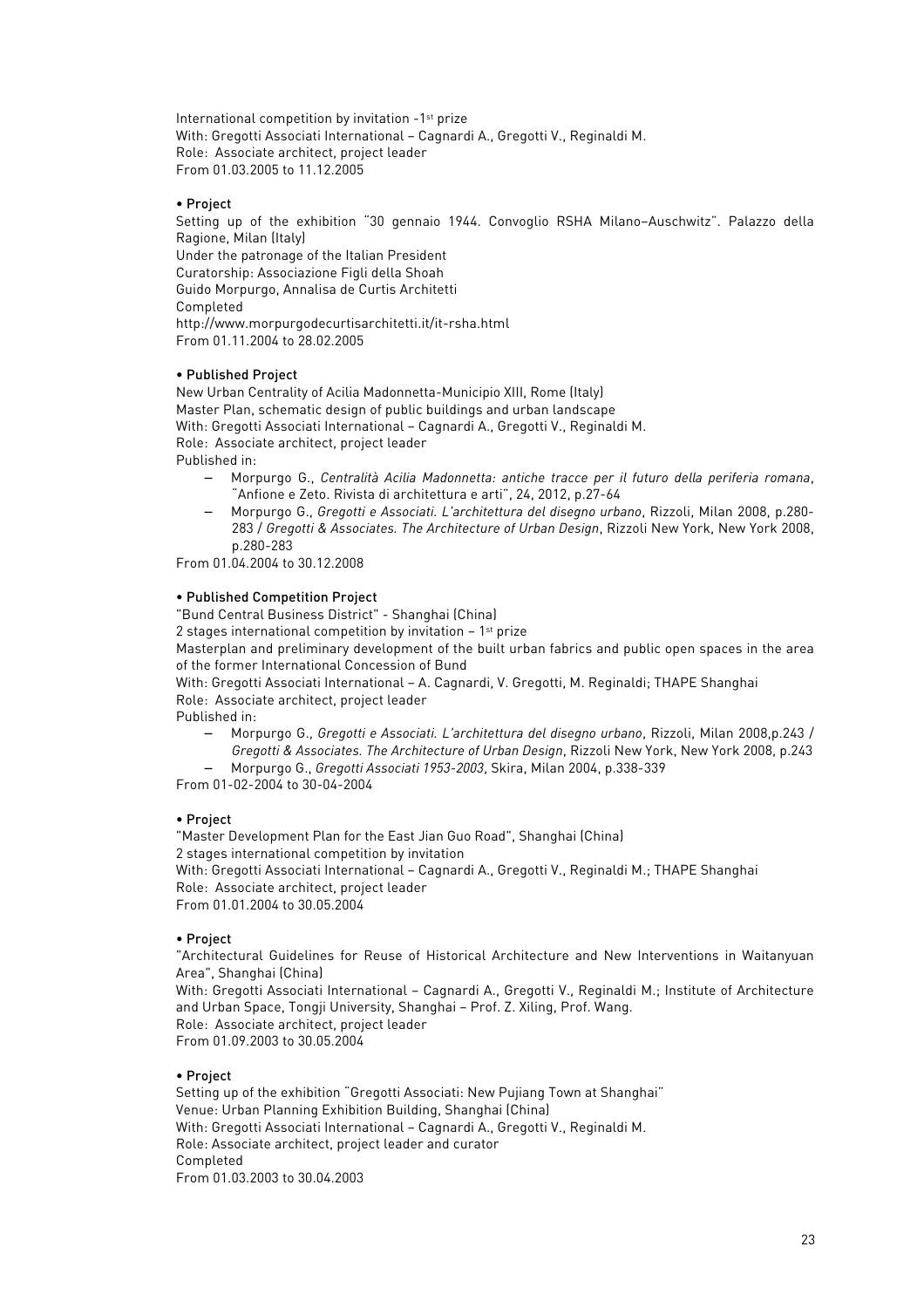# • Published Project

"Promotion Center for Pujiang new town", Shanghai (Cina).

With: Gregotti Associati International – Cagnardi A., Gregotti V., Reginaldi M.; THAPE Shanghai Role: Associate architect, project leader

Completed Published in:

> − Morpurgo G., *Gregotti e Associati. L'architettura del disegno urbano*, Rizzoli, Milan 2008, p.256- 257 / *Gregotti & Associates. The Architecture of Urban Design*, Rizzoli New York, New York 2008, p.256-257

− Morpurgo G., *Gregotti Associati 1953-2003*, Skira, Milan 2004, p.336-337 From 01.01.2003 to 31.12.2004

# • Published Competition Project

"Pujiang Village Residential and Leisure District", Minhang-Shanghai (China) 2 stages international competition by invitation - 1st prize

With: Gregotti Associati International – Cagnardi A., Gregotti V., Reginaldi M.; THAPE Shanghai Role: Associate architect, project leader

Published in:

- − Morpurgo G., *Gregotti e Associati. L'architettura del disegno urbano*, Rizzoli, Milan 2008, p.148 / *Gregotti & Associates. The Architecture of Urban Design*, Rizzoli New York, New York 2008, p.148
- − Morpurgo G., *Gregotti Associati 1953-2003*, Skira, Milan 2004, p.332-335

− Lotus international 117, "Network analysis. Density, Infill, Assemblage", june 2003, p.44-51 From 01.11.2002 to 30.05.2003

# • Published Competition Project

"Recover and renovation of the former British Concession of Waitanyuan Area", Shanghai (China) 2 stages international competition by invitation - 1st prize

With: Gregotti Associati International – Cagnardi A., Gregotti V., Reginaldi M.; THAPE Shanghai. Role: Associate architect, project leader

Published in:

− Morpurgo G., *Gregotti e Associati. L'architettura del disegno urbano*, Rizzoli, Milan 2008, p. 268- 271 / "Gregotti & Associates. The Architecture of Urban Design", Rizzoli New York, New York 2008, p. 268-271

− Morpurgo G., *Gregotti Associati 1953-2003*, Skira, Milan 2004, p.328-331

From 01.10.2002 to 31.03.2003

# • Project

"Masterplan review and Strategic Development of Pujiang new town" Shanghai (China) With: Gregotti Associati International – Cagnardi A., Gregotti V., Reginaldi M.; THAPE Shanghai Role: Associate architect, project leader From 01.03.2002 to 31.12.2002

# • Published Competition Project

New Railroad Station at Porta Susa, Turin (Italy) International competition With: Gregotti Associati International – Cagnardi A., Gregotti V., Reginaldi M. Role: Associate architect, project leader Published in: − Pedretti B. (edited by), *Gregotti Associati. La costruzione dello spazio Pubblico*, Alinea, Florence, 2002, p.31;

From 01.02.2002 to 31.03.2002

# • Published Project

Setting up of the exhibition "Gregotti Associati. La costruzione dello spazio Pubblico" Venue: Padiglione dell'Esprit Nouveau - Bologna (Italy) With: Gregotti Associati International – Cagnardi A., Gregotti V., Reginaldi M. Role: Associate architect, project leader Published in:

− Pedretti B. (edited by), *Gregotti Associati. La costruzione dello spazio Pubblico*, Alinea, Florence, 2002, p.81-84

From 01.12.2001 to 28.04.2002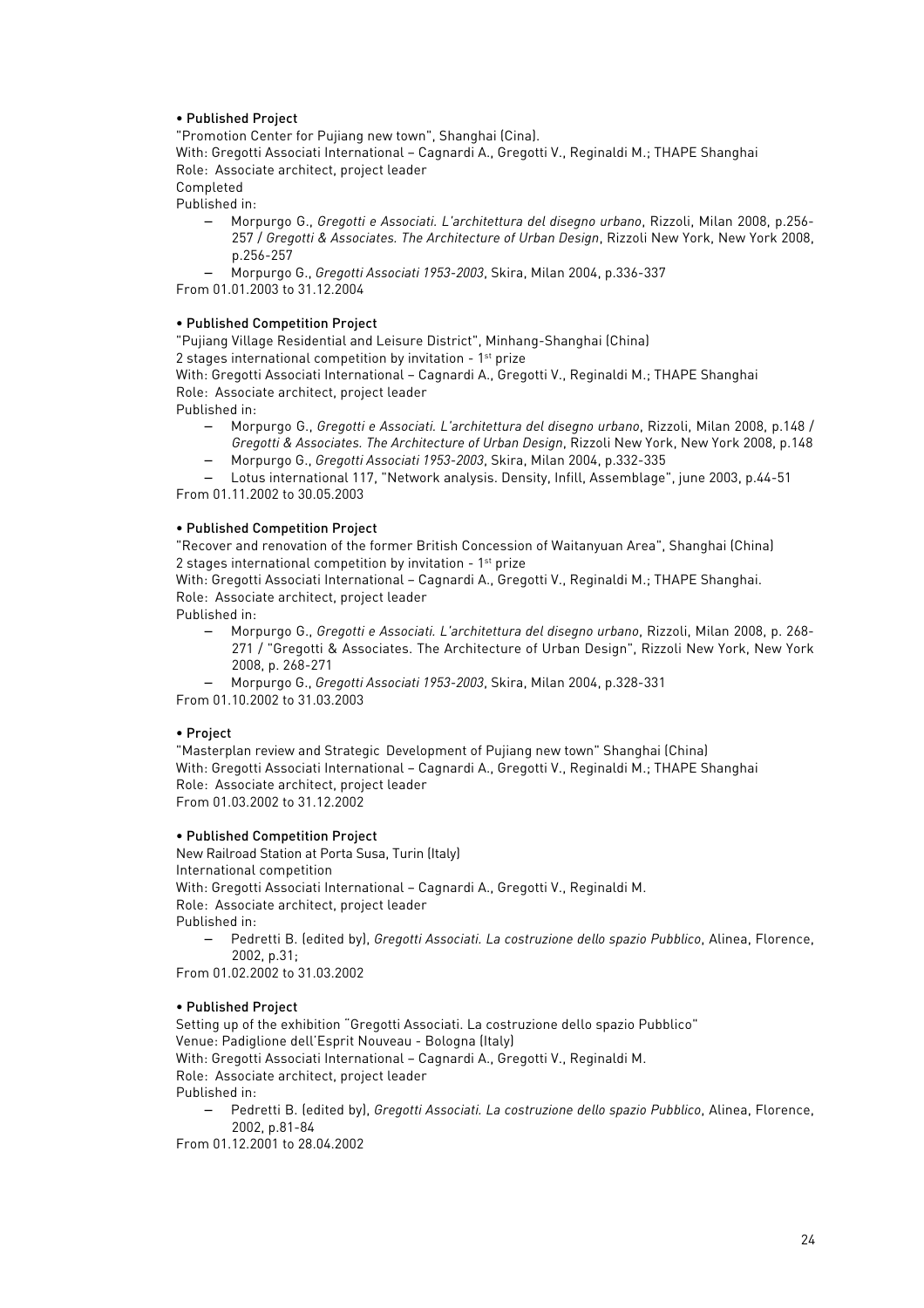# • Project

Setting up of the exhibition "Gregotti Associati. Architetture 1974-2001 Venue: MusArch – National Museum of Architecture, Ferrara (Italy) With: Gregotti Associati International – Cagnardi A., Gregotti V., Reginaldi M. Role: Associate architect, project leader and curator From 21.09.2001 to 02.12.2001

## • Published Competition Project

"Jiangwan new town for 100.000 inhabitants", Shanghai (China) 2 stages international competition by invitation. 2nd prize Masterplan and preliminary development of the built urban fabrics and public open spaces With: Gregotti Associati International – Cagnardi A., Gregotti V., Reginaldi M. Role: Associate architect, project leader Published in: − Morpurgo G., *Gregotti Associati. L'architettura del disegno urbano*, Rizzoli, Milan 2008, p.148 /

- *Gregotti & Associates. The Architecture of Urban Design*, Rizzoli New York, New York 2008, p.148
- − Morpurgo G., *Gregotti Associati 1953-2003*, Skira, Milan 2003, p.318-319
- − Pedretti B. (edited by), *Gregotti Associati. La costruzione dello spazio Pubblico*, Alinea, Florence, 2002, p.30

From 01.09.2001 to 31.03.2002

# • Published Competition Project

"Giannino Furlan Ideas Competition", Pordenone (Italy)

With: Gregotti Associati International – Cagnardi A., Gregotti V., Reginaldi M.; Architetti Associati Ricci-Val.

Role: Associate architect, project leader From 01.04.2001 to 31.07.2001

## • Published Competition Project

"Pujiang new town for 100.000 inhabitants", Shanghai (China). 2 stages international competition by invitation - 1st prize

Master Plan and preliminary development of the built urban fabrics and public open spaces

With: Gregotti Associati International – Cagnardi A., Gregotti V., Reginaldi M.

Role: Associate architect, project leader

Published in:

- − Morpurgo G., *Gregotti & Associates. The Architecture of Urban Landscape*, Rizzoli New York, New York 2014, p.86-89
- − Lotus 141, "New Settlements in China", march 2010, p.98-104
- − Morpurgo G., *Gregotti Associati. L'architettura del disegno urbano*, Rizzoli, Milan 2008, p.250-259 / *Gregotti & Associates. The Architecture of Urban Design*, Rizzoli New York, New York 2008, p.250-259
- − Morpurgo G., *Gregotti Associati 1953-2003*, Skira, Milan 2003, p.312-317

From 01.01.2001 to 31.12.2001

# • Published Competition Project

"New City Hall and City Center, Nice (France) 2 stages international competition by invitation -  $3<sup>rd</sup>$  prize With: Gregotti Associati International – Cagnardi A., Gregotti V., Reginaldi M. Role: Architect, project leader Published in:

- − Morpurgo G., *Gregotti Associati. L'architettura del disegno urbano*, Rizzoli, Milan 2008, p.246 / *Gregotti & Associates. The Architecture of Urban Design*, Rizzoli New York, 2008, p.246
- − Morpurgo G., *Gregotti Associati 1953-2003*, Skira, Milan 2004, p.304-307

From 01.05.2000 to 31.07.2001

# • Published Competition Project

"Jewish Museum at the Central Synagogue", Milan (Italy) 2 stages competition by invitation -  $1<sup>st</sup>$  prize With: Annalisa de Curtis, Michele Alinovi, Gianluca Catellani Architetti Selected project for "Young A rchitects Award of the Accademia Nazionale di San Luca – Architecture" Venue: Palazzo Carpegna, Rome (Italy) Exhibition from 18 october-8 november 2003 Published in: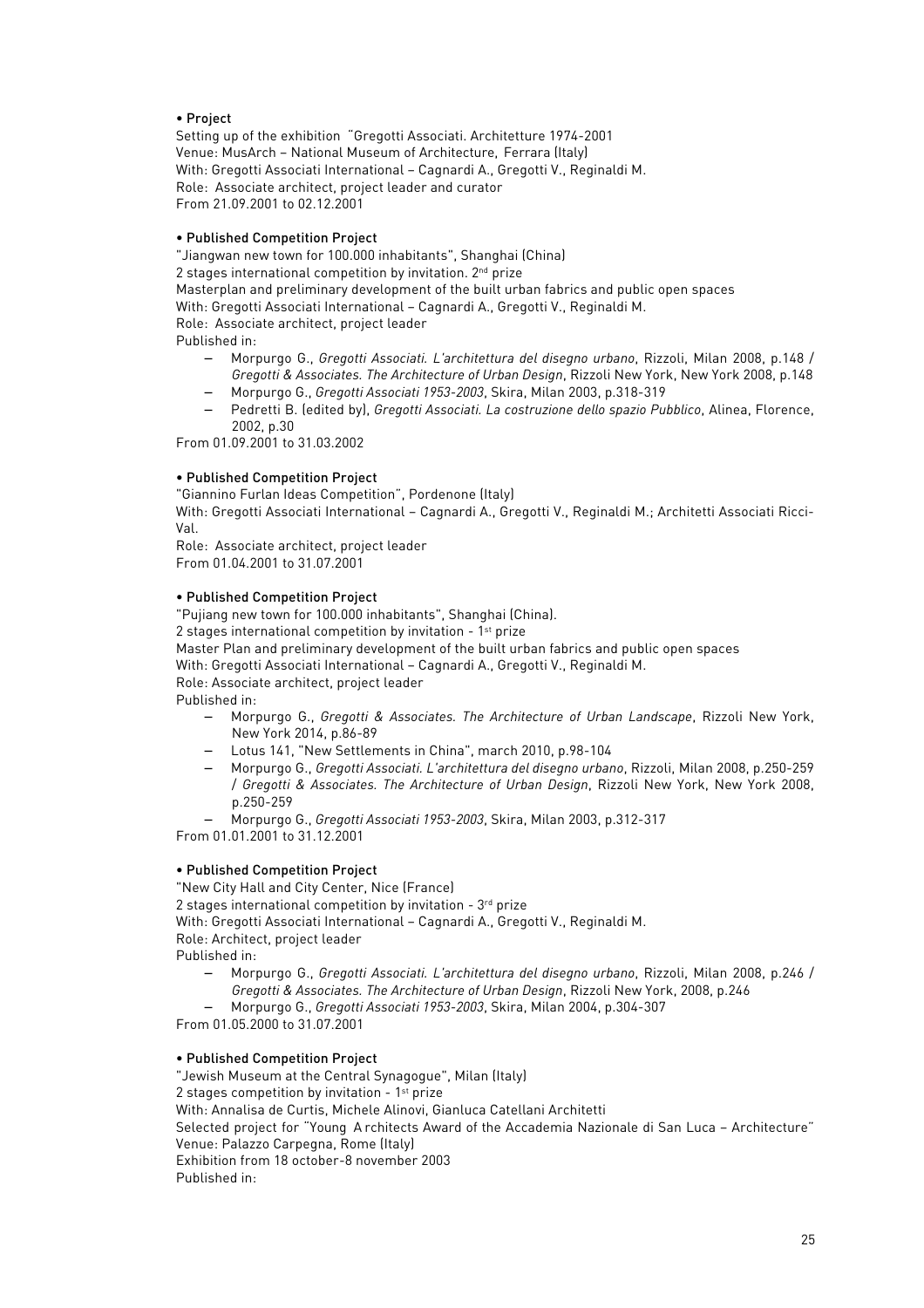− Accademia Nazionale di San Luca-Comune di Roma Assessorato alle Politiche Culturali, *Premio Giovani 2003-Architettura*, De Luca Editori d'Arte, Rome, 2003, Vol. I, p.36-37

From 01.10.1999 to 10.03.2000

## • Published Project

"Social housing complex (30 apartments)", Nova Milanese - Milano (Italy) With: Archt. Annalisa de Curtis

Completed

− Luigi Cosenza Italian Architecture Award, 5th edition. Mention for the best built architecture

− Domus-IN/ARCH Architecture National Award 1998. Mention for the best debut project Published in:

- − Deganello P., *La periferia del progetto, l'architettura ritrova la capacità di proporre*, in "Domus Extra", attached to "Domus" n.811, january 1999, p. 24-25;
- − Cosenza G., Dal Co F., Di Battista N., Ferlenga A., Gravagnuolo B., Magnago Lampugnani V., Venezia F. (edited by), *Luigi Cosenza Italian Architecture Award 1998, 5th edition*, Clean, Naples, 1998, p.70-73

From 01.01.1995 to 31.12.1998

## • Published Project

"Home office in Porta Venezia district", Milan (Italy) With: Archt. Annalisa de Curtis Completed Domus-IN/ARCH award 1998. Selected for the section "Interior Design"

Published in:

- − Graf A., *Maschine zum Wohnen*, in id. "Wohnen und Arbeiten unter einem Dach", Callwey, München, 2000 p.21 and 86-91
- − Riva U., *L'architettura come sensore di spazi*, in "Domus Extra", attached to "Domus" n.811, january 1999, p. 36-37
- − Morpurgo G., *L'architetto*, in "Case da Abitare", n.18, june 1998, p. 70-77

http://www.morpurgodecurtisarchitetti.it/vmcs.html

From 07.07.1992 to 31.12.1998

# • Published Project

"Bovisa Project". Project for a new Politecnico di Milanosettlement in Bovisa district – South-east sector

Role: Collaborator of Proff. Sergio Crotti, Mario Mocchi, Roberto Spagnolo

With: Renzo Bassani, Emanuele Fiano, Pablo Gamboa, Graziano D. Patergnani, Cristiano Scevola, Emanuela Stalliviere

Research project coordinated by Proff Cesare Macchi Cassia, Pietro Maggi, Antonio Monestiroli Published in:

− "Quaderni del Dipartimento di progettazione dell'Architettura", n. 11, december 1990, p. 151- 159

From 01.01.1990 to 31.12.1990

### • Published Project

"Memorial of Resistance", Arcevia - Ancona (Italy) With: Prof. Archt. Giorgio Morpurgo (1989) Project review with Archt. Annalisa de Curtis (1999) Schematic design Published in:

- − Morpurgo G., de Curtis A., *Memoriale della Resistenza*, Arcevia, in AA.VV, 1st Architecture National Award Trevi Flash Art Museum, Giancarlo Politi Editore, Milan, 1999, p.206.
- − Trebbi G, *Riandando a un luogo della memoria. Memoriale della Resistenza ad Arcevia*, in Parametro, n.172, may-june 1989, p.80-83.

From 01.01.1988 to 05.05.1999

#### ––––––––––––––– Other Projects

### • Project

"Penthouse CC in Sant'Ambrogio district", Milan (Italy) Guido Morpurgo, Annalisa de Curtis - Morpurgo de Curtis Architetti Associati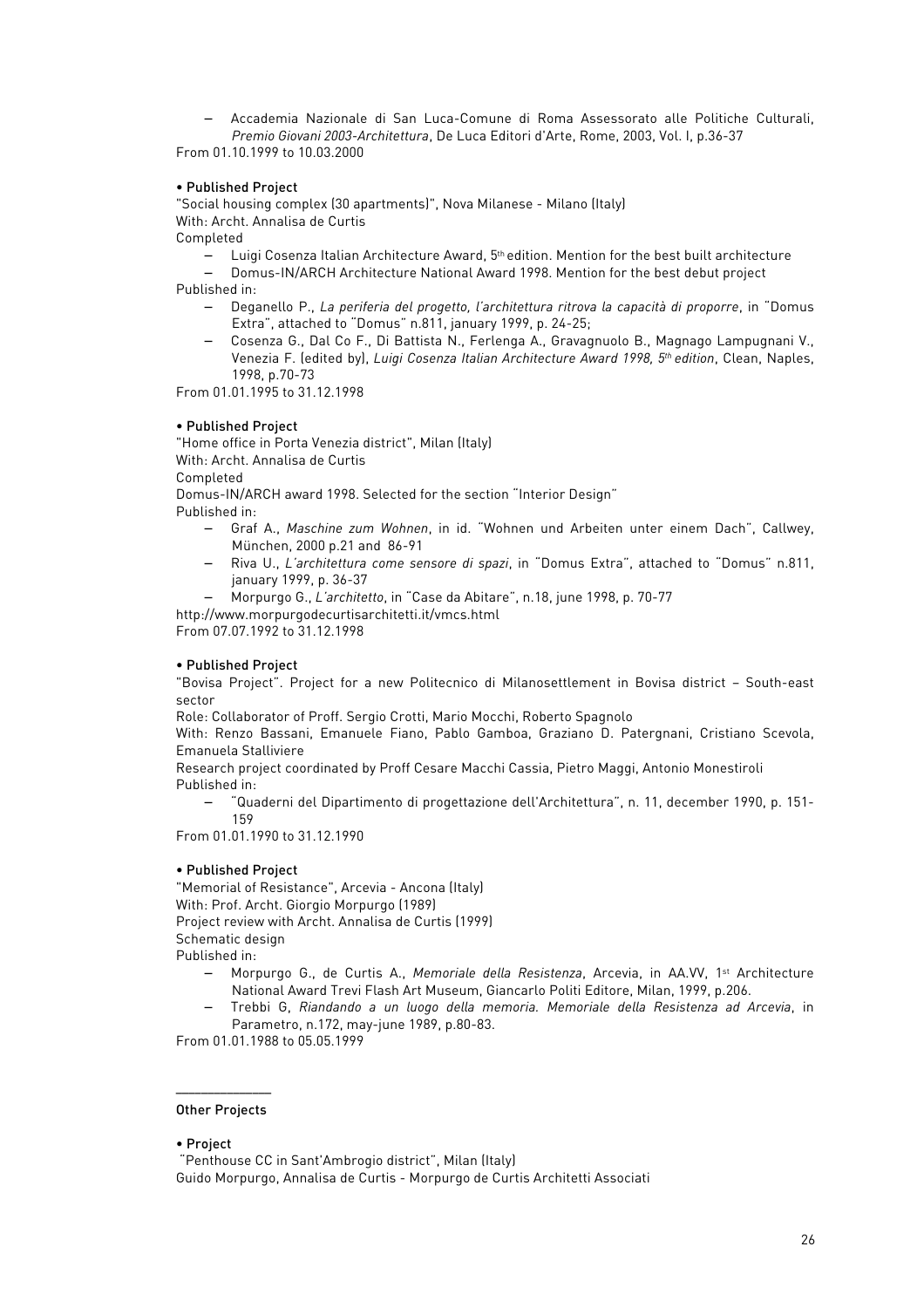Completed From 01.11.2012 to 31.12.2014

### • Project

"San Carlo Hospital's surgery building recovery and interior renovation", Milan (Italy) Guido Morpurgo, Annalisa de Curtis - Morpurgo de Curtis Architetti Associati Schematic design From 01.01.2010 to 31.01-2010

## • Project

"Office in Piazzale Cadorna historical building", Milan (Italy) Guido Morpurgo, Annalisa de Curtis - Morpurgo de Curtis Architetti Associati Completed From 01.03.2008 to 31.07.2010

### • Project

"Multimedica Hospital Extension in Sesto San Giovanni", Milan (Italy) Guido Morpurgo, Annalisa de Curtis - Morpurgo de Curtis Architetti Associati Schematic design From 13.07.2009 to 31.12.2009

## • Project

"Multimedica medical surgeries renovation, Piazza della Repubblica", Milan (Italy) Guido Morpurgo, Annalisa de Curtis - Morpurgo de Curtis Architetti Associati Schematic design From 13.07.2009 to 31.12.2009

## • Project

"Apartment B in San Siro district", Milan (Italy) Guido Morpurgo, Annalisa de Curtis - Morpurgo de Curtis Architetti Associati **Completed** From 01.07.2008 to 30.04.2009

### • Project

"Passive house", Pieranica-Cremona (Italy) Guido Morpurgo, Annalisa de Curtis - Morpurgo de Curtis Architetti Associati Schematic design From 01.01.2009 to 31.12.2009

### • Project

Setting up of the exhibition: "Memoriale della Shoah di Milano" Venue: Royal Hall pf the Central Railway Station, Milan (Italy) http://www.comune.milano.it/wps/ portal/ist/it/news/primopiano/archivio\_2 007-2011/lavoro/politiche%20del%20lavoro \_%20memoriale%20della%20shoah From 01.09.2008 to 26.09.2008

### • Project

"Winery's office renovation", Greve in Chianti - Florence (Italy) Guido Morpurgo, Annalisa de Curtis - Morpurgo de Curtis Architetti Associati Completed From 01.03.2005 to 31.01.2008

### • Project

"Winery's landscape project", Greve in Chianti – Florence (Italy) Guido Morpurgo, Annalisa de Curtis - Morpurgo de Curtis Architetti Associati Schematic, final design From 02.05.2005 to 31.01.2008

# • Project

Detailed Plan for a former industrial area", Pioltello – Milan (Italy) Guido Morpurgo, Annalisa de Curtis - Morpurgo de Curtis Architetti Associati Partly realized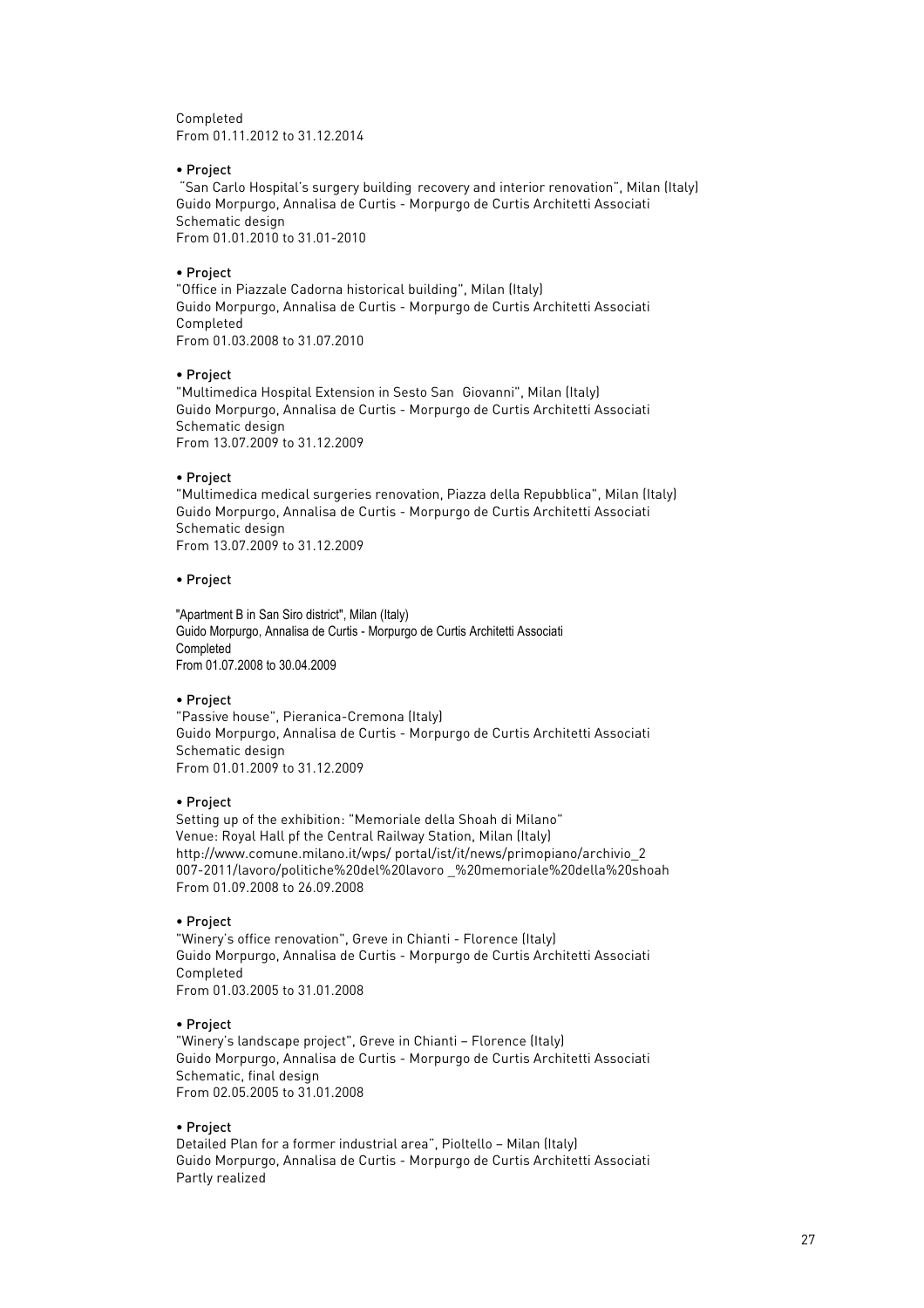From 01.01.2007 to 31.12.2007

### • Project

"Recovery of a historical building as a winery's shop and tasting rooms", Greve in Chianti – Florence (Italy) Guido Morpurgo, Annalisa de Curtis - Morpurgo de Curtis Architetti Associati Schematic design From 02.04.2005 to 31.12.2007

## • Project

"Recovery of a XV century mansion as a winery's guesthouse", Ruffoli in Chianti - Florence (Italy) Guido Morpurgo, Annalisa de Curtis - Morpurgo de Curtis Architetti Associati Completed From 02.04.2007 to 31.12.2007

## • Project

"Energy efficient winery", Alberese – Grosseto (Italy) Guido Morpurgo, Annalisa de Curtis - Morpurgo de Curtis Architetti Associati Final design From 01.01.2007 to 31.12.2007

## • Project

"Winery's guesthouse", Greve in Chianti – Florence (Italy) Guido Morpurgo, Annalisa de Curtis - Morpurgo de Curtis Architetti Associati Schematic design From 01.06.2006 to 09.08.2006

## • Project

"Entrance area of the Central Synagogue – Jewish Museum", Milan (Italy) Guido Morpurgo, Annalisa de Curtis - Morpurgo de Curtis Architetti Associati with Archt. M. Alinovi, Archt. G. Catellani Schematic design From 01.01.2006 to 28.02.2006

# • Project

Setting up of the exhibition "Quante storie-Children's book festival. 1<sup>st</sup> edition". Palazzo della Ragione, Milan (Italy) Guido Morpurgo, Annalisa de Curtis Completed From 01.03.2005 to 20.03.2005

# • Project

"New Carità Hospital", Novara (Italy) With: Gregotti Associati International – Cagnardi A., Gregotti V., Reginaldi M. Role: Associate architect, project leader Schematic design From 01.01.2005 to 31.07.2005

### • Project

"Playroom", Greve in Chianti – Florence (Italy) Guido Morpurgo, Annalisa de Curtis - Morpurgo de Curtis Architetti Associati Schematic design From 01.01.2005 to 31.12.2005

# • Project

"Waterfront, open spaces and landscape design", Athens (Greece) With: Gregotti Associati International - Cagnardi A., Gregotti V., Reginaldi M.; Digenis S., Digenis A. Role: Associate architect, project leader From 01.06.2002 al 30.03.2003

# • Project

"Detailed plan for S.T.I.M. Area", Chia – Cagliari (Italy) With: Gregotti Associati International – Cagnardi A., Gregotti V., Reginaldi M.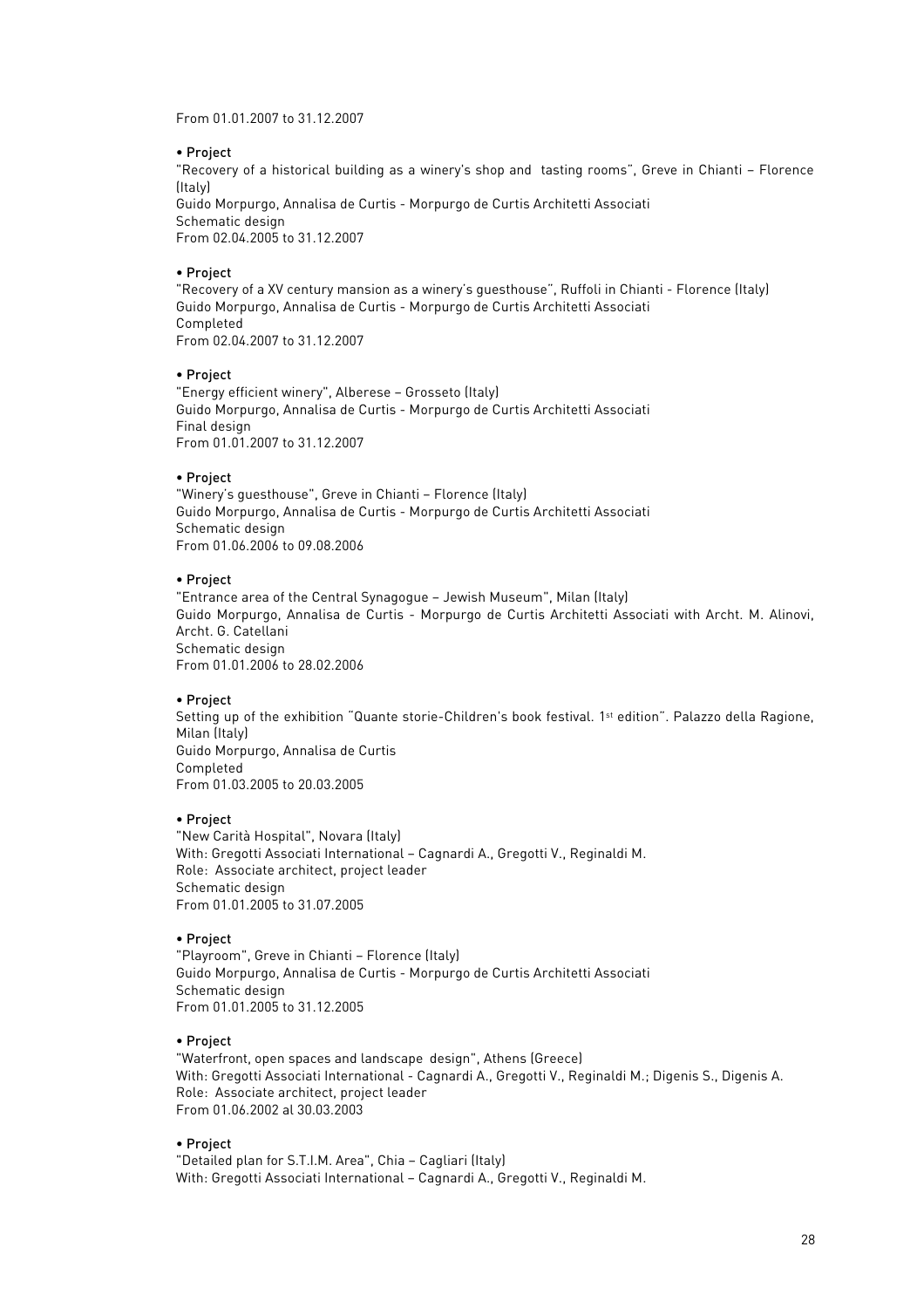Role: Associate architect, project leader From 01.04.2002 to 30.10.2003

### • Project

"Preliminary proposal for the International Broadcasting Center of XXVIII Olimpic Games", Athens (Greece)

With: Gregotti Associati International – Cagnardi A., Gregotti V., Reginaldi M. Role: Associate architect, project leader From 01.03.2001 to 31.12.2001

#### • Project

"Structural urban plan for the southern zone", Ferrara (Italy) With: Gregotti Associati International – Cagnardi A., Gregotti V., Reginaldi M. Role: Architect, project leader From 10.10.2000 to 31.12.2000

#### • Project

"Residential complex in Collebeato" Brescia (Italy) With: Archt. Annalisa de Curtis Schematic design From 01.09.1996 to 31.12.1998

### • Project

"Pedestrian bridges on Seveso river" Paderno Dugnano - Milan (Italy) With: Archt. Annalisa de Curtis Schematic design From 01.01.1996 to 31.12.1996

#### • Project

"General Plan review", Nova Milanese – Milano (Italy) With: Prof. Archt. Giorgio Morpurgo Completed and applied From 01.01.1996 to 31.12.1996

## • Project

"Public square along the Misa river", Senigallia – Ancona (Italy) Schematic project From 01.01.1994 to 31.12.1994

### • Project

"Architectural, urban and landscape recovery of 16 stations of the railway at North Milan", Saronno-Laveno line (Italy) With: Prof. Archt. Giorgio Morpurgo Schematic design From 01.01.1994 to 31.12.1994

### • Project

"Services center urban plan", Bovisio Masciago - Monza Brianza (Italy) With: Prof. Archt. Giorgio Morpurgo Schematic and construction design From 01.01.1992 to 31.07.1992

### • Project

"Environmental transformation of a gravel quarry in an urban park", Nova Milanese - Milano (Italy) With: Prof. Archt. Giorgio Morpurgo Schematic design From 01.01.1992 to 01.12.1993

### • Project

"Recover of the former Italcementi-Sacelit factory area", Senigallia – Ancona (Italy) With: Prof. Archt. Giorgio Morpurgo, Archt. Danilo Guerri Schematic design From 01.01.1992 to 31.12.1992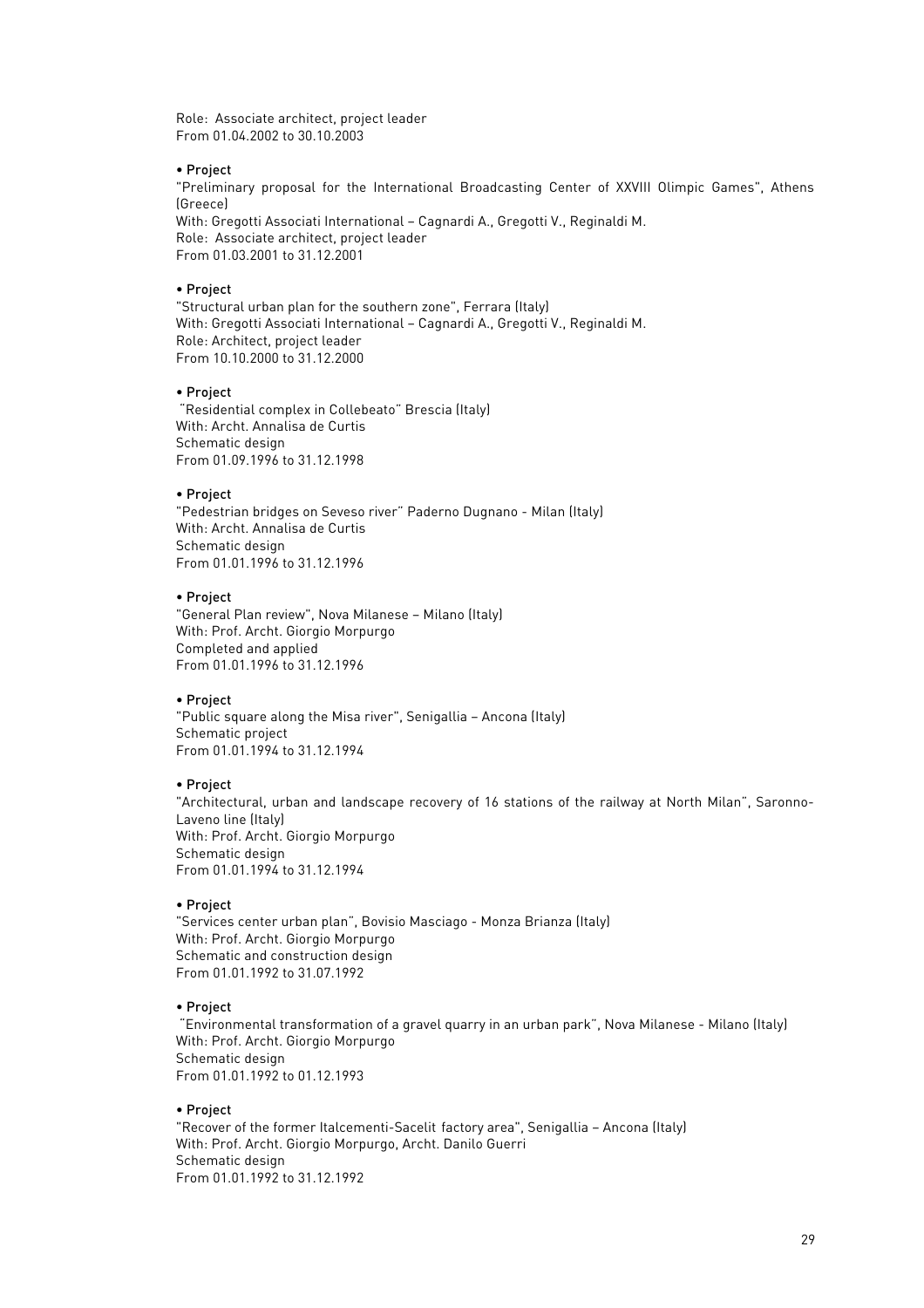## • Project

"Interior re-design of the Navy Officers' Club", Ancona (Italy) Schematic design From 01.07.1991 to 31.12.1991

### • Project

"Recover and functional adaptation of a hotel on the coast", Senigallia – Ancona (Italy) Schematic design From 01.01.1991 to 31.12.1991

### • Project

"Urban Facilities Plan" Recanati – Macerata (Italy) With: Prof. Archt. Giorgio Morpurgo, Archt. Gianni Volpe From 01.01.1991 to 31.12.1991

#### –––––––––––––––––––––––––––––––––––––––––––––––––––––––––––––––––––––––––––––––––– Organization and participation as a Lecturer to Scientific International Conferences

# • Invited Lecturer

Seminar "Il possibile necessario. Incontro di studio in ricordo di Vittorio Gregotti" Organization: Vincenzo Melluso, Dipartimento di Architettura dell'Università degli Studi di Palermo Title: Vittorio Gregotti. Le scritture del progetto Other lecturers:

- − Vincenzo Melluso (Università degli Studi di Palermo)
- − Mauro Galantino (Università IUAV di Venezia)
- − Carlo Magnani (Università IUAV di Venezia)
- − Marcello Panzarella (Università degli Studi di Palermo)

Venue: platform Uni.PA Teams lab.S Coordinamento 26.05.2020

# • Invited Lecturer

Seminar "Museums, Architecture and the City: Public Spaces and Spaces of Memory"

Organization: Architecture Department Bologna University – Department of Excellence MIUR - PhD in Architecture and Project Culture, Fondazione Fossoli • PHD workshop e seminars preparatory to the conference Transient and Transnational Memories, Bologna University

Title: Shoah Memorial of Milan: structure, form, architecture

Other lecturers:

- − Alejandra Dandan, Maria Emilia Giordano, Laura Marcella Iellimo (ESMA Memory Site, Buenos Aires)
- − Carlos Campos (Universidad de Buenos Aires)
- − Elena Pirazzoli (independent researcher)
- − Alessandro Cambi (I'TS architettura)
- − Daniele De Paz (BET architetti)
- − Fausto Ciuffi (Director "Fondazione Davanti a Villa Emma")
- − Onorato Di Manno (SET Architects)

Venue: International Center for Humanities Studies "Umberto Eco", Bologna (Italy) 21.06.2019

### • Lecturer

Seminar "Waliców Project 2019"

Organization: The Museum of the History of Polish Jews - POLIN, Warsaw (Pl) – AUIC School Politecnico di Milano

Title: Presentation of design project by students of Politecnico di Milano based on Preliminary Architectural Guidelines related to preservation and regeneration on Waliców Street memorialistic site Venue: Museum of the History of Polish Jews - POLIN, Warsaw (Poland) 14.06.2019

# • Invited Speaker

Presentation of the Book "Vittorio Gregotti. Architettura e progetto. Scritti per il Corriere 2001-2017", edited by Franco Rella, Fondazione Corriere della Sera 2019 Other interventions: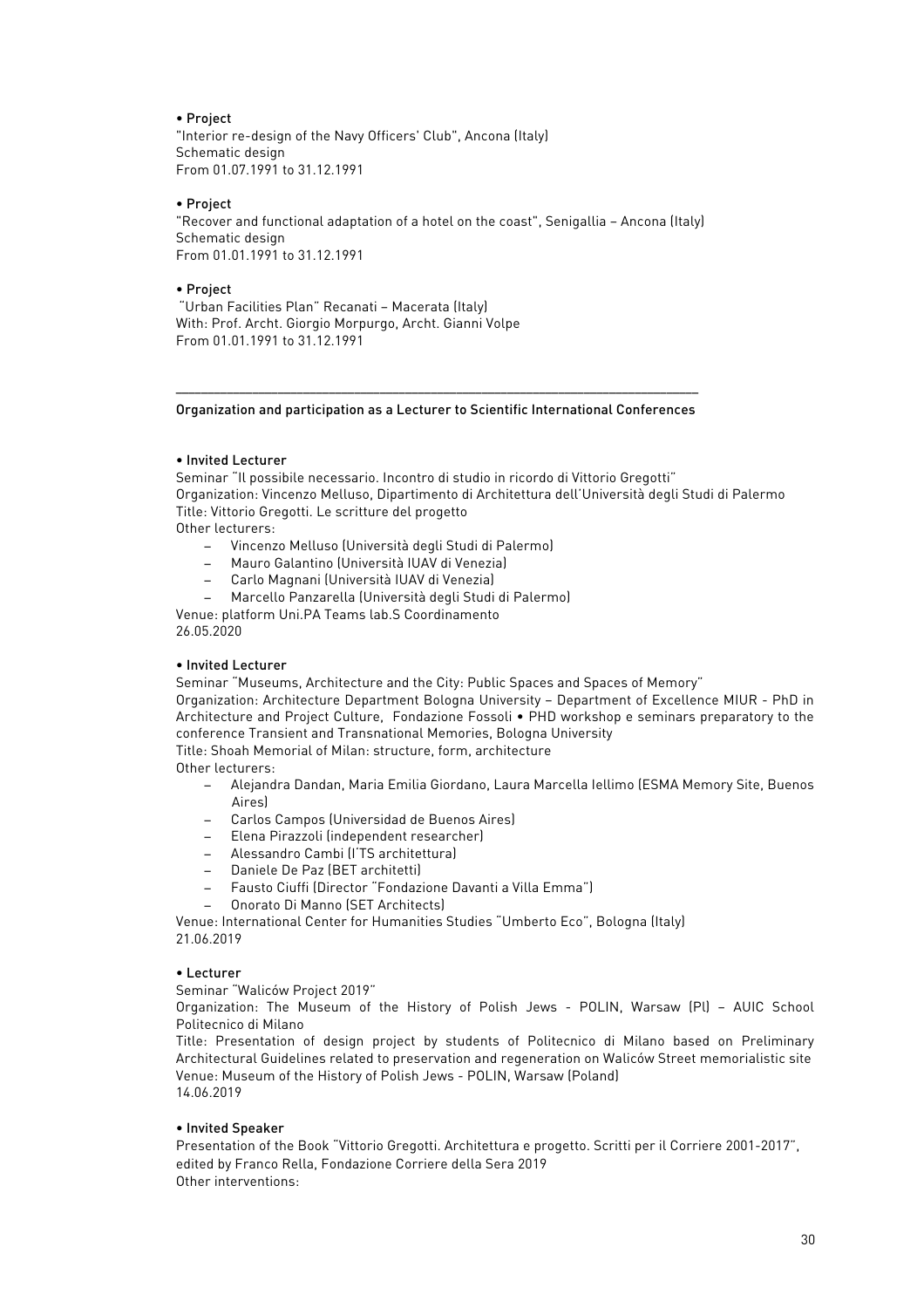- − Prof. Vittorio Gregotti (Università IUAV di Venezia)
- − Prof. Salvatore Veca (Istituto Universitario di Studi Superiori di Pavia)
- − Pierluigi Panza (Journalist-Corriere della Sera)

Venue: Fondazione Corriere della Sera, Milano 06.03.2019

## • Invited Lecturer

Museum of the History of Polish Jews – POLIN, Warsaw (Pl)

Conference "Waliców: DNA of Warsaw – Heritage of Europe • CoHERE - Critical Heritages: performing and representing identities in Europe project"

Title: Waliców Warsaw DNA. Preliminary Architectural Guidelines for the preservation and regeneration of the memorialistic site of Waliców street

Other lecturers:

- − Prof. Christopher Whitehead (University of Newcastle)
- − Prof. Jacek Leociak, (Institute of Literary Research, Polish Academy of Sciences head of Research Team on the Holocaust Literature)
- − dr Tom Schofield (Newcastle University)
- − Beata Chomątowska (writer and journalist)
- − Kamil Miklaszewski (architetto-urbanista), Paweł Nowakowski (economist)
- − Artur Celiński (expert in cultural policies, director "Magazyn Miasta")

Venue: Museum of the History of Polish Jews - POLIN, Warsaw (Poland) 04.03.2019

## • Invited Keynote Speaker

by the Rectorate of Politecnico di Milano

Conference for the "International Holocaust Remembrance Day" Title: "Architetture per la Memoria. Icone retoriche o forme significanti?" Presented by Prof. Federico Bucci, Delegate from the Rectorate for Cultural Activities venue: Politecnico di MilanoAuditorium (Italy) 24.01.2018

### • Invited Lecturer

by the Faculty of Architecture of the Warsaw University of Technology Conference

Title: The form is the Content. Recent works of Morpurgo de Curtis Architetti Associati Venue: Faculty of Architecture of the Warsaw University of Technology, Warsaw (Poland) 23.11.2018

# • Selected Lecturer

International Seminar "Museum ad Identities. The 2nd international seminar in a cycle "Planning an extended museum"

Organization: Museum of King Jan III's Palace of Wilanów; Ministry of Culture and National Heritage of the Republic of Poland; ICOM Austria; ICOM Czech Republic; ICOM Poland; ICOM Slovakia

Title: "A Tale of Two Cities. Designing an Extended Museum of the Present with the Former Warsaw Ghetto Fragments: the Waliców Project"

Venue: Museum of King Jan III's Palace of Wilanów, Warsaw (Poland) 22.11.2018

# • Selected Lecturer

VII Forum ProArch – Imparare architettura. I laboratori di progettazione e le pratiche di insegnamento – Group 8 "Il radicamento nel territorio"

Title: "Educazione europea. Appunti per una didattica dell'architettura dei fondamenti" Venue: Politecnico di Milano (Italy)

17.11.2018

### • Invited Honorable Speaker

by the "School of Museum Leaders - National Museum of History of Ukraine, Kyiv, Ucraina"

Title: Museographic works by Morpurgo de Curtis Architetti Associati - Museums Temporary Exhibitions

Organization: BYHMC - Babi Yar Holocaust Museum Center, Kyiv, Ukraine; National Museum of History of Ukraine

Venue: National Museum of History of Ukraine, Kyiv (Ukraine) From 01.11.18 to 04.11.18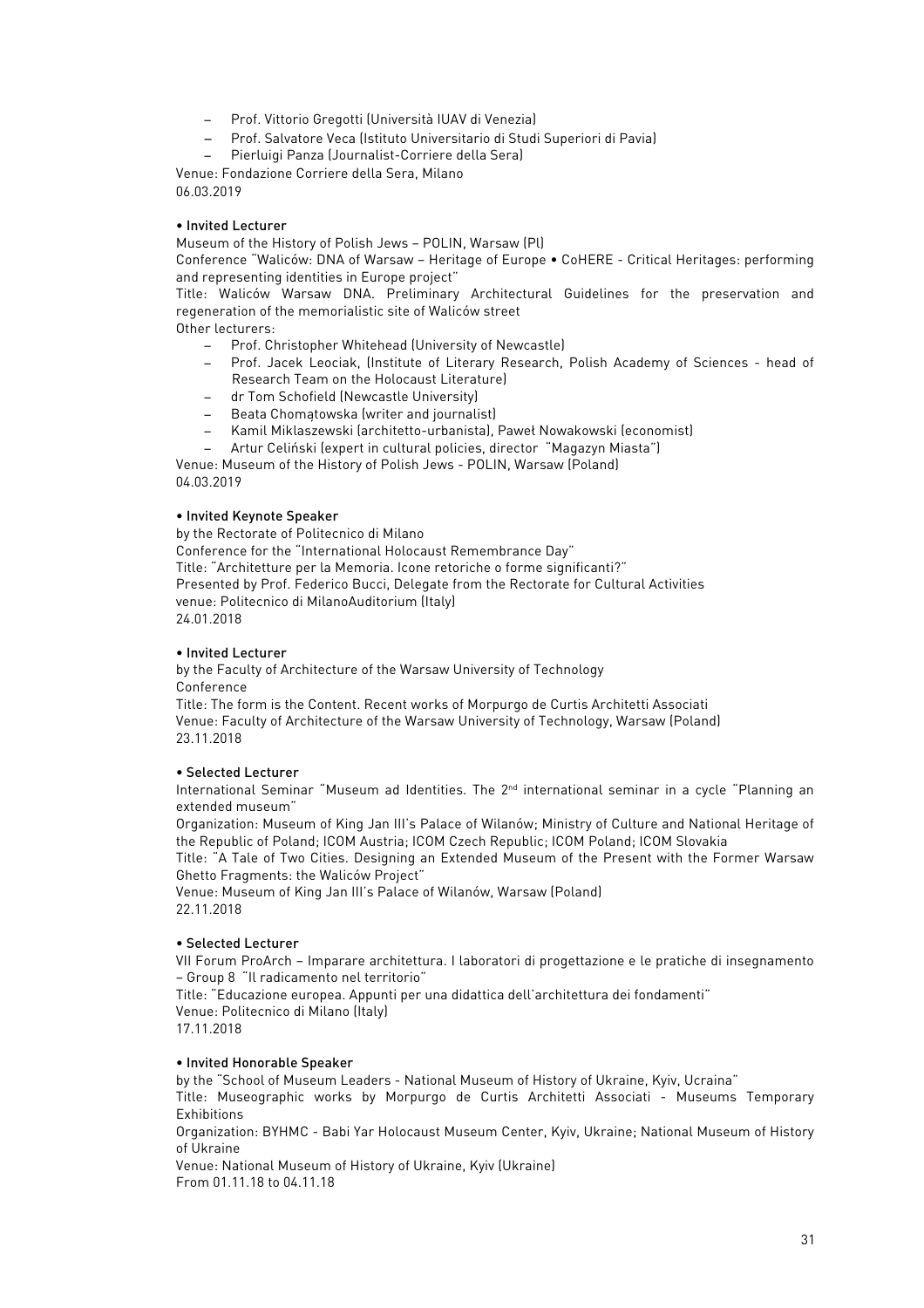## • Curatorship of the Exhibition and the Catalogue

"O Território da arquitetura/The territory of architecture. Gregotti e Associati 1953\_2017" Promoted by: Garagem Sul Exposições de arquitetura; Camara Municipal de Lisboa; Istituto Italiano di Cultura of Lisbon Setting up of the exhibition: Studio Girão-Lima, Lisbon

Venue: Garagem Sul - Centro Cultural de Belém, Lisbon (Portugal) 13.11.2018 – 27.01.2019

# • Selected Lecturer

International conference "Boundary Lanscapes"

Title: "Il muro di Varsavia: anatomia di un'infrastruttura della coercizione. Progettare con le spoglie del Ghetto nella città della distruzione totale / The Warsaw Wall: an Anatomy of the urban division. Design with the Ghetto's spoils in the city of total destruction"

Venue: Brescia University - Department of Civil, Architectural, Environmental, Land Planning Engineering and Mathematics (Italy)

20.06.2018 al 20.06.2018

## • Ideation, Organization and Coordination of the Seminar and the Exhibition

of the projects developed during the workshop "Waliców Project-spolia. Form and Transformation. A Memorial of the present between the forme Warsaw Ghetto's ruins" Academic Year 2017-2018 LECTURER

Title: "Waliców Project-Spolia: progettare tra le rovine del Ghetto di Varsavia" Other lecturers:

- − Prof. Ilaria Valente, Dean of the School of Architecture Urban Planning Construction Engineering of Politecnico di Milano;
- − Ing. Roberto Jarach, Deputy President of the Fondazione Memoriale della Shoah di Milano;
- − Prof. Adrianna Siennicka, Consul General of the Republic of Poland in Milan;

− Archt. PhD Annalisa de Curtis, teacher of the workshop Waliców Project.

Public critical review of the projects developed by the students:

- − Prof. Marco Biraghi, AUIC School of Politecnico di Milano, Deputy Dean delegate for cultural and exhibit activities
- − Prof. Gennaro Postiglione, AUIC School of Politecnico di Milano, President of the Master of Science in Architecture

Institutions involved: Faculty of Architecture of the Warsaw University of Technology; Museum Polin, Warsaw; Fondazione Memoriale della Shoah di Milano; Istituto Italiano di Cultura of Warsaw; ICOM-International Council of Museum Europe; ICOM Poland; Consulate General of the Republic of Poland in Milan

Venue: Shoah Memorial of Milan (Italy)

18 january 2018

http://www.walicowproject.polimi. it/final-seminar-2018.html

http://www.auic.polimi.it/storage-folder/news/walicow-project-form-and-transformation-a-memo rial-of-the-present-between-former-warsa w-ghettos-ruins/

From 18.01.2018 to 15.02.2018

### • Invited Lecturer

Conference "L'invenzione del contesto: Architettura, Arte, Territorio"

in the cycle "Arte in corso", organized by PAC Padiglione d'Arte Contemporanea in the context of the exhibition "Il territorio dell'Architettura /The territory of Architecture. Gregotti e Associati 1953\_2017" Venue: PAC Padiglione d'Arte Contemporanea, Milan (Italy) 08.02.2018

• IDEATION, ORGANIZATION AND INTERNATIONAL COORDINATION OF THE SEMINAR AND THE EXHIBITION

of the projects developed during the workshop "Waliców Project, Spolia" by the students of the Architectural Design Laboratory from Politecnico di Milano and students of del Prof. Jan Mazur from the Faculty of Architecture of Warsaw University of Technology Academic Year 2017-2018 Critical review of the projects developed by the students:

- − Guido Morpurgo, AUIC School of Politecnico di Milano;
- − Archt. PhD Annalisa de Curtis, AUIC School of Politecnico di Milano;
- − Prof. Krzysztof Koszewszky, Deputy Dean of the Faculty of Architecture of Warsaw University of Technology;
- − Prof. Jan Mazur, Faculty of Architecture of Warsaw University of Technology;
- − Archt. Hanna Szmalenberg (Author of the memorial monument in Umschalgplatz);
- − Archt. Tomasz Lec (Author of the commemorative plaques on the traces of the Ghetto wall)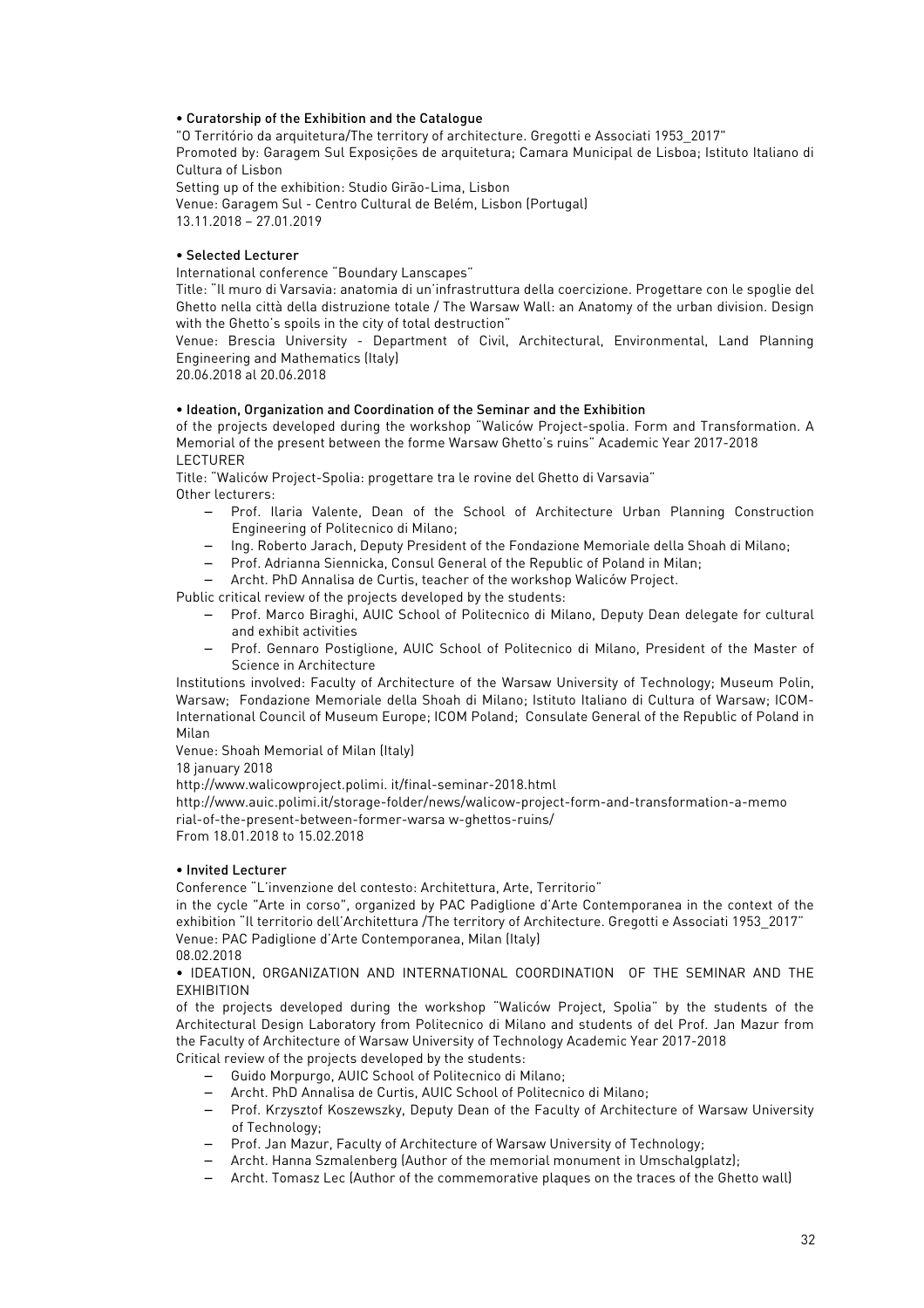Institutions involved: Faculty of Architecture of the Warsaw University of Technology; Museum Polin, Warsaw; Fondazione Memoriale della Shoah di Milano; Istituto Italiano di Cultura of Warsaw; ICOM-International Council of Museum Europe; ICOM Poland; Consulate General of the Republic of Poland in Milan

Venue: Warsaw University of Technology, 7 december 2017 (Poland) http://www.walicowproject.polimi.it/warsaw-seminar-2017.html From 07.12.2017 to 07.12.2017

# • Ideation, Organization and International Coordination of the Exhibition

of the projects developed during the workshop "Waliców Project, Spolia" by the student of the Architectural Design Laboratory from Politecnico di Milano Academic Year 2017-2018

With: Dr. Jolanta Gumula (Deputy Director of Polin Museum), Dr Zygmunt Stepinski (Deputy Director of Museo Polin), Prof. Roberto Cincotta (Director of the Istituto Italiano di Cultura of Warsaw) and Dr Zuzanna Schepf-Kolacz (organization of Polin Museum cultural events)

Institutions involved: Faculty of Architecture of the Warsaw University of Technology; Museum Polin, Warsaw; Fondazione Memoriale della Shoah di Milano; Istituto Italiano di Cultura of Warsaw; ICOM-International Council of Museum Europe; ICOM Poland; Consulate General of the Republic of Poland in Milan

Venue: Polin Museum - Muzeum Historii Żydów Polskich, Warsaw (Poland) http://www.walicowproject.polimi.it/warsaw-seminar-2017.html From 06.12.2017 to 07.12.2017

## • Ideation, Organization and International Coordination of the Conference

"Drugie zycie kamienicy. Debata o ostancah getta warszawskiego / The second life of the building. Debate on the ruins of Warsaw Ghetto"

Participants:

- − Archt. PhD Guido Morpurgo, Politecnico di Milano, in charge for the Waliców Project;
- − Prof. Jacek Leociak, Uniwersytet Warszawski;
- − Prof. Jakub Lewicki, Preserver of the monuments of Mazowsze Region;
- − Dott. Michał Olszewski, Deputy major of Warsaw;
- − Dott. Mikolaj Lizut, radio TOK FM journalist, moderator;
- − Prof. Leszek Kazana, Uniwersytet Warszawski, italianist;
- − students of the Architectural Design Laboratory "Waliców Project", AUIC School of Politecnico di Milano

Institutions involved: Faculty of Architecture of the Warsaw University of Technology; Museum Polin, Warsaw; Fondazione Memoriale della Shoah di Milano; Istituto Italiano di Cultura of Warsaw; ICOM-International Council of Museum Europe; ICOM Poland; Consulate General of the Republic of Poland in Milan

http://www.polin.pl/en/event/the-walic ow-project-a-debate

http://www.walicowp roject.polimi.it/warsaw-seminar-2017.htm l

Venue: Polin Museum - Muzeum Historii Żydów Polskich, Warsaw (Poland) From 06.12.2017 to 06.12.2017

### • Curatorship of the Exhibition

"Il territorio dell'architettura/The territory of architecture. Gregotti e Associati 1953\_2017" Setting up of the exhibition: Studio Cerri e Associati

Venue: PAC-Padiglione d'Arte Contemporanea, Milan (Italy)

Curatorship of the exhibition and of the catalogue and author of the foreword and the chapter "(The impossible catalogue). The territory of architecture or the unit of meaning in the project", Skira, Milan 2017, p.12-15 e p.42-116.

Other authors of the catalogue: Vittorio Gregotti , Rafael Moneo, Franco Purini, Joseph Rykwert From 01.12.2017 to 11.02.2018

### • Ideation, Organization and International Coordination of the Seminar and the Exhibition

of the projects developed during the workshop"Waliców Project. Form and Transformation. A Memorial of the present between the forme Warsaw Ghetto's ruins" by the students of the Architectural Design Laboratory from Politecnico di Milano Academic Year 2016-2017

LECTURER OF THE CONFERENCE

Title: "Waliców Project-Spolia: designing between the ruins of the Warsaw Ghetto" Other lecturers:

- − Prof. Ilaria Valente, Dean of the School of Architecture Urban Planning Construction Engineering of Politecnico di Milano;
- − Ing. Roberto Jarach, Deputy President of the Fondazione Memoriale della Shoah di Milano;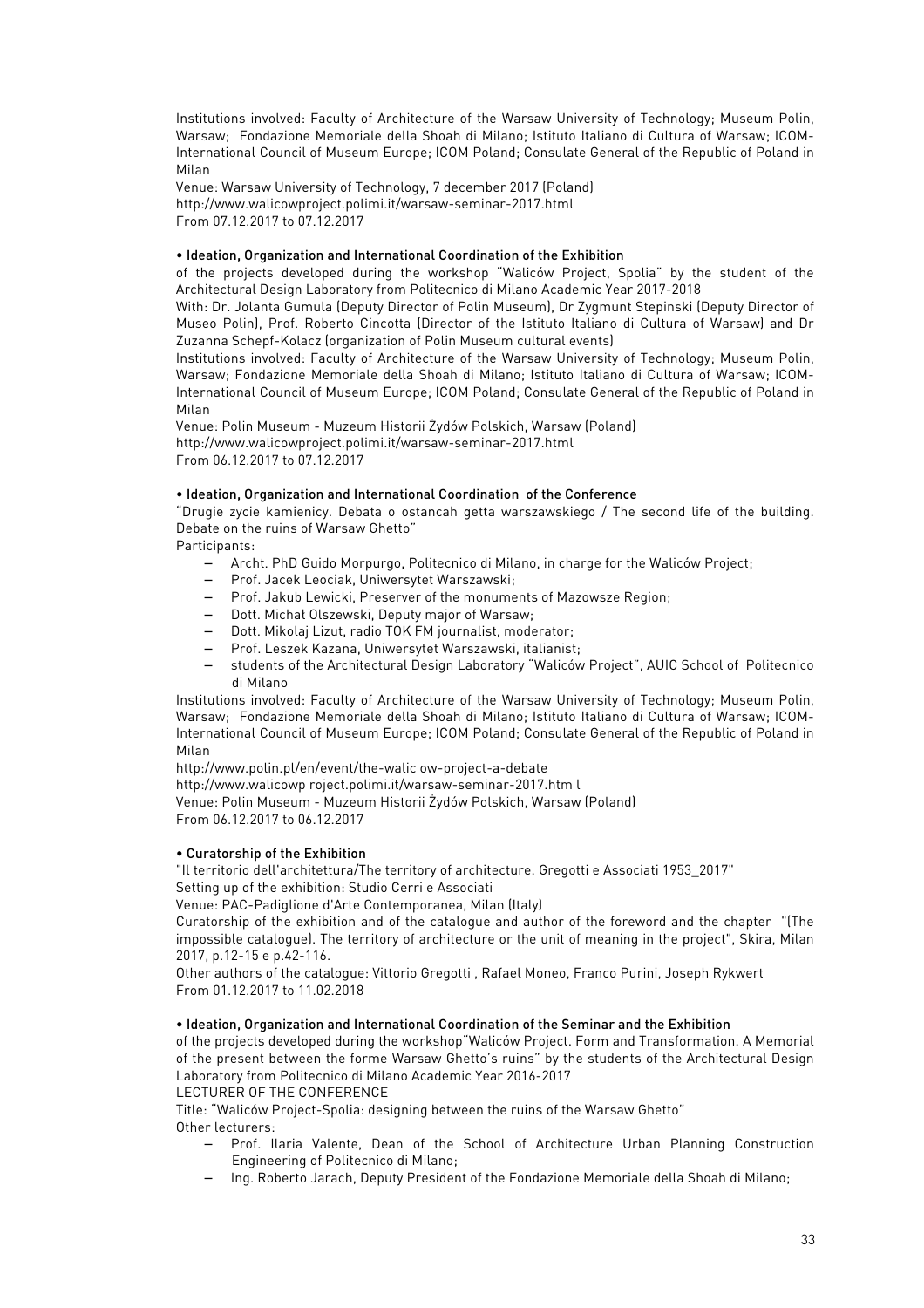- − Dr. Jerzy Adamczyk, Consul General of the Republic of Poland in Milan;
- − Prof. Vittorio Gregotti, IUAV University of Venice;
- − Prof. Jan Mazur, Faculty of Architecture of Warsaw University of Technology;
- − Archt. PhD Annalisa de Curtis, teacher of the workshop Waliców Project;
- − Archt. PhD. Andrea Vercellotti, teacher of the workshop Waliców Project.

Public critical review of the projects developed by the students:

- − Prof. Adalberto Del Bo, Deputy Dean of AUIC School of Politecnico di Milano;
- − Prof. Marco Biraghi, AUIC School of Politecnico di Milano, Deputy Dean delegate for cultural and exhibition activities;
- − Prof. Gennaro Postiglione, AUIC School of Politecnico di Milano, President of the Master of Science in Architecture.

Institutions involved: Faculty of Architecture of the Warsaw University of Technology; Museum Polin, Warsaw; Fondazione Memoriale della Shoah di Milano; Istituto Italiano di Cultura of Warsaw; Consulate General of the Republic of Poland in Milan.

Venue: Shoah Memorial of Milan (Italy)

http://www.walicowproject.polimi.it/final-exhibition-2017.html From 31.01.2017 to 28.02.2017

## • Invited Lecturer

with archt. PhD Annalisa de Curtis

Conference: " Il Memoriale della Shoah nella Stazione Centrale di Milano / Memorial Shoah na Stacji Centralnej w Mediolanie".

Promoters: Italian Embassy in Warsaw; Istituto Italiano di Cultura Varsavia; Fondazione Memoriale della Shoah di Milano

Venue: Istituto Italiano di Cultura, Warsaw (Poland)

http://www.iicvarsavia.esteri.it/iic\_varsavia/it/gli\_eventi/calendario/2017/01/il-memoriale-dellashoah-alla-stazione.html

27.01.2017

## • Ideation, Organization and International coordination of the Seminar and Exhibition

of the projects developed during the workshop "Waliców Project" by the students of the Architectural Design Laboratory from Politecnico di Milanoand students of del Prof. Jan Mazur from the Faculty of Architecture of Warsaw University of Technology Academic Year 2016-2017

Critical review of the projects developed by the students:

- − Guido Morpurgo, AUIC School of Politecnico di Milano;
- − Annalisa de Curtis, AUIC School of Politecnico di Milano;
- − Andrea Vercellotti, AUIC School of Politecnico di Milano;
- − Prof. Krzysztof Koszewszky, Deputy Dean of the Faculty of Architecture of Warsaw University of Technology;
- − Prof. Jan Mazur, Faculty of Architecture of Warsaw University of Technology;

Institutions involved: Faculty of Architecture of the Warsaw University of Technology; Fondazione Memoriale della Shoah di Milano; Istituto Italiano di Cultura Varsavia; Consulate General of the Republic of Poland in Milan.

Venue: Warsaw University of Technology, Warsaw (Poland) http://www.walicowproject.polimi.it/workshop-i--warsaw.html 07.12.2016

# • Invited Lecturer

"Jewish in The City #150. Memory as project" Title: "Il progetto del Memoriale della Shoah di Milano" Other lecturers:

- − Prof. Mario Botta, Architecture Academy, Mendrisio;
- − Dr. Antonio Calabrò;
- − Prof. Danilo Eccher;
- − Prof. Roberto Mordacci, Dean of the Faculty of Philosophy Vita-Salute San Raffaele University, Milan;
- − Prof. Stefano Velotti, Faculty of Philosophy La Sapienza University, Rome;
- − Archt. Luca Zevi

Venue: Auditorium of the Shoah Memorial of Milan (Italy) 31.05.2016

### • Invited Lecturer

with Archt. PhD Annalisa de Curtis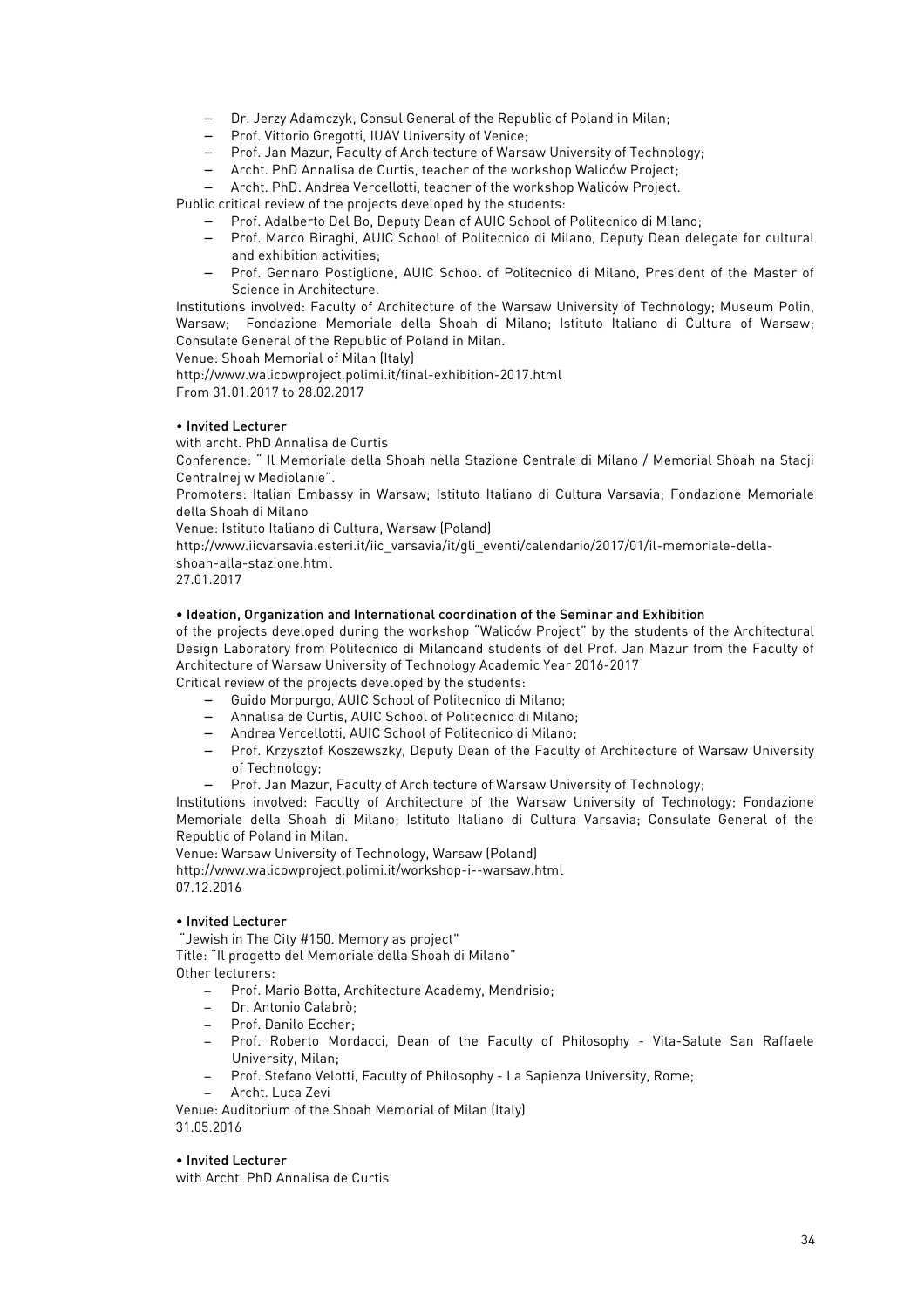Conference in the cycle "Milano capitale del Moderno -Padiglione architettura Expo 2015 belle arti" Title: "Opere e progetti di Morpurgo de Curtis Architetti Associati" Venue: Pirelli Tower viewpoint, Milan (Italy) 15.09.2015

### • Invited Lecturer

with Archt. PhD Annalisa de Curtis Conference in the cycle "Cloister Talks" organized in the context of "W.A.VE. IUAV-International Workshop Architecture Venice" Title: "Works and projects by Morpurgo de Curtis Architetti Associati" Venue: Tolentini department - IUAV University, Venice (Italy) 07.07.2015

## • Keynote Speaker

Convention: "Backstage. L'architettura come lavoro concreto" - section "History and organization of Architectural firms"

Title: "Una questione di identità. Rapporto sulla trasformazione degli studi di architettura italiani negli ultimi vent'anni"

An interview to Guido Morpurgo by Prof. Marco Biraghi has been recorded: http://www.gizmoweb.org/2015/10/backstage-con-guido-morpurgo/ Venue: AUIC School, Politecnico di Milano(Italy) 09.06.2015

# • Invited Lecturer

with Archt. PhD Annalisa de Curtis by Prof. Alberto Ferlenga Conference at the Laboratory of Architecture and Urban Design – IUAV University of Venice Title: "Il Memoriale della Shoah di Milano" Venue: Project Culture Department - IUAV University, Venice (Italy) 15.04.2015

## • Invited Lecturer

"Jewish And The City"

Conference: "Memory spaces. Museums as visible history" Other lecturers:

- − Prof. Maria Canella, Milan University;
- − Archt. Alessandro Cambi, architect of MEIS-Ferrara;
- − Prof. Daniele Jalla, President of ICOM Italia;
- − Prof. Pellegrino Bonaretti, Politecnico di Milano;
- − Archt. Luca Zevi;
- − Ing: Roberto Jarach, Deputy President of the Fondazione Memoriale della Shoah di Milanon

Venue: Palazzo Greppi - Milan University (Italy)

16.09.2014

### • Invited Architect

with Archt. PhD Annalisa de Curtis -Morpurgo de Curtis Architetti Associati

Architectural Workshop in the context of the public consultation by invitation "Atelier Castello" Promoters: Milan Triennale, Municipality of Milan

Other architectural firms invited to the consultation:

Guidarini & Salvadeo; Matteo Fantoni Studio; OBR Open Building Research; Onsite Studio & Piovenefabi; Park Associati; Piuarch; Attilio Stocchi; Studio Albori; Urbana; Marco Zanuso Venues:

- − Expo Gate Pavillion, Milan, 30 july 2014;
- − Expo Gate Pavillion, Milan, 27 september 2014 (exhibition of the schematic projects);
- − Municipality of Milan, Sala Commissioni, 5 november 2014;
- − Milan Triennale, 8 december 2014 (final exhibition of the projects)

https://www.comune.milano.it/dseserver/piazza\_castello/index.html From 30.07.2014 to 08.12.2014

### • Invited Lecturer

with Archt. PhD Annalisa de Curtis

organized in the context of "W.A.VE. IUAV-International Workshop Architecture Venice"

Title: "Four projects by Morpurgo de Curtis Architetti Associati in Milan: the Shoah Memorial of Milan; Atelier Castello: proposal to rearrange the spaces in front of the Sforzesco Castle; Chagall and the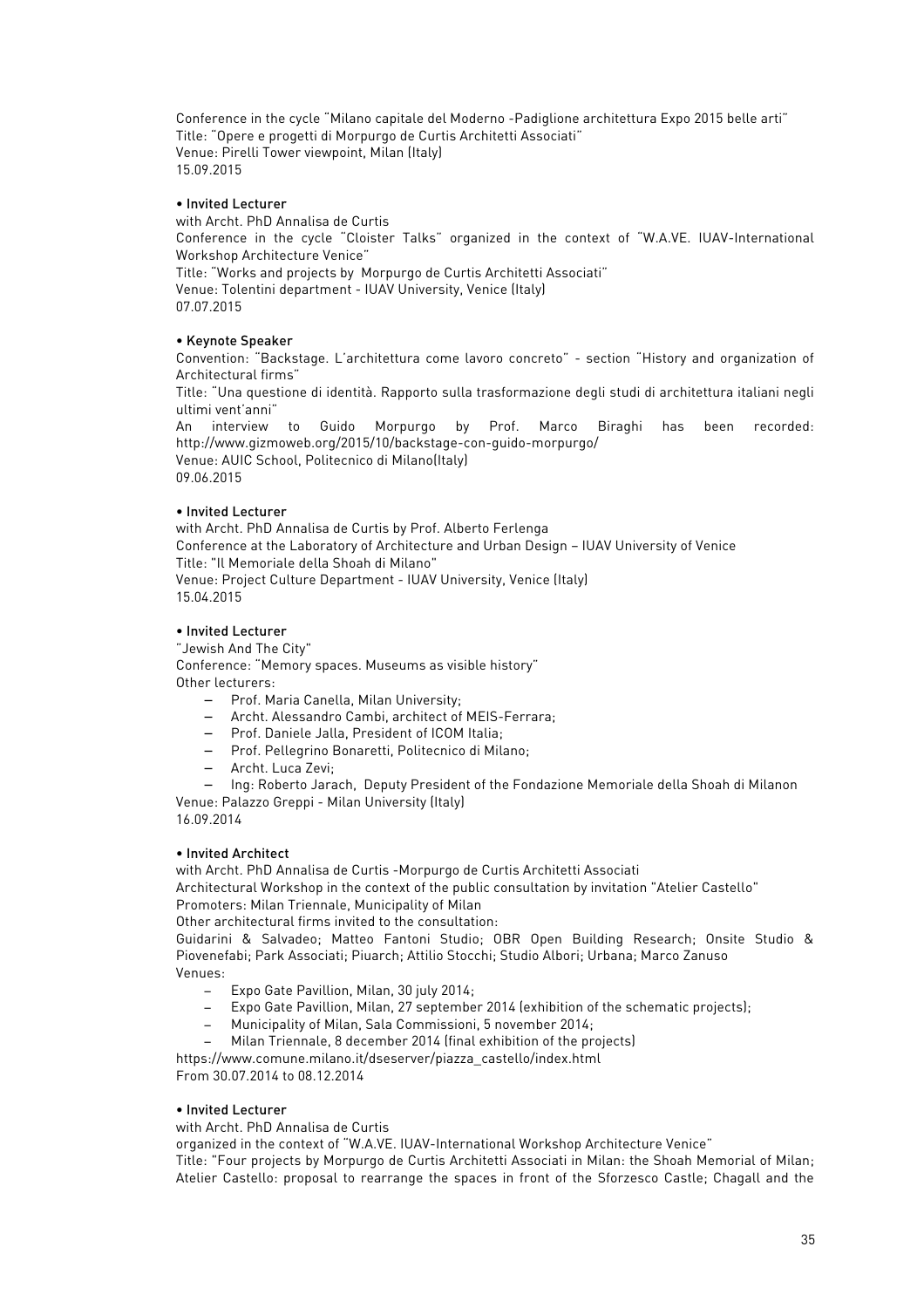Bible: exhibition at the Diocesan Museum; Social Housing in Pioltello" Venue: Tolentini department - IUAV University, Venice (Italy) From 15-07-2014 to 15-07-2014

### • Invited Lecturer

with Archt. PhD Annalisa de Curtis

## Convention "MICANT - Milano nei cantieri dell'arte" X edition

Promoters: A.N.C.E., Ministry of Cultural Heritage, Archdiocese of Milan, Chamber of Commerce of Milan

Title: "Il progetto del Memoriale della Shoah di Milano" Venue: Auditorium of the Shoah Memorial of Milan (Italy) 29.05.2014

## • Member 0f the Scientific Board and Keynote Speaker

International Conference 20th Century New Towns, Archetypes and Uncertainties

Conference: "Foundations and Fundamentals. Urban Centralities for European suburbs and new towns: a comparision of case studies from chinese post-metropolis to north Africa pure desert"

Scientific Board: Prof. Álvarez Mora, Universidad de Valladolid, Spain; Prof. Ana Tostões, Intituto Superior Técnico, Portugal; Prof. Axel Fisher, Université Libre de Bruxelles, Belgium; Prof. Georgia Butina Watson, Oxford Brookes University, UK; Arch. Phd Guido Morpurgo, Politecnico di Milano; Prof. Joaquim Flores, Escola Superior Artística do Porto, Portugal; Prof. Maria Castrillo, Universidad de Valladolid, Spain; Prof. Maria Helena Maia, CEAA/Escola Superior Artístico do Porto, Portugal, Prof. Paolo Marcolin, DARQ/Escola Superior Artística do Porto, Portugal; Prof. Vincenzo Riso, Universidade do Minho, Portugal.

Venue: DARQ - Escola Superior Artistica do Porto (Portugal) https://darqconferencias.wordpress.com https://darqconferencias.wordpress.com/organization/ https://darqconferencias.wordpress.com/programme-3/ From 23.05.2014 to 24.05.2014

# • Invited Lecturer and Projects Reviewer

with Archt. PhD Annalisa de Curtis International Seminar "Villard 14" Title: "The project of the Shoah Memorial of Milan: story, measure, spacing" Venue: IUAV University – Venice; Municipality of Vittorio Veneto (Italy) From 18.04.2013 to 19.04.2013

### • Invited Lecturer

PhD course in Conservation of Architectural Heritage - Department of Architecture and Urban Design, Politecnico di Milano Conference in the cycle: "Methodology of Historical Research - Judaism, worship spaces and sites of memory" Curatorship: Prof. Carolina Di Biase Title: "Il Memoriale della Shoah di Milano: documento e progetto"

Venue: Politecnico di Milano (Italy) 18.04.2013

### • Invited Lecturer

with Archt. PhD Annalisa de Curtis Convention "MICANT – Milano nei cantieri dell'arte" Promoters: In/Arch National Institute of Architecture, Lombardy Title: "Il progetto del Memoriale della Shoah di Milano" Venue: Auditorium of the Shoah Memorial of Milan (Italy) 16.04.2014

### • Keynote Speaker

Awarding ceremony for "Master degree Michele Silvers Prize. Architecture projects of Italian school in international contexts"

Title: "Il progetto del Memoriale della Shoah di Milano" Venue: Architecture and Society School of Politecnico di Milano (Italy)

18.02.2013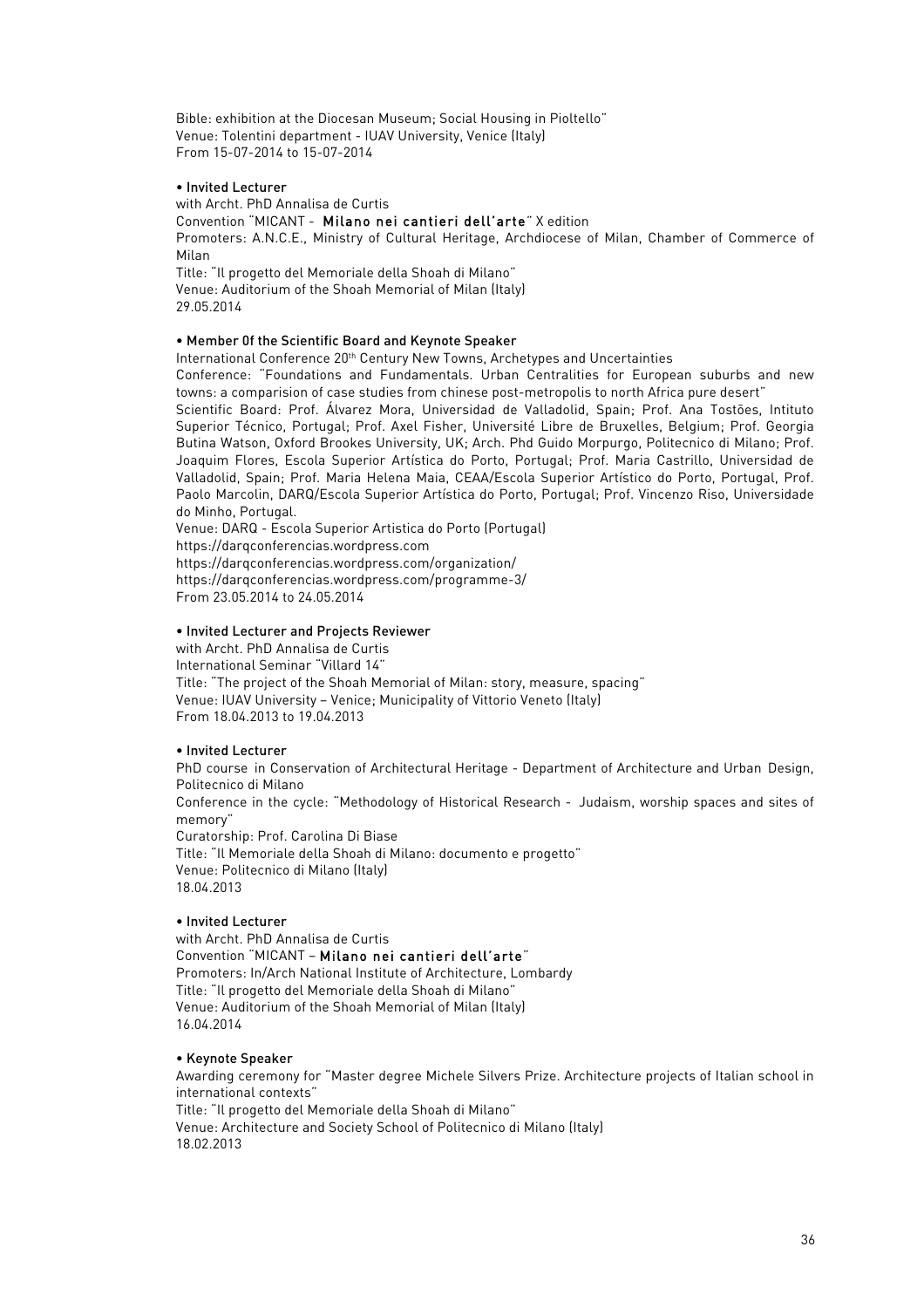# • Invited Lecturer to the International Conference

"Architetture del mondo. Infrastrutture, mobilità, nuovi paesaggi. Ricerche e progetti dal mondo universitario / Architectures of the world. Infrastructures, mobility, new landscapes. Research and projects from the university world"

Curatorship: Proff. Alberto Ferlenga and Ilaria Valente

Title: "Il Memoriale della Shoah nella Stazione Centrale di Milano"

Promoters: Milan Triennale in collaboration with Politecnico di Milano-Dastu, IUAV University of Venice Venue: Milan Triennale (Italy)

06.02.2013

### • Speaker and Organizer of the Book Presentation

Book: Calame J., Charleswoth E., Città divise. Beirut, (Medusa, Milan 2012). Original edition "Divided Cities", University of Pennsylvania Press, 2009

Speakers:

- − Archt. PhD Guido Morpurgo, Politecnico di Milano, curator of the italian edition of the book;
- − Prof. Ilaria Valente, Dean of the School of Architecture Urban Planning Construction Engineering of Politecnico di Milano;
- − Prof. Gabriele Pasqui, Director of the Department of Architecture and Urban Studies of the School of Architecture Urban Planning Construction Engineering of Politecnico di Milano;
- − Prof. Vittorio Gregotti, IUAV University of Venice;
- − Archt. Gabriele Basilico, Photographer of Beirut after the civil war (1991)

Venue: Architecture and Society School of Politecnico di Milano (Italy) 06.12.2012

## • Invited Lecturer

by the Australian Centre for Jewish Civlization – Monash University, Melbourne (Australia), in the context of the intensive course "Final Journey: Remembering the Holocaust"

Scientific Board: Prof. Mark Baker, Prof. Suzanne Hampel Title: "The project of the Shoah Memorial of Milan" Venue: Shoah Memorial of Milan (Italy) 01.07.2012; 07.07.2014; 05.07. 2016

# • Invited Lecturer

"Settimana della Lettura", section "Memoria e Memorie" Title: "Il progetto del Memoriale della Shoah di Milano" Venue: Auditorium of the Shoah Memorial of Milan (Italy) 16.04.2012

### • Invited Lecturer

International seminar "RKM - Rome Moscow Kiev- Save the Urban Heritage"

Workshop n. 4 - Moscow: "Strategies of good governance for the conservation of avant-garde architectural and urban heritage: guidelines and case studies"

Section "Approaches and case studies" Title: "Architecture between Memory and critical modification. The Reconversion of the Pirelli-Bicocca Area in Milan and the Rehabilitation of British District of Shanghai"

Other lecturer:

Archt. Jan Edwin Waanders, CIUDAD programme; Dr. Teresa Mulone, Zètema, Rome; Archt. Ivan Jordi Blasi Mezquita, DO.CO.MO.MO International; Prof. Silvia Brunella D'Astoli "La Sapienza" University, Rome; Archt. Salavat Scherbakov, Russian Academy of Arts, Moscow; Dr. Luca Milan and Dr. Silvia Libianchi, Municipality of Rome; Archt. Lucio Carbonara and Dr. Claudio Pancheri Venue: Istituto Italiano di Cultura, Moscow (Russian Federation)

From 09.10.2011 to 10.10.2011

### • Invited Lecturer

Conference in the cycle organized by the Postgraduate School in Architectural Heritage and Landscape of Politecnico di Milano

Title: "Il progetto del Memoriale della Shoah di Milano"

Venue: Architecture and Society School of Politecnico di Milano (Italy) 20.05.2011

# • Invited Lecturer

Postgraduate Master of Museology, Museum Design and Management of Cultural Heritage - Interfaculty Humanities-Economics, Università Cattolica del Sacro Cuore, Milan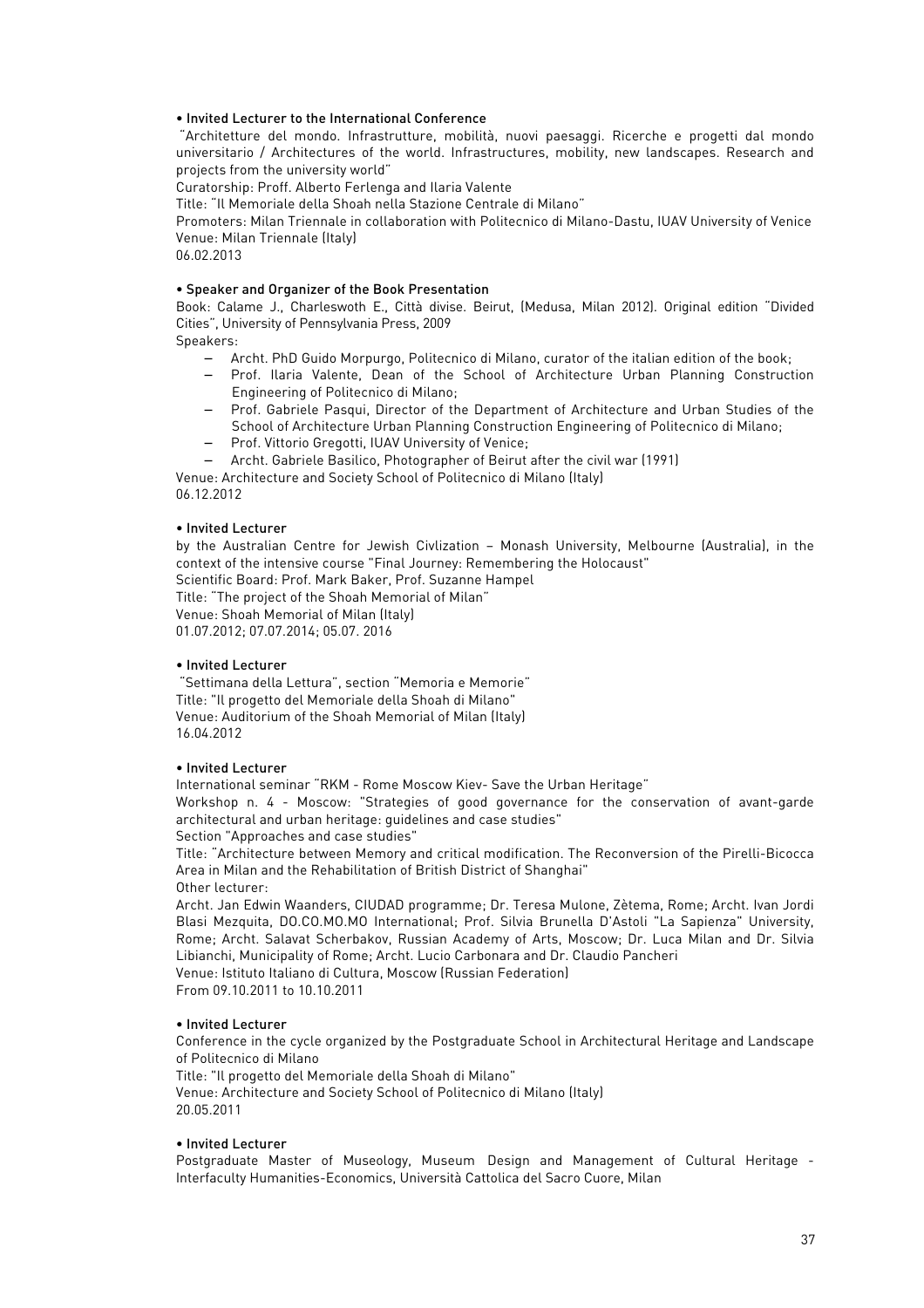Title: "Il progetto del Memoriale della Shoah di Milano" Venue: Università Cattolica del Sacro Cuore, Milan (Italy) From 08-04-2011 to 03-04-2012

## • Invited Lecturer

Conference in the cycle organized by the Postgraduate School in Architectural Heritage and Landscape of Politecnico di Milano

Curatorship: Prof. Gian Paolo Treccani Title: "Il progetto del Memoriale della Shoah di Milano" Venue: Architecture and Society School of Politecnico di Milano (Italy) 06.05.2010

## • Lecturer

Conference for the public presentation of the project of the Shoah Memorial of Milan Promoters: Italian Railways, Fondazione Memoriale della Shoah di Milano, Municipality of Milan, Lombardy Region

Venue: Royal Hall of the Central Railway Station, Milan (Italy) 26.09.2008

## • Invited Lecturer

National convention S.P.I.- Italian Psychoanalytic Society "Identity and Change - The space of the subject"

Title: "A critical comment on the film My architect. A Son's Journey by N. Kahn (2003) Venue: House of Cinema, Rome (Italy) 25.05.2008

## • Invited Lecturer

International convention "Memory 2.0. Museums and Memorials from monumentality to virtuality"

Session: "The memory inscribed in places: memorials and museums in evolution"

Promoters: "Widespread" Museum of Resistance, Deportation, War, Rights and Freedom; Acmos Association; the Piedmont Institute for History of the Italian Resistance and Contemporary Society "Giorgio Agosti"

Partners:

- − Center for Holocaust Studies-Uniwersytet Jagiellonski, Krakow (Poland);
- − Centre d'Histoire de la Résistance et de la Déportation de Lyon (France);
- − Istituto Italiano di Cultura of Krakow, (Poland);
- − Joods Museum Van Deportatie en Verzet, Mechelen, (Belgium);
- − Mémorial de la Shoah, Paris (France);
- − Miejsce Pamięci i Muzeum Auschwitz-Birkenau, Oswiecim (Poland);
- − Universidade Popular do Porto (Portugal)

Title: "Designing a Holocaust Memorial in a historical deportation site: the case of Milan" Other lecturers:

- − Prof. Paolo Pezzino, Faculty of History, Pisa University;
- − Dr. Thomas Lutz, director of Die Topographie des Terrors, Berlin;
- − Dr. Denis Peschanski, Director of the Centre National de la Recherche Scientifique, Paris;
- − Archt. Luca Zevi, architect, Shoah Museum, Rome;
- − Archt. Guido Morpurgo, Shoah Memorial, Milan;
- − Archt. Ersilia Alessandrone Perona, Archt. Guido Vaglio, Studio N!03, Museo Diffuso-Turin; Dr. Jacques Fredj, director of Mémorial de la Shoah, Paris;
- Dr.. Adriaens Ward, director of the Joods Museum Van Deportatie en Verzet, Mechelen, Belgium;
- − Prof. Luciano Canfora, Bari University

Venue: "Widespread" Museum of Resistance, Deportation, War, Rights and Freedom, Turin (Italy) http://www.museodiffusotorino.it/ArchivioNews/254/memoria-20 15.05.2008

# • Invited Lecturer

International seminar "Intensive Programme in Spatial Development Planning" Title: "The Bicocca Project 1985-2008" Venue: Faculty of Sociology – Milan Bicocca University, Milan (Italy)

25.03.2008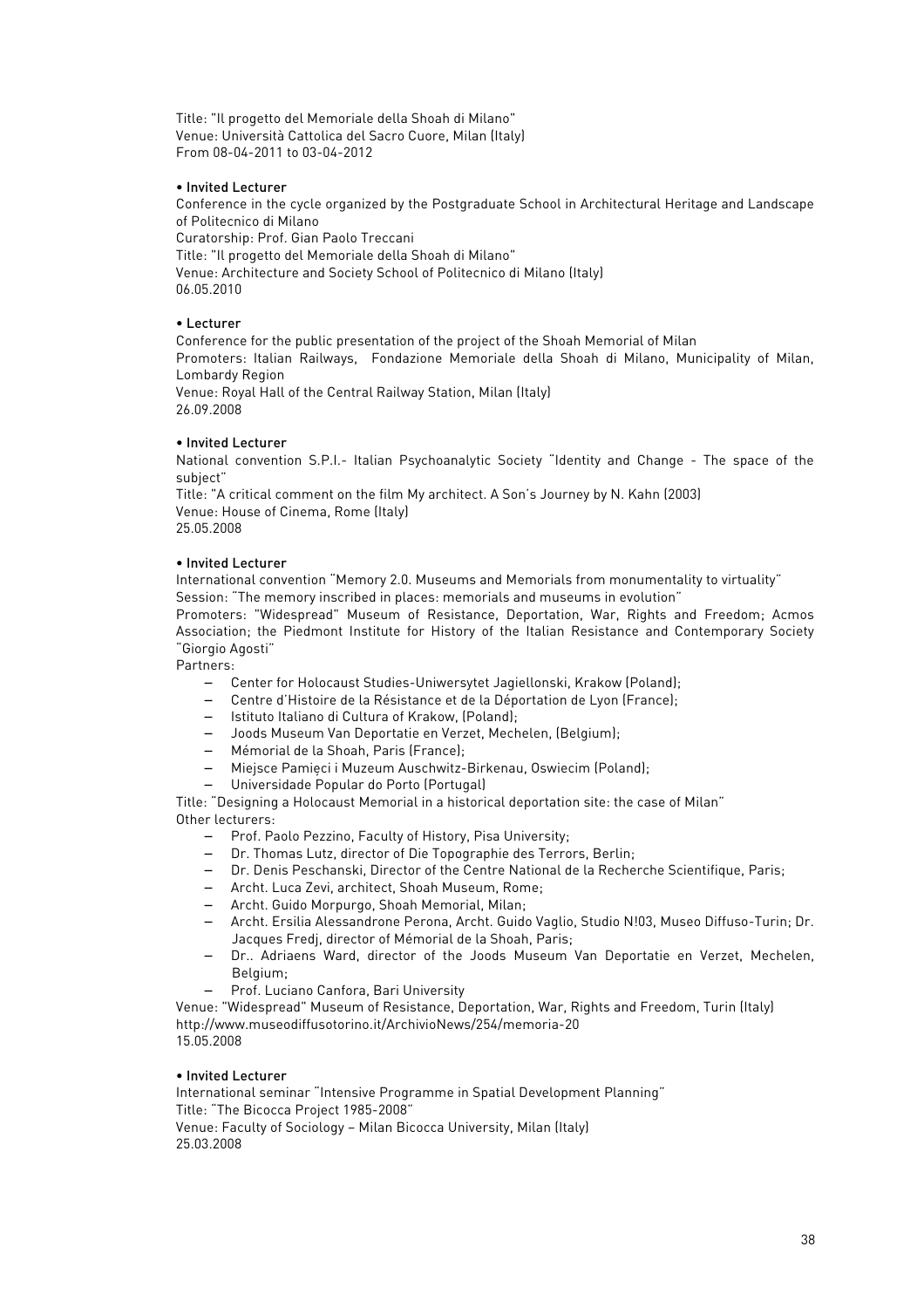### • Invited Lecturer

Convention "Conversion of disused industrial areas: strategies for urban regeneration" Title: "The Bicocca Project 1985-2008" Other Lecturers: Prof. Josep Acebillo; Prof. Jo Coenen; Prof. Aurora Lopez; Prof. Martin Boesch; Prof. Alberto Cecchetto; Prof. Massimo Carmassi; Prof. Weesel de Jonge Venue: Architecture Academy of Mendrisio – Università della Svizzera Italiana, Mendrisio (Switzerland) 28.02.2008

### • Lecturer

Convention "URBit italian urban planning" Promoters: I.N.U. National Institute for Urban Planning; Urban Promo Title: "The project of the New Urban Centrality of Acilia Madonnetta, Municipality XIII Rome" Venue: Istituto Veneto di Scienze Lettere ed Arti, Palazzo Franchetti, Venice (Italy) From 21.11.2007 to 24.11.2007

#### • Lecturer

National convention "Habitat R[H]OME"

Title: "The project of the New Urban Centrality of Acilia Madonnetta: a center for the roman periphery" Venue: Faculty of Architecture Valle Giulia, Rome (Italy) 30.05.2007

## • Invited Lecturer

National congress I.N.U. National Institute for Urban Planning Title: "The project of the New Urban Centrality of Acilia Madonnetta in the context of the new Rome city plan" Venue: Genoa (Italy) 08.05.2007

#### • Invited Lecturer

International Seminar "Intensive Programme in Spatial Development Planning" Title: "A new center for the periphery of Milan: birth and development of an urban architecture project" Venue: Faculty of Sociology – Milan Bicocca University, Milan (Italy) From 11.04.2007 to 21.04.2007

#### • Invited Lecturer

Conference for the presentation of the Shoah Memorial of Milan project to the President of the Italian Republic Giorgio Napolitano on the occasion of the 7<sup>th</sup> Holocaust Remembrance Day Venue: Central Railway Station, Milan (Italy) 27.01.2007

### • Curatorship and Exhibition Designer

"Gregotti Associati" alla "6^ Bienal Internacional De Arquitetura De São Paulo- Viver na cidade, "Bienal internacional de arquitetura de São Paulo - Viver na Cidade",

Venue: Bienal internacional de arquitetura de São Paulo (Brasil)

Author of the book chapter: "Gregotti Associados: planejamento urbano como modificação crítica da cidade / Gregotti Associati: Urban Design as Critical Modification of the City", in Cury Pedro, Belleza Gilberto, "6^ Bienal internacional de arquitetura de São Paulo -Viver na Cidade", Fundação Bienal de São Paulo-Instituto de Arquitetos do Brasil, São Paulo 2005, p. 132-135 From 22.10.2005 to 11.12.2005

#### • Presentation of the Authored Book "Gregotti Associati 1953-2003" (Skira, Milan 2004)

Interventions by: Prof. Antonio Monestiroli, Architecture and Society School of Politecnico di Milano; Prof. Emilio Battisti, Architecture and Society School of Politecnico di Milano; Prof. Federico Bucci, Architecture and Society School of Politecnico di Milano; Prof. Vittorio Gregotti, IUAV University of Venice

Venue: Pirelli Headquarters in Bicocca district, Milan (Italy) 09.12.2004

### • Presentation of the Authored Book "Gregotti Associati 1953-2003" (Skira, Milan 2004)

Interventions: Prof. Mariano Folin, Dean of the IUAV University of Venice; Prof. Carlo Magnani, Dean of the Faculty of Architecture of the IUAV Universiy of Venice; Prof. Pasquale Culotta, Faculty of Architecture of Palermo University; Prof. Marco Mulazzani, Ferrara University Venue: IUAV University, Venice (Italy)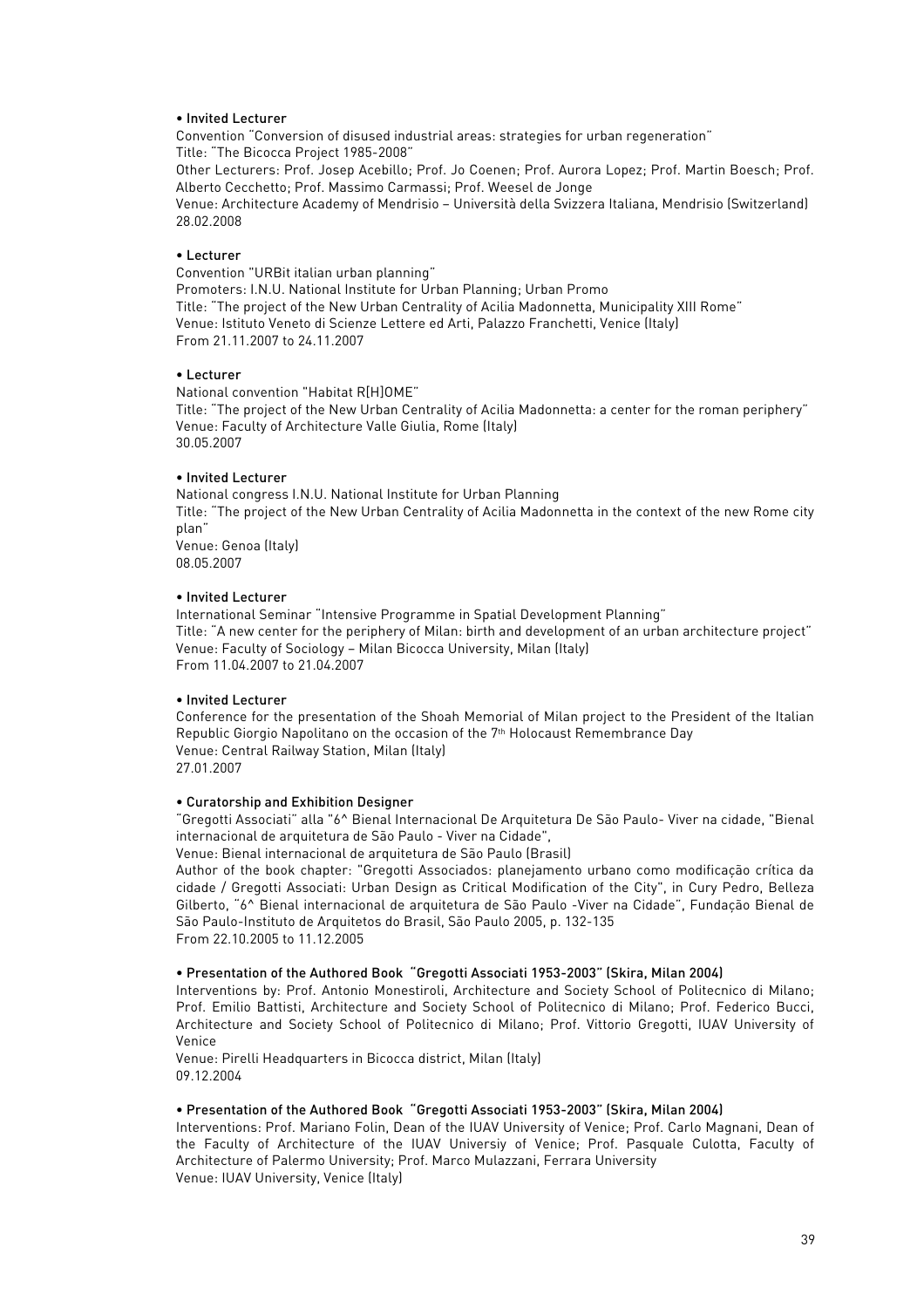http://www.iuav.it/Ateneo-cal/2004/2004-07/gregotti.doc\_cvt.htm 15.07.2004

## • Presentation of the Authored Book "Gregotti Associati 1953-2003" (Skira, Milan 2004)

Interventions: Prof. Pasquale Culotta, Faculty of Architecture of Palermo University; Prof. Salvatore Bisogni, Faculty of Architecture of Federico II Naples University; Prof. Vittorio Gregotti, IUAV University of Venice

Venue: Faculty of Architecture of Palermo University, Palermo (Italy) 23.06.2004

## • Presentation of the Authored Book "Gregotti Associati 1953-2003" (Skira, Milan 2004)

Interventions: Prof. Francesco Cellini, Dean of the Faculty of Architecture of Roma Tre University; Prof. Carlo Melograni, Faculty of Architecture of Roma Tre University; Prof. Franco Purini, Faculty of Architecture of Valle Giulia "La Sapienza" University

Venue: Faculty of Architecture of Roma Tre University, Rome (Italy) 25.05.2004

# • Presentation of the Authored Book "Gregotti Associati 1953-2003" (Skira, Milan 2004)

Interventions: Prof. Carlo Olmo, Faculty of Architecture of Turin Polytechnic; Prof. Pierre Alain Croset, Faculty of Architecture of Turin Polytechnic; Prof. Sergio Pace, Faculty of Architecture of Turin Polytechnic; Prof. Matteo Robiglio, Faculty of Architecture of Turin Polytechnic; Prof. Vittorio Gregotti, IUAV University of Venice

Venue: Faculty of Architecture of Turin Polytechnic, Turin (Italy) 12.05.2004

# • Speaker

National congress "IN.AR.SIND-Sindacato Nazionale Ingegneri Architetti Title: "Mutations of the Italian architect in the national and European context" Venue: Genoa (Italy) 25.03.2004

# • Speaker

National congress A.N.I.A.I. - Associazione Nazionale Ingegneri Architetti Italiani Title "The transformation of the architect's profession in the international context" Venue: Florence (Italy) 21.11.2003

# • Invited Lecturer

Technical panel for Scientific and Technological Cooperation with China Title: "Report on the design activities in China by Gregotti Associati International" Venue: Ministero degli Affari Esteri, Villa Madama, Rome (Italy) 17.06.2003

### • Curatorship of the Exhibition

"Gregotti Associati: New Pujiang Town at Shanghai". Venue: Urban Planning Exhibition Building, Shanghai (China) From 01.03.2003 to 30.04.2003

# • Invited Architect

Convention "International Seminar on the Regeneration of Waitanyuan" Venue: Shanghai (China) 10.01.2003

# • Invited Lecturer and Projects Reviewer

International seminar "Accademia di Architettura-Lakescape" Title: "The Bicocca project: visible cities" Venue: Villa Vigoni - German-Italian Centre for European Excellence / Deutsch-Italienisches Zentrum für Europäische Exzellenz, Loveno di Menaggio – Como (Italy) 28.02.2002

### • Curatorship and Exhibition Designer

"Gregotti Associati. Architetture 1974-2001". Venue: MusArc-Museo Nazionale dell'Architettura. Ferrara (Italy)